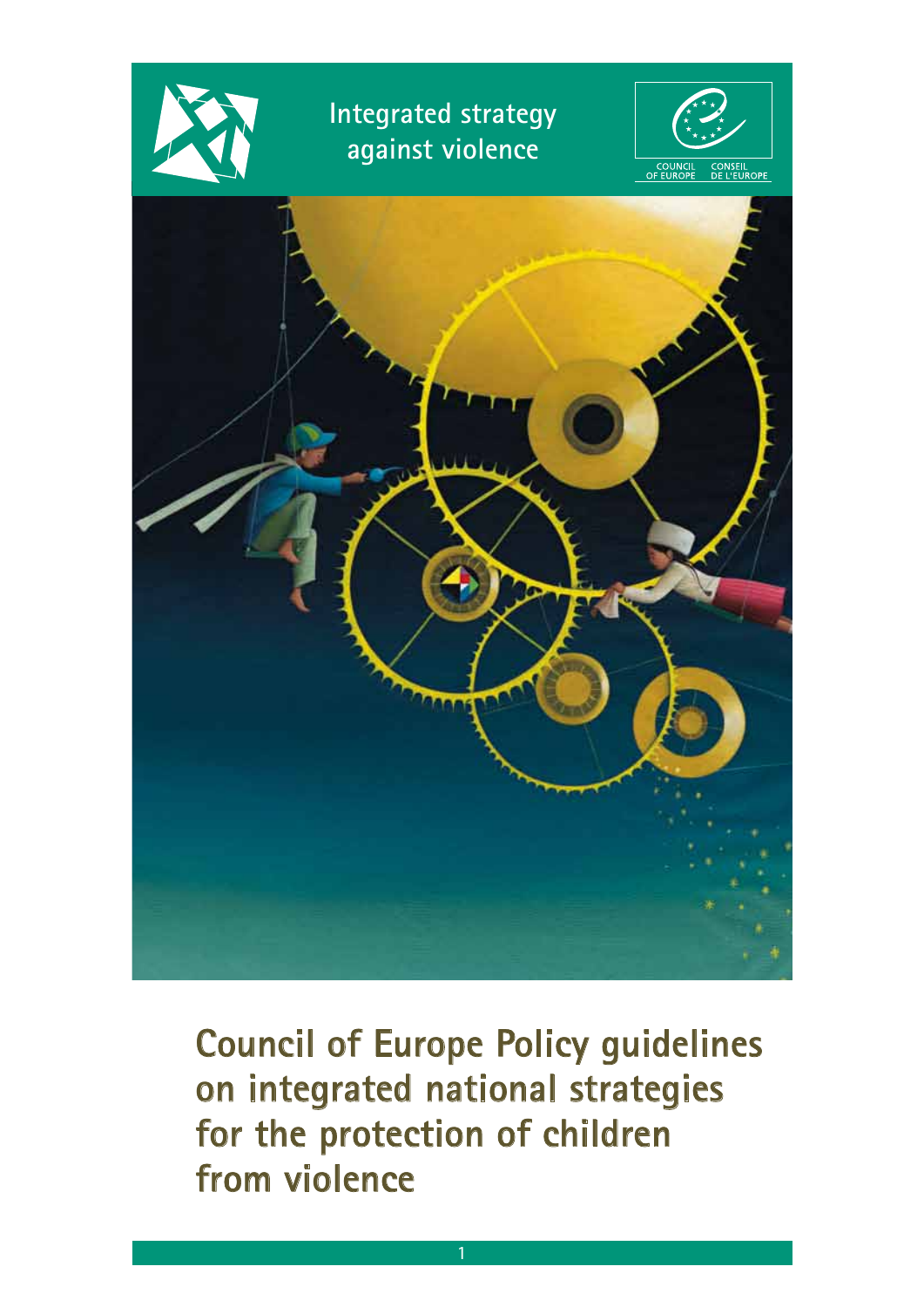



# **Introduction**

*In 2005, the Warsaw Summit of Heads of State and Government asked the Council of Europe to:*

- *effectively promote children's rights and to fully comply with the obligations of the UN Convention on the Rights of the Child;*
- *mainstream children's rights in all Council of Europe policies and co-ordinate all Council of Europe activities related to children; and*
- *eradicate all forms of violence against children, in particular through the launching of a three year plan of action and specific measures against sexual exploitation of children.*

*The launching of the programme "Building a Europe for and with children" in 2006 was an answer to this mandate, which was further defined in its 2009-2011 Strategy adopted in Stockholm. The programme's main objective has been to help decision makers and stakeholders set up and implement comprehensive national strategies and policies to promote children's rights and eradicate all forms of violence against children, in the light of the UN Convention on the Rights of the Child and as recommended by the UN Committee on the Rights of the Child and the UN Secretary General's Study on Violence against Children.*

*To formulate recommendations at a European level, the Council of Europe started reviewing the way national policies, legislations and practices addressed the issue of violence in its member States. The methodology developed included in-depth analysis of the scale and nature of violence against children, the legal and institutional frameworks put in place to counter this phenomenon, recent trends in policy making, national and local prevention strategies and their implementation. Four countries volunteered for the first national policy reviews: Italy, Norway, Portugal and Romania.*

*Broad and iterative consultations in each pilot country resulted in the production of four national reports containing proposals for a model strategy against violence, and suggesting examples of national, regional and local good practices for inclusion therein. Based upon the reports' conclusions and the recommendations contained in the UN Study on Violence against Children, as well as bearing in mind, more generally, the Council of Europe's work on the rights of the child, the Council of Europe Policy Guidelines for National Integrated Strategies for the Protection of Children against Violence propose a multidisciplinary and systematic national framework to prevent and respond to all acts of violence against children. The guidelines are also expected to stimulate a much-needed cultural change in the perception of children as actors of change and of childhood in society as a whole.*

*Although primarily intended for the decision makers at national, regional and local levels, the guidelines are also addressed to all professionals working for and with children, as well as to families, civil society, communities, the media, and children themselves.*

*The guidelines were developed by an Editorial Group chaired by Ms Marta Santos Pais and composed of representatives of the four pilot countries, local and international experts, representatives of UNICEF, OHCHR, the European Commission, Ombudspersons for children, and NGOs. During the drafting process, the guidelines were presented to numerous partners, first on the occasion of a high level conference in Stockholm, Sweden (September 8-10, 2008), and later in the Council of Europe Platform on Children's Rights in Strasbourg (June 1-2, 2009), ensuring a wide consultation process with key stakeholders, including the relevant Council of Europe steering committees and bodies.*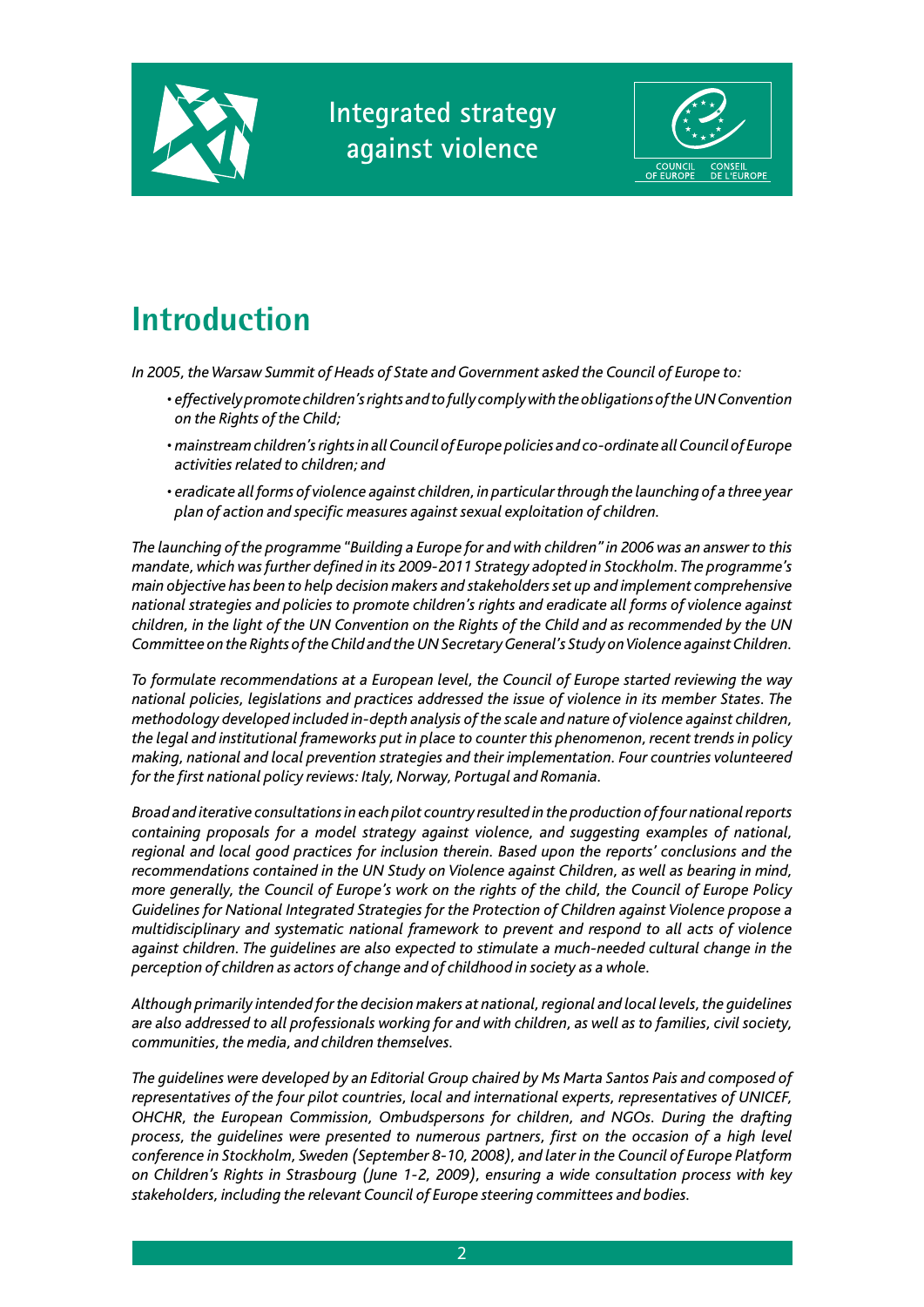



*In November 2009, the Committee of Ministers of the Council of Europe (representing its 47 member states) adopted a recommendation containing the guidelines. It is the Council of Europe's wish that this text and the process leading to its adoption inspire the development of national strategies both in Europe and outside the European region.* 

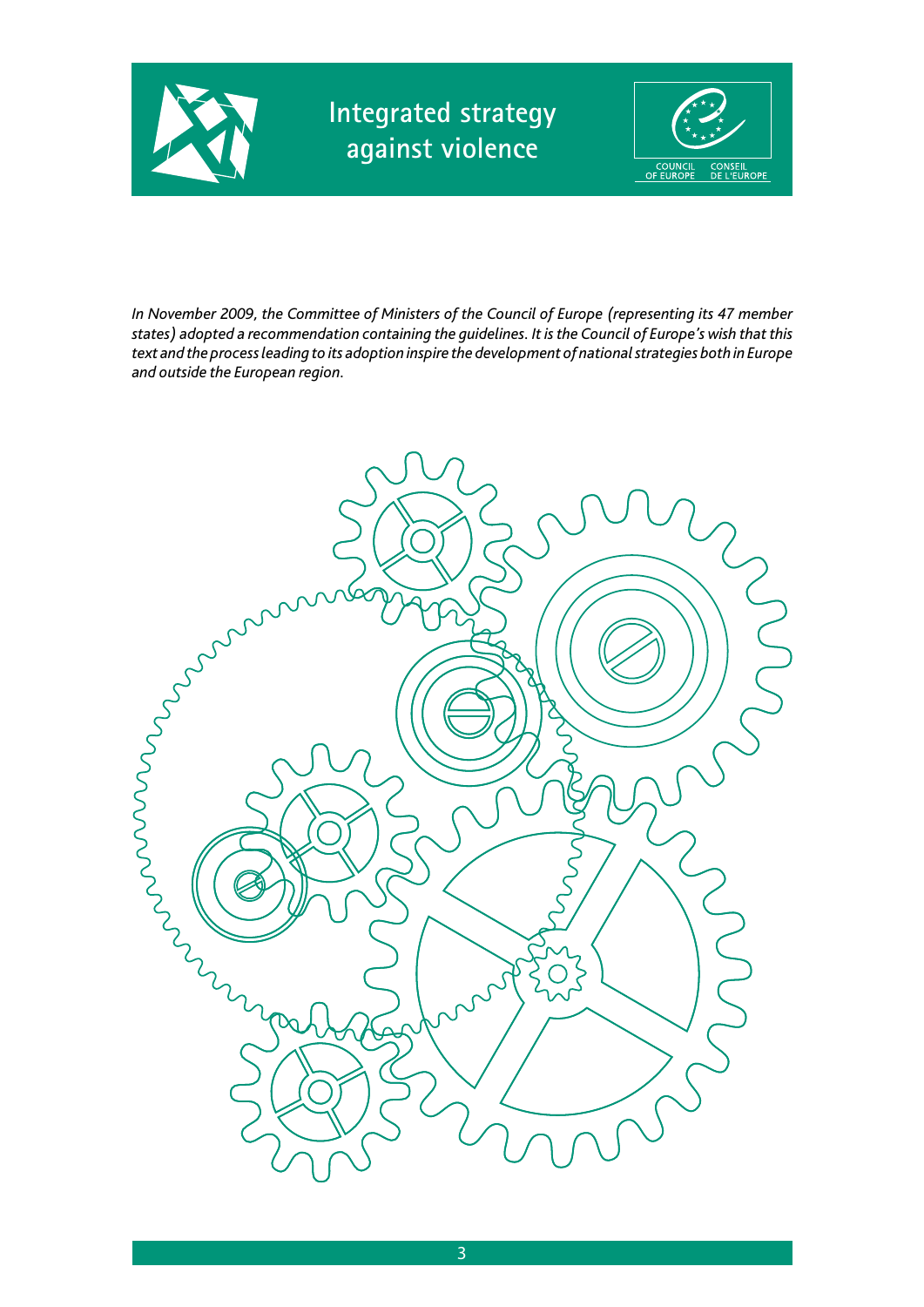



# **Recommendation CM/Rec(2009)10**

*The Committee of Ministers, under the terms of Article 15.b of the Statute of the Council of Europe;*

*Recalling the Third Summit of Heads of State and Government (Warsaw, 16-17 May 2005) and the commitment made therein to take specific action to eradicate all forms of violence against children;*

*Recalling "Building a Europe for and with Children − 2009-2011 Strategy", giving the Council of Europe the role of regional initiator and co-ordinator of national and regional initiatives to combat violence against children and of the European forum for follow-up to the recommendations included in the United Nations Secretary-General's Study on Violence against Children;*

*Recalling the pan-European awareness-raising campaign against corporal punishment of children "Raise your hand against smacking", launched by the Council of Europe on 15 June 2008 in Zagreb, Croatia;*

*Considering that the well-being and best interests of children are fundamental values shared by all member states and must be promoted without any discrimination;*

*Recognising that violence against children constitutes a violation of the rights of the child, compromises children's development and affects the enjoyment of their other fundamental rights;*

*Observing that violence against children exists in every state and cuts across boundaries of sex, race, colour, language, religion, political or other opinion, national or social origin, association with a national minority, property, birth, sexual orientation, state of health, disability or other status;*

*Considering that children's fragility and vulnerability and their dependence on adults for the growth and development call for greater investment in the prevention of violence and protection of children on the part of families, society and the state;*

*Having regard to the European Convention on Human Rights (ETS No. 5), securing to everyone within the member states' jurisdiction, including children, the right to be protected from torture and inhuman or degrading treatment or punishment, the right to liberty and security, and the right to a fair trial;*

*Having regard to the revised European Social Charter (ETS No. 163), in particular its provisions on the right of children to be protected from negligence, violence and exploitation;*

*Bearing in mind the European Convention on the Exercise of Children's Rights (ETS No. 160), the Convention on Action against Trafficking in Human Beings (CETS No. 197), the Convention on the Protection of Children against Sexual Exploitation and Sexual Abuse (CETS No. 201) and other relevant Council of Europe legal instruments;*

*Having regard to the following recommendations of the Committee of Ministers to member states: CM/ Rec(2009)5 on measures to protect children against harmful content and behaviour and to promote their active participation in the new information and communications environment, CM/Rec(2008)11 on the European Rules for juvenile offenders subject to sanctions or measures, Rec(2006)19 on policy to support positive parenting, Rec(2006)12 on empowering children in the new information and communication environment, Rec(2006)5 on the Council of Europe Action Plan to promote the rights and full participation of people with disabilities in society: improving the quality of life for people with disabilities in Europe 2006-2015, Rec(2005)5 on the rights of children living in residential institutions,*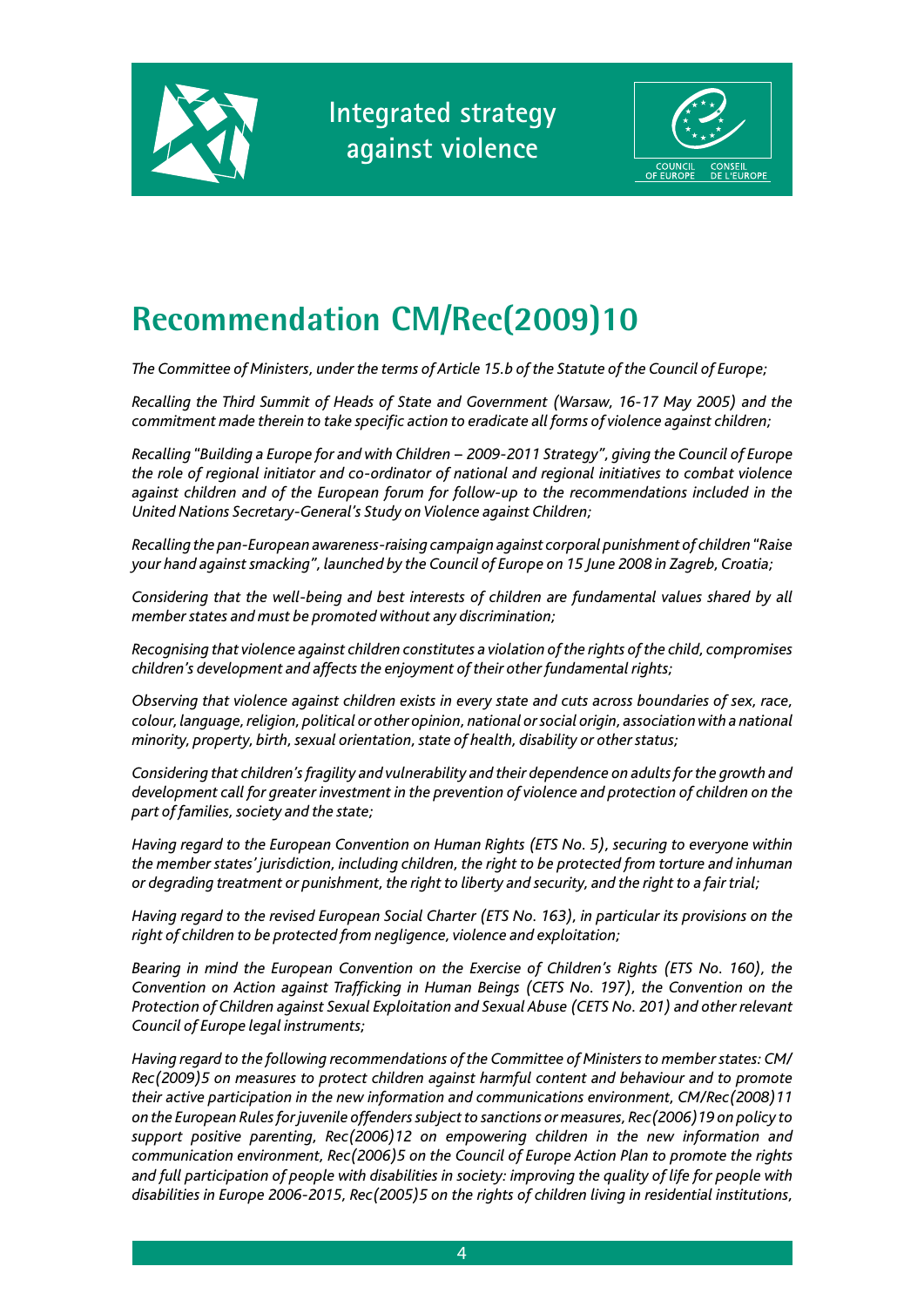



*Rec(2002)5 on the protection of women against violence, and Rec(2001)16 on the protection of children against sexual exploitation;*

*Having regard to the following recommendations of the Council of Europe Parliamentary Assembly: Recommendation 1854 (2009) on "Access to rights for people with disabilities and their full and active participation in society", Recommendation 1828 (2008) on the "Disappearance of newborn babies for illegal adoption in Europe", Recommendation 1815 (2007) on "Prostitution – which stance to take?", Recommendation 1778 (2007) on "Child victims: stamping out all forms of violence, exploitation and abuse", and Recommendation 1666 (2004) on "A Europe-wide ban on corporal punishment of children";*

*Also bearing in mind the United Nations Convention on the Rights of the Child, especially Article 19 thereof, providing for the clear obligation that states protect children from all forms of violence at all times and in all settings;*

*Taking due account of other relevant international instruments and commitments in this field, including the Rio de Janeiro Declaration and Action Plan to Prevent and Stop Sexual Exploitation of Children and Adolescents (2008);*

*Recalling the recommendations of the United Nations Secretary-General's Study on Violence against Children in particular to develop a multifaceted and systematic framework to respond to violence against children, integrated into the national planning process through a national strategy, policy or plan, and to identify a focal point, preferably at ministerial level, to oversee the implementation of measures to prevent and respond to violence;*

*Committed to the promotion of integrated national strategies aimed at safeguarding the rights of the child and protecting children from all forms of violence, rooted in the United Nations Convention on the Rights of the Child, Council of Europe standards, and developed with children's participation,*

*Recommends that the member states' governments, honouring their international obligations and having due regard to their specific national, regional and local structures and respective responsibilities:*

- *a. integrate, as appropriate, in their legislation, policy and practice the principles, and implement, as appropriate, the actions set out in the Council of Europe Policy guidelines on integrated national strategies for the protection of children from violence, as they appear in Appendix 1 to this recommendation;*
- *b. promote the implementation and application of the guidelines in areas which are not the direct responsibility or competence of public authorities, but where they nonetheless have a certain power or may play a certain role;*
- *c. ensure the widest possible dissemination of this recommendation through awareness-raising campaigns and co-operation with civil society, independent children's rights institutions, the media, the private sector, children and families;*
- *d. through their focal points on the rights of the child and elimination of violence against children, co-operate with the Council of Europe in developing, implementing and monitoring the national strategies;*
- *e. co-operate with and support the United Nations Special Representative to the Secretary General on Violence against Children.*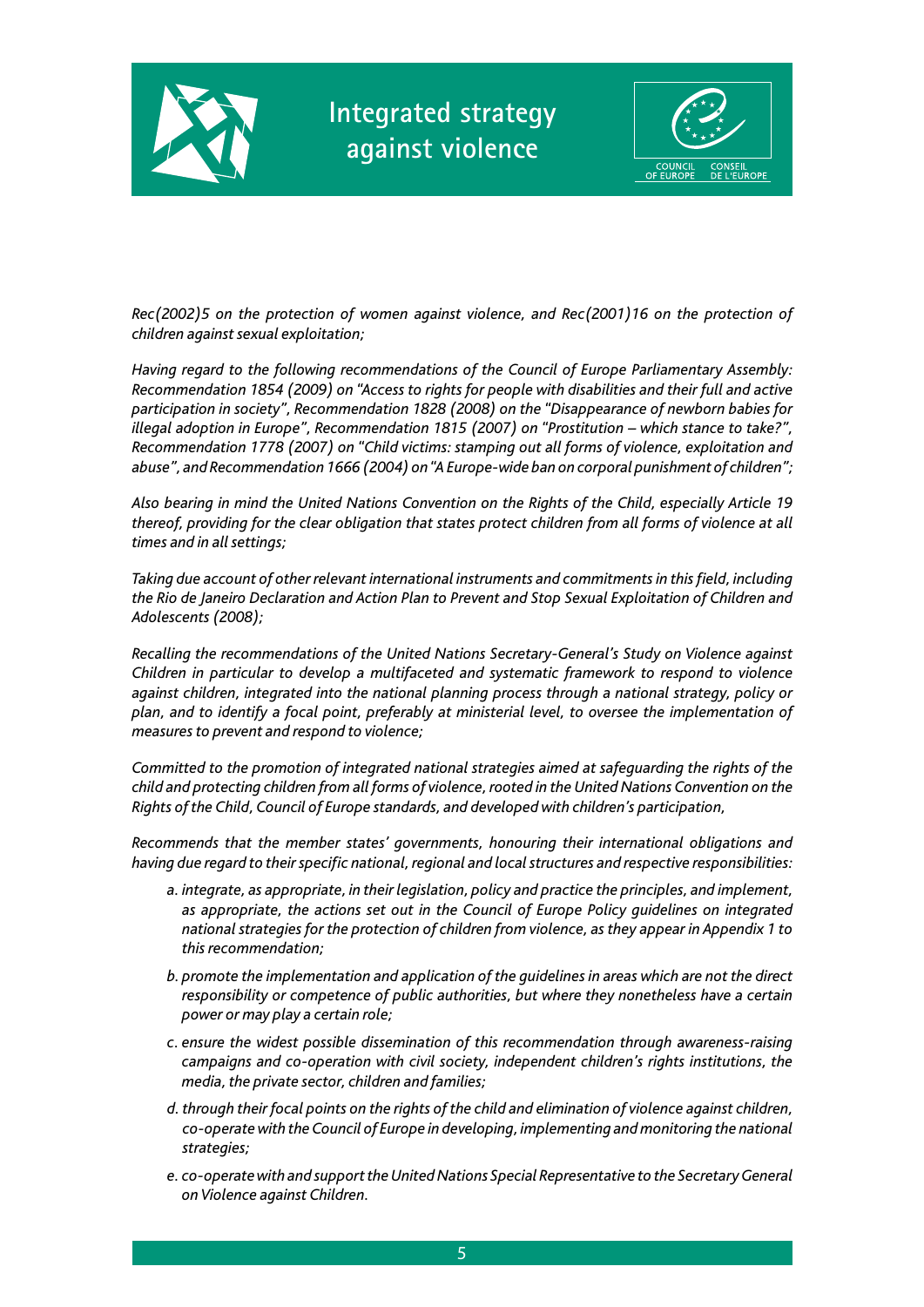



# **Appendices to Recommendation CM/Rec(2009)10 of the Committee of Ministers**

### *Contents1*

| Appendix I - Council of Europe Policy guidelines on integrated national strategies                           |
|--------------------------------------------------------------------------------------------------------------|
|                                                                                                              |
|                                                                                                              |
| 2.1. Aims                                                                                                    |
| 2.2. Scope and definitions                                                                                   |
| 2.3. Principles                                                                                              |
|                                                                                                              |
| 3.1. Integrated national strategies for the protection of children from violence                             |
| 3.2. Regional and local action                                                                               |
| 4.1. Education and awareness raising<br>4.2. Professional training<br>4.3. Media and the information society |
|                                                                                                              |
| 5.1. Legal framework                                                                                         |
| 5.2. Policy framework                                                                                        |
| 5.3. Institutional framework                                                                                 |
|                                                                                                              |
| 6.1. General principles                                                                                      |
| 6.2. Child care standards                                                                                    |
| 6.3. Independent monitoring                                                                                  |
| 6.4. Reporting of violence                                                                                   |
| 6.5. Referral mechanisms                                                                                     |
| 6.6. Recovery, rehabilitation and social reintegration                                                       |
| 6.7. The justice system                                                                                      |

<sup>1.</sup> All cited texts from the Committee of Ministers and from the Parliamentary Assembly are from the Council of Europe.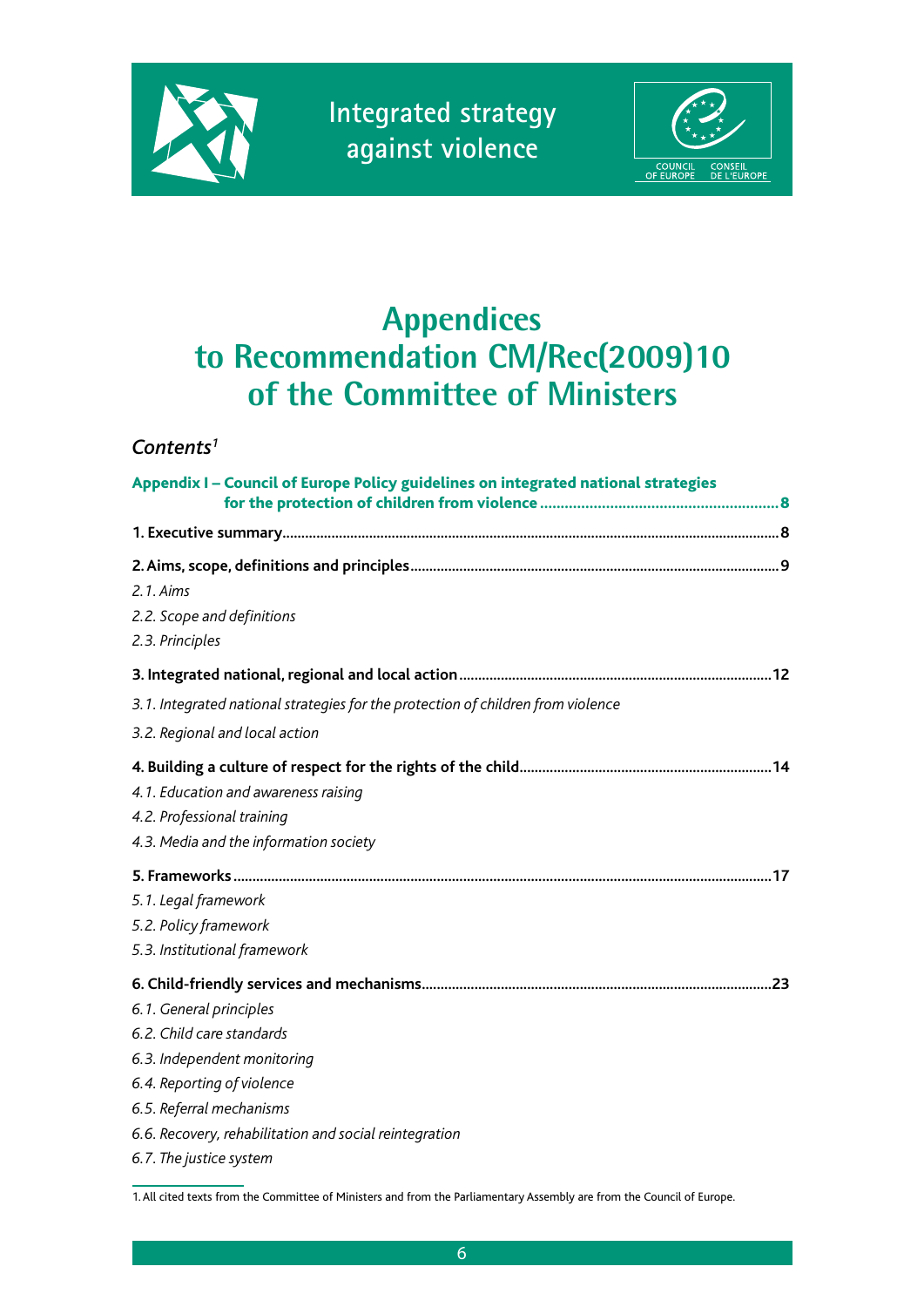



| Appendix III - International texts aimed at safeguarding the rights of the child |  |
|----------------------------------------------------------------------------------|--|
|                                                                                  |  |

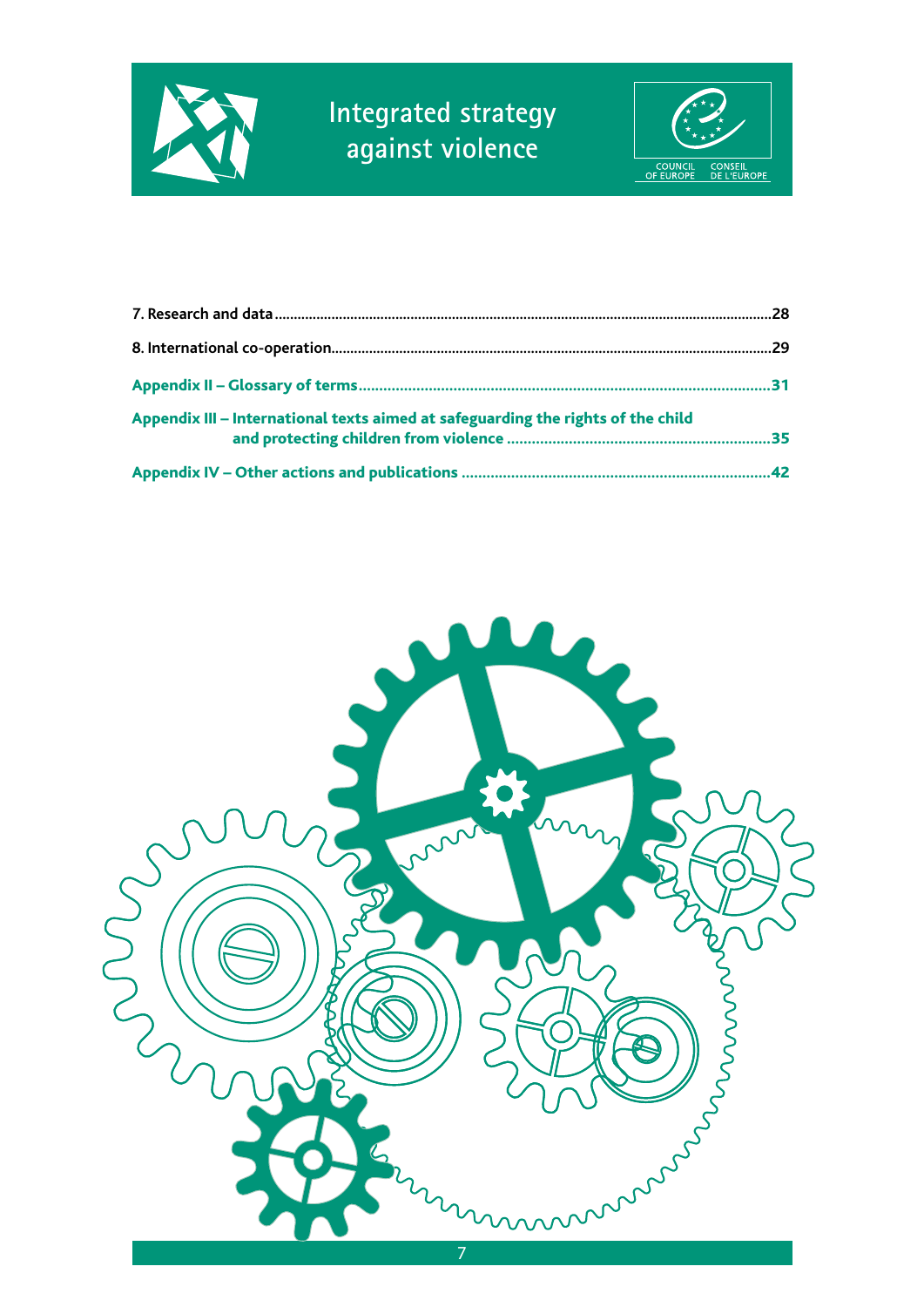



# **Appendix 1 to Recommendation CM/Rec(2009)10**

*Council of Europe Policy guidelines on integrated national strategies for the protection of children from violence*

## **1. Executive summary**

In line with the recommendations of the United Nations Committee on the Rights of the Child and of the United Nations Secretary-General's Study on Violence against Children, these guidelines promote the development and implementation of a holistic national framework to safeguard the rights of the child and to eradicate violence against children.

The guidelines refer to the definitions of "children" and "violence" as contained in Articles 1 and 19, respectively, of the United Nations Convention on the Rights of the Child (hereinafter referred to as UNCRC).

The guidelines are based on eight general principles (protection against violence, the right to life and maximum survival and development, non-discrimination, gender equality, child participation, a state's obligations, other actors' obligations and participation, best interests of the child) and four operative principles (multidimensional nature of violence, integrated approach, cross-sectoral co-operation, multi stakeholder approach). These have been mainstreamed throughout, including into sections on integrated national, regional and local action; education and awareness-raising measures; legal, policy and institutional frameworks; research and data collection.

The guidelines support the promotion of a culture of respect for the rights of the child, based on an in-depth knowledge of the rights of the child and an understanding of children's vulnerabilities and capacities. The primary target group includes all relevant professionals in contact with children.

The guidelines' core recommendations call for the development of an integrated national strategy for the protection of children from violence. The strategy is understood as a multi-faceted and systematic framework fully integrated into a national policy for the promotion and protection of the rights of the child, with a specific timeframe, with realistic targets, co-ordinated and monitored by a single agency (where possible, and in conformity with national regulations), supported by adequate human and financial resources and based on current scientific knowledge.

The guidelines encourage the setting up of child-friendly services and mechanisms. These are understood as safeguarding the rights of the child and pursuing children's best interests. An important recommendation calls for the mandatory reporting by all relevant professionals of incidents of violence against children.

The guidelines recommend strengthening international co-operation to prevent violence against children Europe-wide.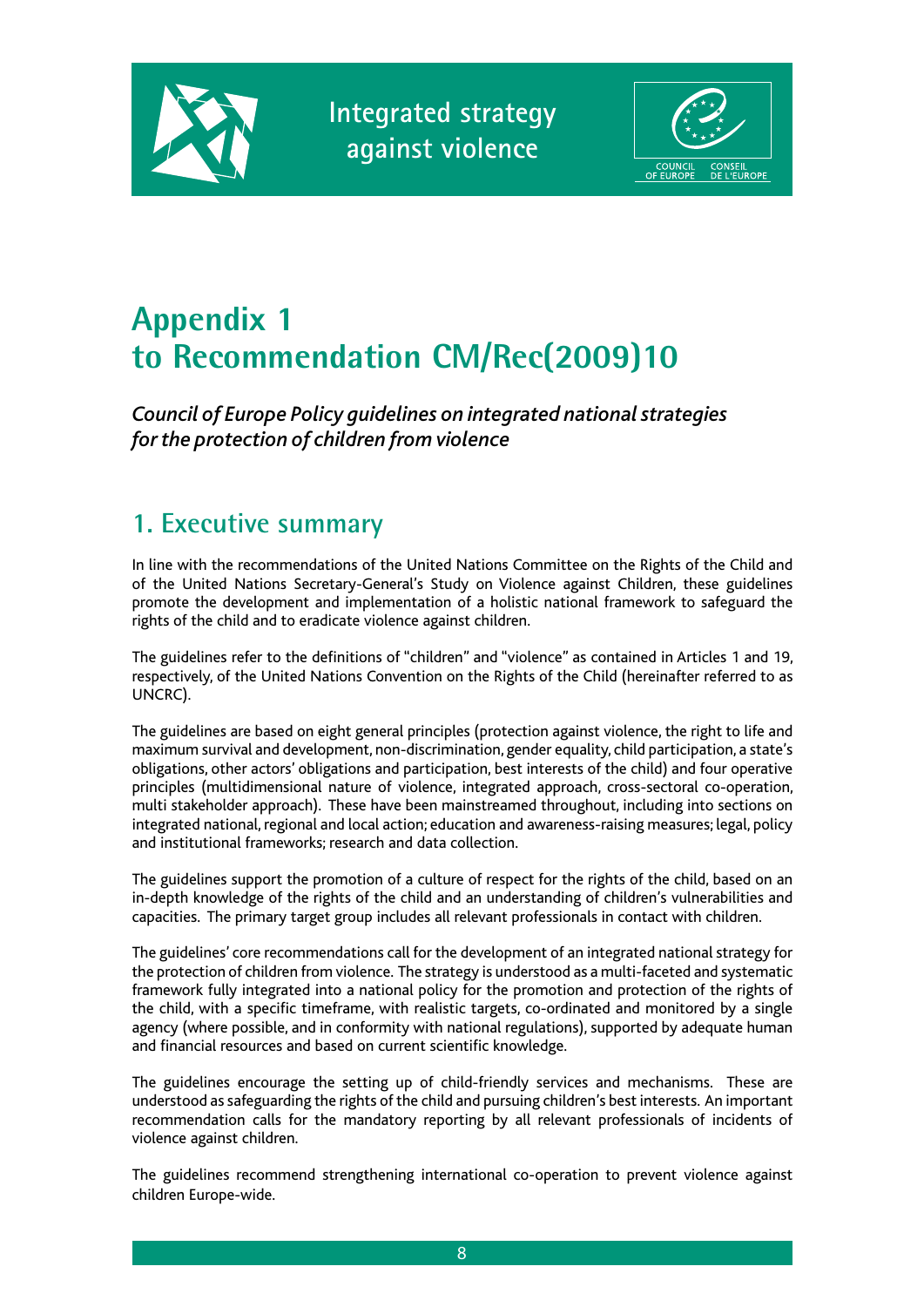



## **2. Aims, scope, definitions and principles**

### *2.1. Aims*

The aims of these guidelines are to:

- a. protect the rights of children, in particular those who are victims of violence;
- b. prevent and combat all forms of violence against children;
- c. promote the adoption, implementation and monitoring of integrated national strategies for the protection of children from violence;
- d. reinforce international co-operation to safeguard the rights of the child and to protect children from violence.

### *2.2. Scope and definitions2*

1. "Child" shall mean any person under the age of 18 years, including child victims, witnesses and perpetrators of violence.



2. In line with Article 19 of the UNCRC, "violence" is defined as including all forms of physical or mental violence, injury and abuse, neglect and negligent treatment, maltreatment or exploitation, including sexual abuse.<sup>3</sup> This definition covers the exposure of children to violence in the home and elsewhere. Violence is understood to occur not only between adults and children but also between children.

### *2.3. Principles*

#### **General principles**

#### *Protection against violence*

All children have the right to protection from all forms of physical or mental violence, injury or abuse, neglect or negligent treatment, maltreatment or exploitation, including sexual abuse, while in the care of parent(s), legal guardian(s) or any other person who has the care of the child.<sup>4</sup>

<sup>2.</sup> Also, refer to Appendix 2 – Glossary of terms.

<sup>3.</sup> Also, refer to the Optional Protocol to the United Nations Convention on the Rights of the Child on the sale of children, child prostitution and child pornography, and the Optional Protocol to the United Nations Convention on the Rights of the Child on the involvement of children in armed conflict.

<sup>4.</sup> Article 19, UNCRC.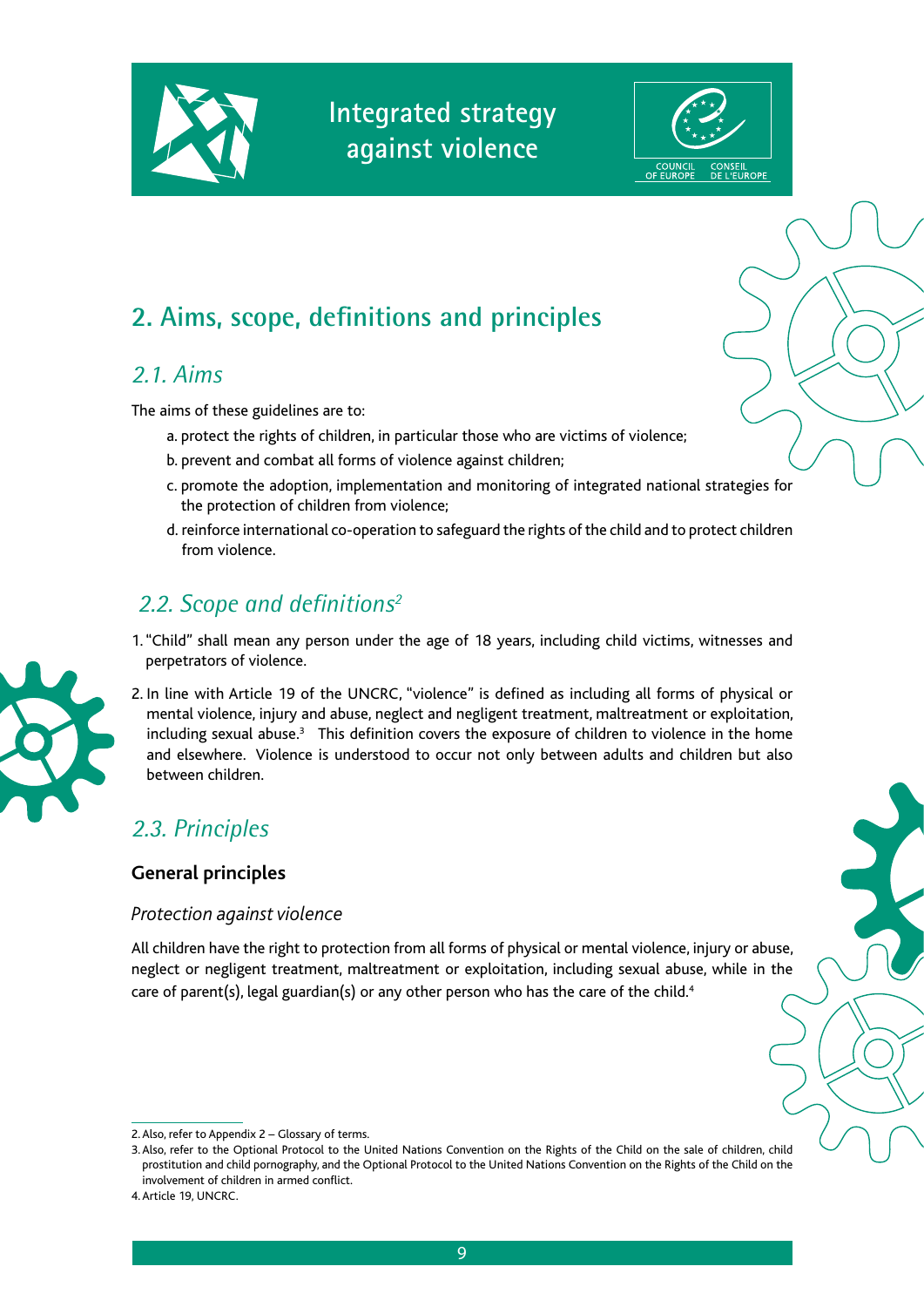



#### *The right to life and maximum survival and development*

Every child has the inherent right to life and to survival and development to the maximum extent possible.5

#### *Non-discrimination*

All children regardless of their sex, race, colour, language, religion, political or other opinion, national or social origin, association with a national minority, property, birth, sexual orientation, state of health, disability or other status, should be protected from all forms of violence and be provided with such care and assistance as to ensure to the maximum extent possible their survival and development.

#### *Gender equality*

Gender aspects of violence should be addressed as part of the integrated approach to violence, and due account should be taken of the different risks girls and boys face in respect of violence and of the different consequences of violence for boys and girls.

#### *Child participation*

- 1. Children have the right to express themselves freely on all matters affecting their lives, and their views should be given due weight depending on the child's age and maturity.<sup>6</sup> Child participation entails in particular:
	- a. supporting children's expression of their views and respecting and taking into consideration the views of the child in all situations affecting her or him;
	- b. providing the child with the opportunity to be heard in any judicial, administrative or extrajudicial proceedings.
- 2. Children should be actively engaged in and empowered, according to their evolving capacity and with their informed consent, to participate meaningfully in the planning, implementation and evaluation of policies and programmes to prevent violence. The state and other appropriate actors should listen carefully to children's views in the light of the contribution that the child's perspective can bring to the quality of solutions under examination.

#### *A state's obligations*

1. The state has the paramount responsibility to uphold the rights of the child and to protect all children within its jurisdiction from all forms of violence, however mild, at all times and in all settings.<sup>7</sup> States should invest in evidence-based policies and programmes, guided by the child's best interests, to address factors that give rise to violence and to respond effectively when violence occurs.

#### 5. Op. cit., Article 6.



<sup>6.</sup> Op. cit, Article 12.

<sup>7.</sup> Ibid., Article 19.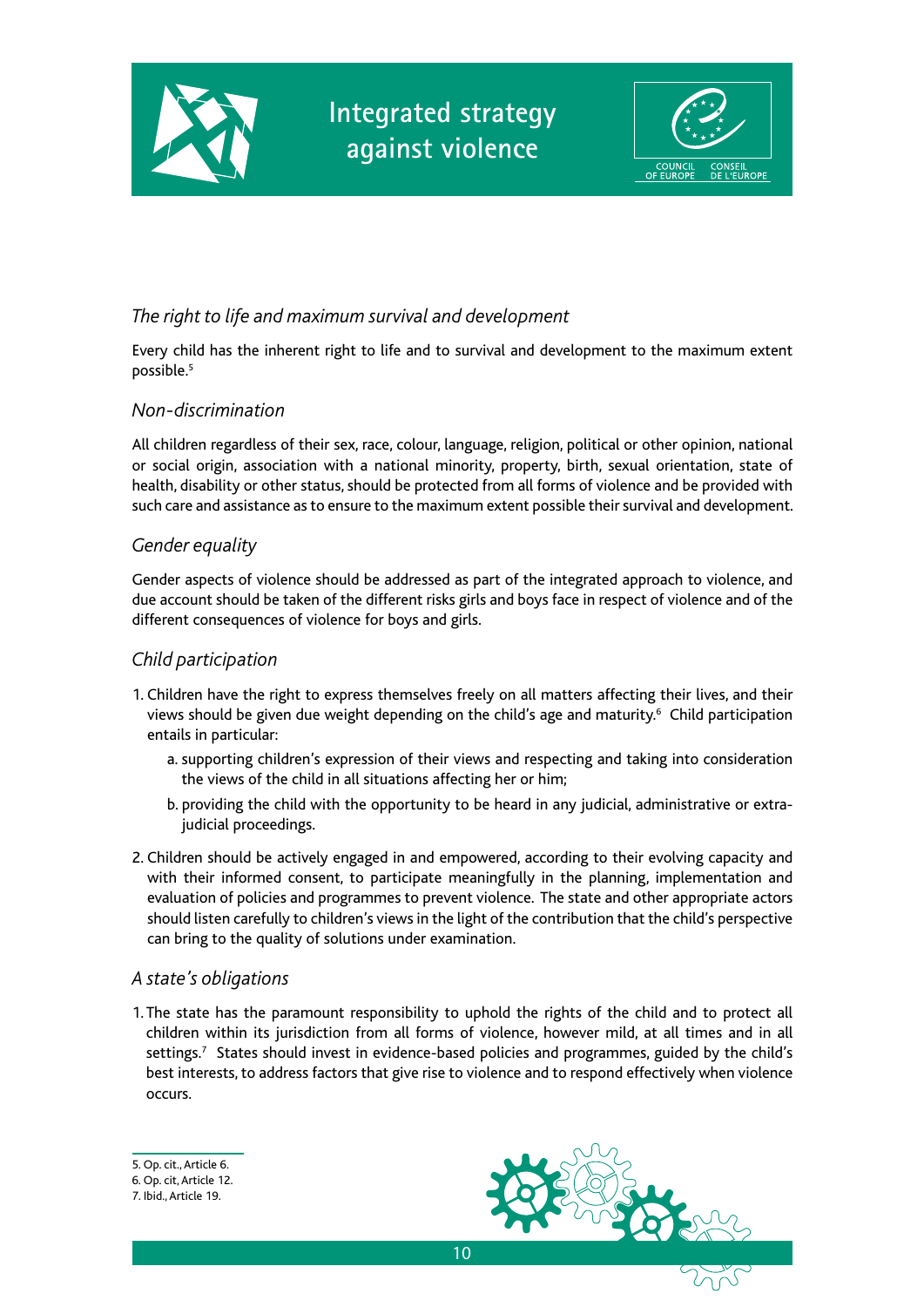



- 2. Recognising the central role that families play in children's development and well-being and in the safeguarding of their rights, including the right to protection from all forms of violence, the state should support families in their child-rearing role by:
	- a. providing for a network of accessible, flexible and quality childcare services;<sup>8</sup>
	- b. facilitating positive reconciliation of family and working life;
	- c. drawing up programmes to improve parental skills and to foster a healthy and positive family environment;<sup>9</sup>
	- d. incorporating a child rights perspective at all levels of the budgetary process.

#### *Other actors' obligations and participation*

The responsibility to prevent violence against children also extends to all services, institutions and professionals working for and with children, parents and the extended family, the media, private sector, religious communities and civil society.

#### *Best interests of the child*

In all actions affecting children, including those to protect them from all forms of violence, the best interests of the child should be the primary consideration.

#### **Operative principles**

- 1. Violence against children is multidimensional. This approach presupposes that a combination of factors needs to come into play in order for violence to occur, recur, or cease. It calls for holistic treatment of the circumstances of the violent incident, on the basis of their interdependence, not dealing with a single cause and effect relationship.
- 2. Prevention of violence requires cross-sectoral co-operation and co-ordination. This involves, in particular, co-ordination across central government departments, across provinces and regions, and between government and civil society.
- 3. Violence against children demands an integrated (systemic, holistic) approach. This approach allows factors of different orders (cultural, psychological, pedagogical, behavioural, physical, political, socio economic, etc.) to be treated on the basis of common ground. It implies that all programmes and actions aimed at preventing and protecting children from violence, in the broad context of the promotion of the rights of the child, should operate across a range of disciplines and sectors. In the same spirit, the guidelines' sections are interrelated and should be read in conjunction with each other.
- 4. A multi-stakeholder approach is indispensable for the eradication of violence against children, as this is a responsibility that extends beyond state-controlled bodies and services to include all members of society, such as state institutions, local authorities, non-governmental organisations,

<sup>8.</sup> Refer to Recommendation Rec(2002)8 of the Committee of Ministers on child day-care.

<sup>9.</sup> Refer to Recommendation Rec(2006)19 of the Committee of Ministers on policy to support positive parenting.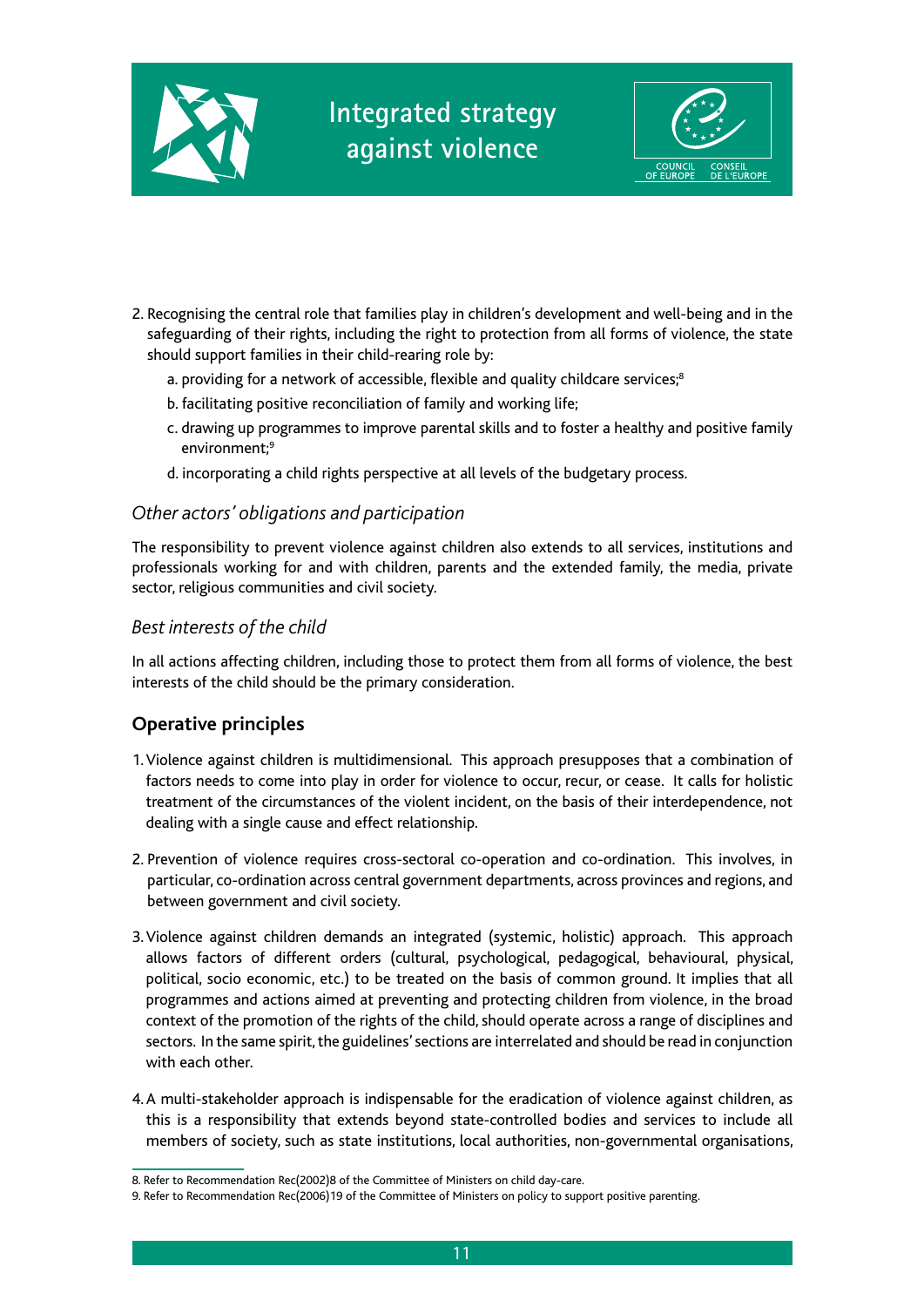



professionals, the media, families and children. In the planning, implementation and evaluation of programmes and actions to protect children from violence priority should be attached to:

- a. building partnerships between families and the state, based on trust and respect for different cultures and traditions;
- b. engaging in true dialogue with children and progressively building a culture of respect for children's views, including by informing them of the outcome of the processes and explaining how their views were taken into account.

## **3. Integrated national, regional and local action**

### *3.1. Integrated national strategies for the protection of children from violence*

- 1. A multidisciplinary and systematic framework (hereinafter referred to as "the strategy") integrated into the national planning process, rooted in the UNCRC and bringing together all stakeholders, represents the most effective response to violence against children that is sustainable over time. The strategy's core element should be a complex of effective and comprehensive primary, secondary and tertiary prevention measures<sup>10</sup> that are child-centred, families-focused, multidisciplinary and oriented towards fulfilling children's and families' needs. The strategy should contain realistic and time-bound targets, be supported by adequate human and financial resources, be based on current scientific knowledge (with regard to what works) and be systematically evaluated.
- 2. The strategy should rely on cross-sectoral co-operation and co-ordination involving health, education and social sectors, agencies responsible for planning and budgetary appropriations, law enforcement authorities, and the justice system. At national level, an agency with primary responsibility for the protection of children against violence should assume (where possible and in conformity with national regulations) a key co-ordinating and monitoring role. Its capacity to involve multiple sectors in a broad-based action is crucial for the strategy's long-term success.
- 3. All actors concerned with the promotion and protection of the rights of the child, such as national, regional and local authorities, families, independent human rights institutions, professionals working for and with children, researchers, civil society and the media should be involved in the strategy's design, implementation and evaluation. Children should not only be heard but be empowered to contribute, with their informed consent and according to their evolving capacity, to this multi-stakeholder action. Adequate resources should be made available to ensure children's meaningful participation.

<sup>10.</sup> Preventive work directed at society at large is known as primary prevention. It prevents violence by addressing broad issues, such as health or education, and reduces risk factors, such as unemployment and social exclusion. Children who run a high risk of being subjected to violence or inflicting violence upon others are targets of secondary prevention. Its examples include measures for children of drug or alcohol abusers, etc. Tertiary prevention attempts to prevent, reverse or limit the consequences of violence that has already occurred. It focuses on victims' and perpetrators' rehabilitation and re-integration.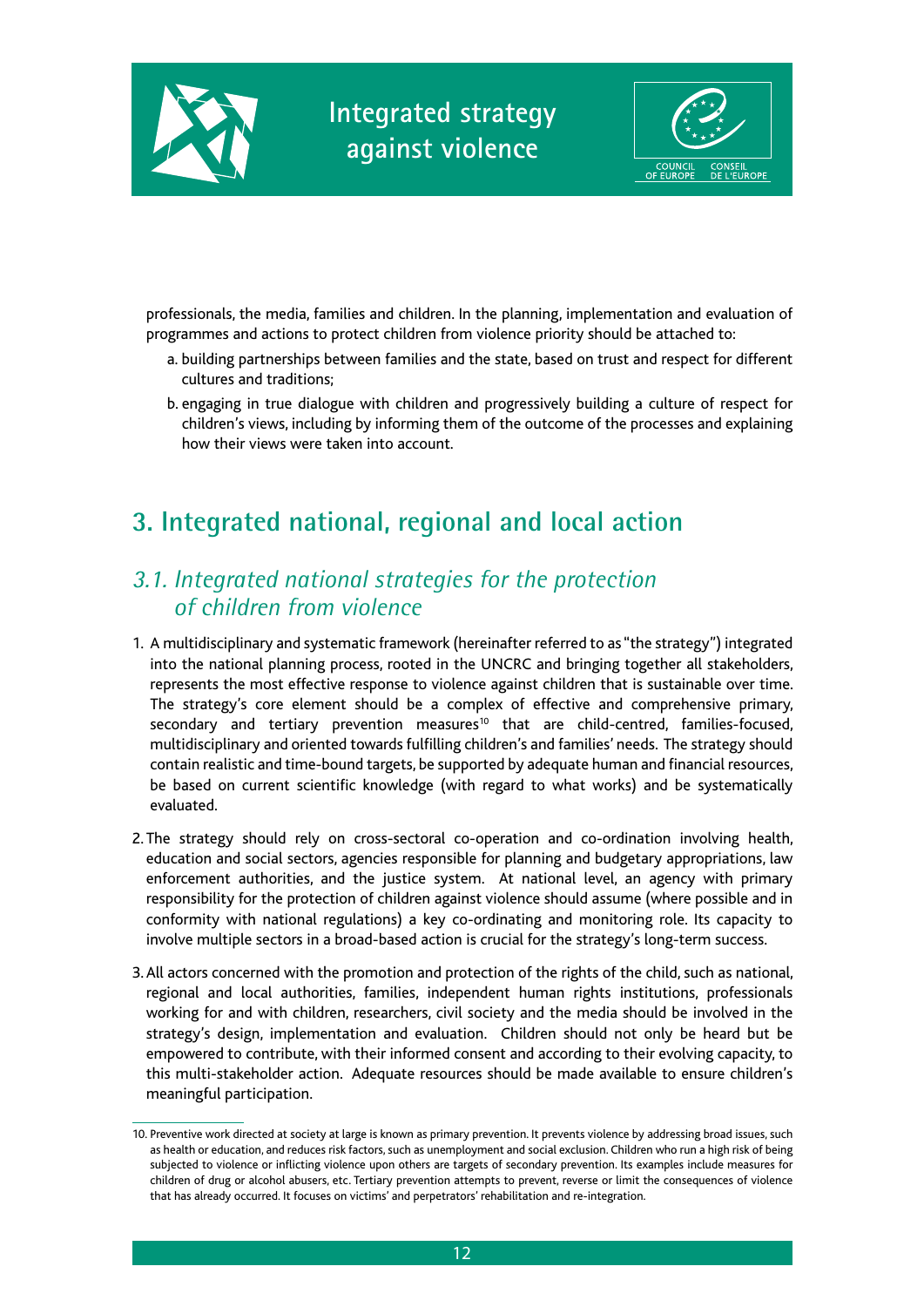



- 4. Methodologies should be developed to assess progress and evaluate actions foreseen by the strategy at all levels, including the cross-sectoral level. Evaluations should be conducted on a regular basis with a view to identifying policies and measures that are appropriate and effective in preventing and addressing violence.
- 5. Information on the strategy's implementation should be widely disseminated. The visibility of actions taken to prevent and to address violence should be increased, *inter alia*, through their discussion in elected fora at national, regional and local levels.

### *3.2. Regional and local action*

- 1. Local action to prevent violence is particularly important in view of its proximity to children and families as end recipients of services. It is at this level that the persons concerned will receive assistance, in line with their needs and characteristics.
- 2. Whereas national authorities set forth common standards for service provision, it is the regions' and municipalities' obligation to adhere to these standards and to provide for a network of childfriendly services and mechanisms. Responsibilities of regional and local authorities also include the collection of data on violence against children; the development, implementation and monitoring of preventive measures; funding and allocation of premises; etc.
- 3. National and regional authorities should provide adequate support to local violence prevention programmes in terms of financing, training, evaluation and follow-up. Co-operation and coordination among these levels are indispensable for constant improvements in service delivery and resource optimisation.
- 4. Community interventions to prevent violence against children, involving all sectors and stakeholders, should be supported. Such interventions could be effected via open platforms, councils or networks bringing together, for instance, municipal authorities, social and health care services, schools, local judiciary, police, migrants' or community associations, faith-based organisations and children and families.11
- 5. Co-operation and co-ordination between municipalities (and regions) should be reinforced, including through the exchange of experiences and good practices.
- 6. The appropriately regulated and monitored involvement of the private sector and of nongovernmental organisations should be promoted.
- 7. As large-scale decentralisation and privatisation of social services are now common in European states, the capacity of regional and local authorities to contribute to the strategy's implementation should be carefully assessed.



<sup>11.</sup> Also refer to the handbook "Preventing school violence: a handbook for local partnerships" (Council of Europe, 2005).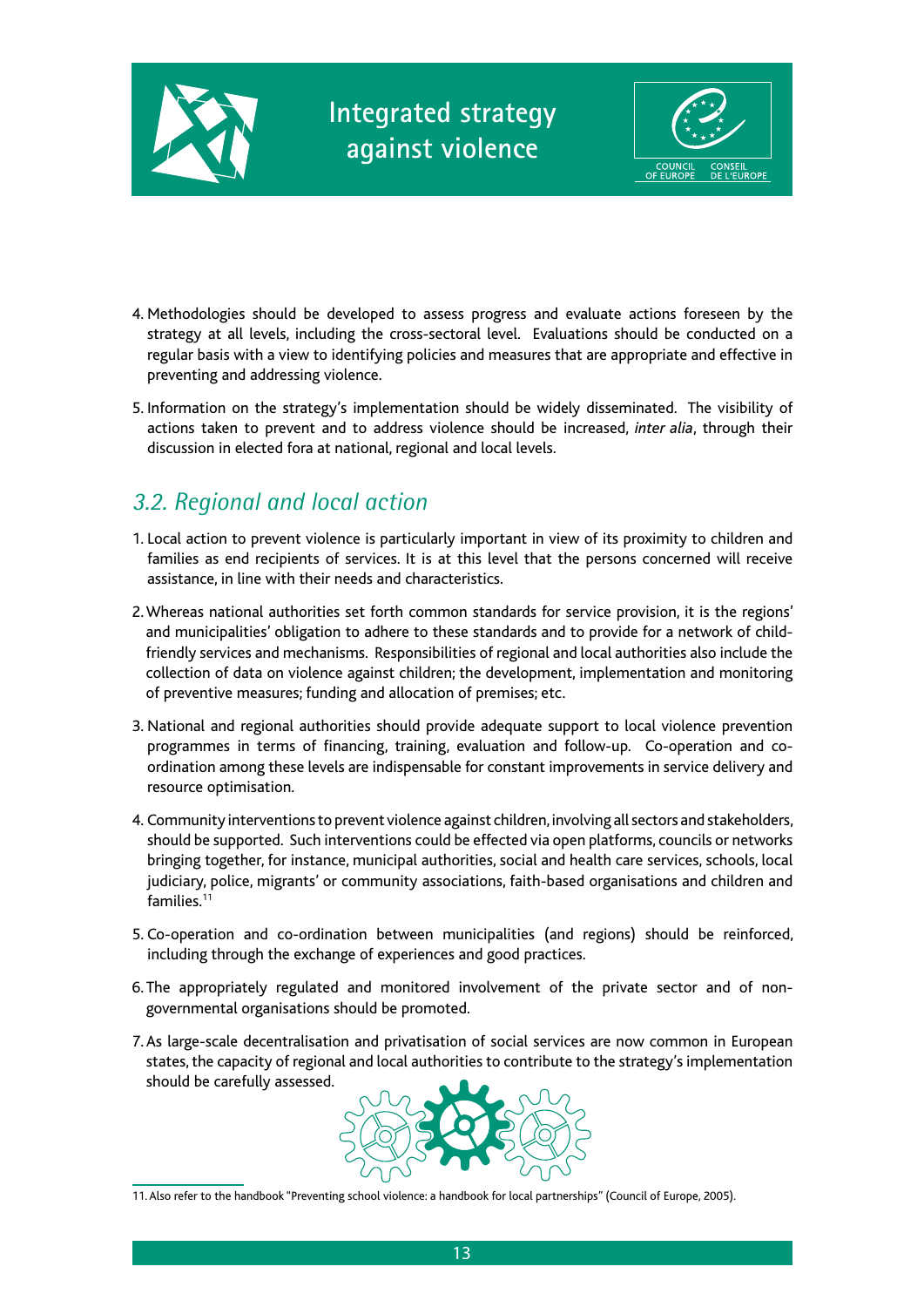



## **4. Building a culture of respect for the rights of the child**

The strategy should have as its main objective the qualitative change in the perception of children and childhood, and of violence against children. This objective can only be achieved when all segments of society have become sufficiently aware of the rights of the child and of the harmful impact of violence on children; when organisational cultures and practices have been strengthened in this regard, and bridges built across professions to afford more and better protection to children; when mindsets have been transformed, including through the means of information and communication technologies; when the underlying economic and social conditions associated with violence have been addressed – in other words it is only possible when a genuine culture of respect for the rights of the child has permeated the fabric of society.

### *4.1. Education and awareness raising*

- 1. It is the state's obligation to make information on the rights of the child widely known, by appropriate and active means, to children and adults alike.<sup>12</sup> This entails in particular:
	- a. incorporating the rights of the child into school curricula and promoting a child rights approach in education at all levels;
	- b. regular and ongoing training on the rights of the child for all those who work with and for children;
	- c. raising awareness, by means of public information and media campaigns, on the rights of the child, including the right to be protected from all forms of violence, the right to respect for human dignity and physical integrity and the right to be heard and taken seriously.
- 2. A clear and unequivocal intolerance of all forms of violence against children, however mild, should be promoted throughout society. Public attitudes rooted in social and cultural norms and traditions which accept, condone or support violence, including stereotypical gender roles, racial or ethnic discrimination, acceptance of corporal punishment and other harmful traditional practices should be publicly condemned and eliminated. The harmful effects that all forms of violence have on children should be made widely known. An understanding of the state's obligations and the individual's responsibility to condemn and prevent violence and to assist child victims should be reinforced.
- 3. Parents' and carers' knowledge of the rights of the child and of positive parenting practices should be strengthened by all means, including encouraging their enrolment in positive parenting programmes.



12. Article 42, UNCRC.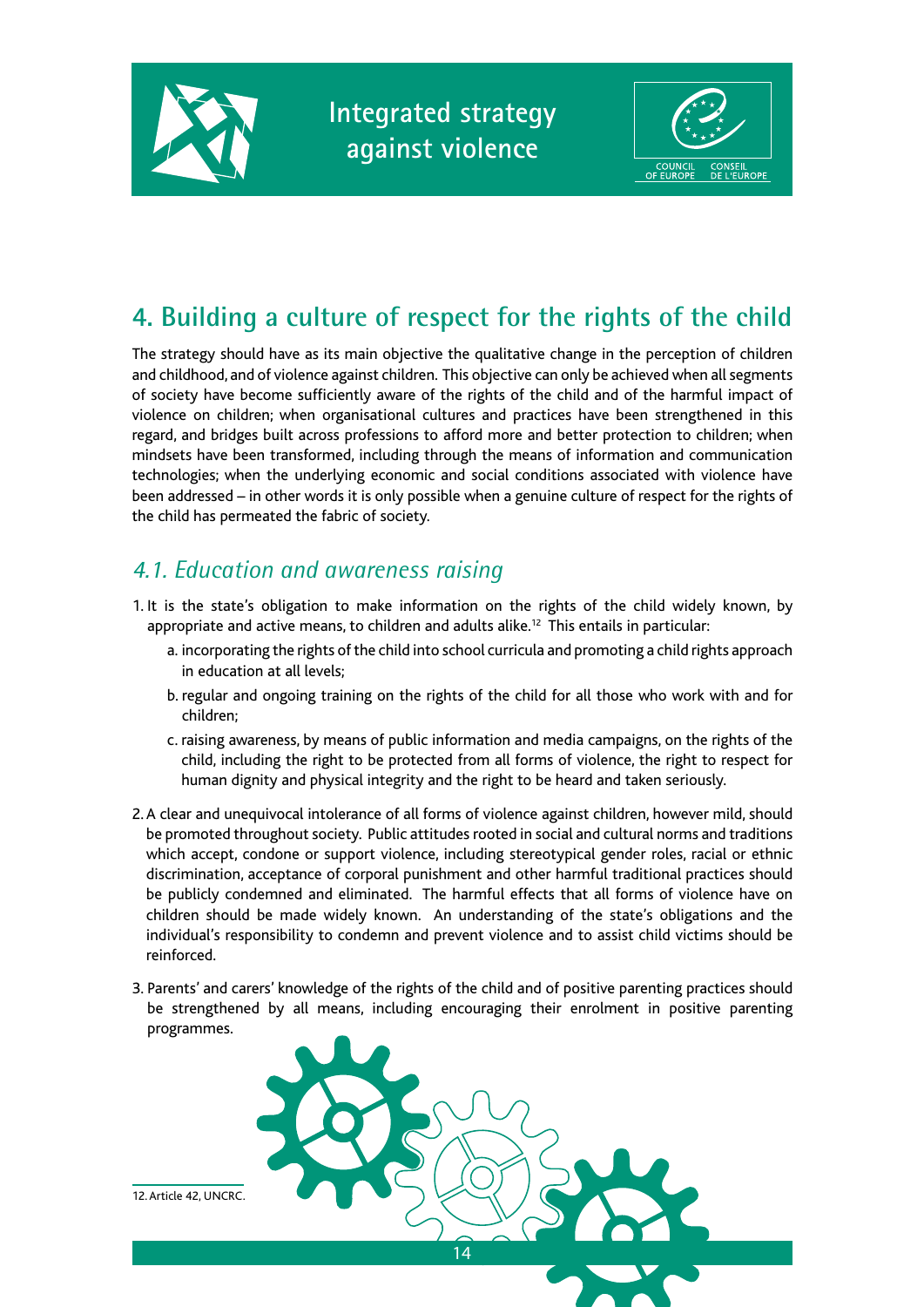



## *4.2. Professional training*

- 1. The training of professionals working for and with children represents an important long-term investment in children's development and well-being. Therefore, the state and society should value these professions by attributing to them the requisite moral, financial and other forms of public and private support.
- 2. It is the state's obligation to instil the culture of the rights of the child and responsibility for children into all professionals who come into contact with children through their work (for example, social workers, foster carers, police officers, judges, teachers, school principals, youth workers, people employed by detention facilities and child-care institutions, immigration and humanitarian workers, sports coaches, etc.). To promote knowledge of the rights of the child, relevant courses should be integrated into university and other training curricula.
- 3. All relevant professionals who in their work come in contact with children should be familiar with the UNCRC and methodologies and approaches, including those required for listening effectively to children, and be trained to work in a diverse ethnic, cultural, religious and linguistic environment.
- 4. All relevant professionals should have skills to prevent, detect and respond effectively to violence against children. To this end, national curriculum regulations should include compulsory, ongoing training on the prevention, identification, assessment and reporting of violence against children, and the protection and continuity of care of children. The training should pursue a comprehensive approach and prioritise early identification of potential risks to a child's well-being.
- 5. Specialised training should be offered to professionals working for and with vulnerable groups of children, such as children with disabilities.13
- 6. Bearing in mind the often difficult physical and psychological environment surrounding services assisting children affected by violence, adequate support should be rendered to their staff in terms of supervision, counselling, complementary training and the possibility of setting up professional interest groups.

### *4.3. Media and the information society*

1. Free and independent media, with due respect for their self-regulation, can play a powerful role in building a culture of respect for the rights of the child and act as a natural partner in the strategy's implementation. The media should be encouraged to educate both children and adults in the rights of the child, promote child participation, foster positive parenting practices, strengthen intercultural and interfaith dialogue, and foster non-violent values in society.14

<sup>13.</sup> Refer to the United Nations Convention on the Rights of Persons with Disabilities and to Recommendation Rec(2006)5 of the Committee of Ministers on the Council of Europe Action Plan to promote the rights and full participation of people with disabilities in society: improving the quality of life of people with disabilities in Europe 2006-2015.

<sup>14.</sup> Refer to Recommendation No. R (97) 19 of the Committee of Ministers on the portrayal of violence in electronic media and Council of Europe Parliamentary Assembly Recommendation 1466 (2000) on "Media education".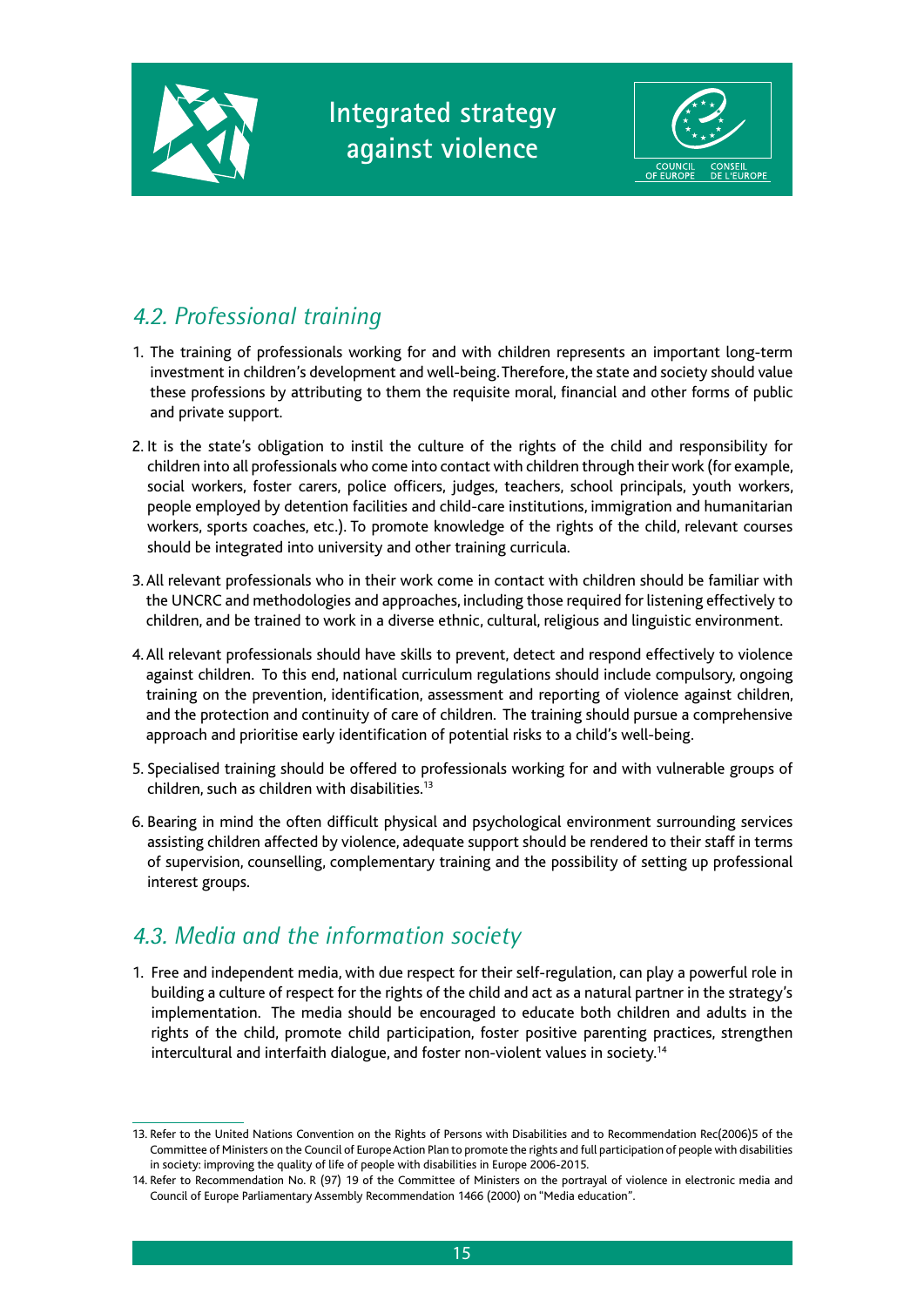



- 2. The state bears the primary responsibility for the protection of children against harmful media content and for the promotion of children's active participation in the information and communications environment<sup>15</sup>
- 3. With regard to the portrayal of violence and the distribution of content potentially harmful to children, those responsible for the media should fully assume their duties and responsibilities which the exercise of their freedom of expression entails. This could be done through the removal of or blocking access to inappropriate material, or through the development of automated content rating systems, the adoption of codes of conduct and standards for content evaluation, the setting up of control mechanisms, the establishment of content complaints systems, etc.<sup>16</sup>
- 4. In order to meet children's and families' expectations for accessible, secure and reliable Internet services, Internet service providers should be encouraged to supply information on potential risks to their customers' rights, security and privacy online.<sup>17</sup> Co-operation with law enforcement authorities in the investigation of crimes committed through the use of telecommunication technologies should be strengthened.18
- 5. Given the potential impact of online games on the rights and sensibilities of children, game designers and publishers should be encouraged to regularly evaluate policies and practices regarding child safety.19
- 6. The media should be encouraged to build partnerships with all relevant actors in order to:
	- a. develop children's media literacy skills;<sup>20</sup>
	- b. work with child safety experts, policy makers, social services and law enforcement authorities to develop, incorporate and monitor the application of new technologies to protect children from harm online;
	- c. raise media professionals' awareness of the rights of the child and of violence against children.
- 15. Refer to recommendations CM/Rec(2009)5 of the Committee of Ministers on measures to protect children against harmful content and behaviour and to promote their active participation in the new information and communications environment, and CM/Rec(2008)6 on measures to promote the respect for freedom of expression and information with regard to Internet filters; the Committee of Ministers' 2008 Declaration on protecting the dignity, security and privacy of children on the Internet; European Court of Human Rights, judgment in *K.U. v. Finland* (2009), application No. 2872/02, and admissibility decision in *Perrin v. the United Kingdom*, application No. 5446/03.
- 16. Also refer to Recommendation Rec(2001)8 of the Committee of Ministers on self-regulation concerning cyber-content.
- 17. Council of Europe Guidelines to assist Internet service providers in their practical understanding of, and compliance with, key human rights and fundamental freedoms in the information society, in particular with regard to Article 10 of the European Convention on Human Rights (2008).
- 18. European Court of Human Rights, *K.U. v. Finland*, 2009.
- 19. Refer to Council of Europe Guidelines to assist online game providers in their practical understanding of, and compliance with, human rights and fundamental freedoms in the information society, in particular with regard to Article 10 of the European Convention on Human Rights (2008).
- 20. Refer to Recommendation Rec(2006)12 of the Committee of Ministers on empowering children in the new information and communication environment.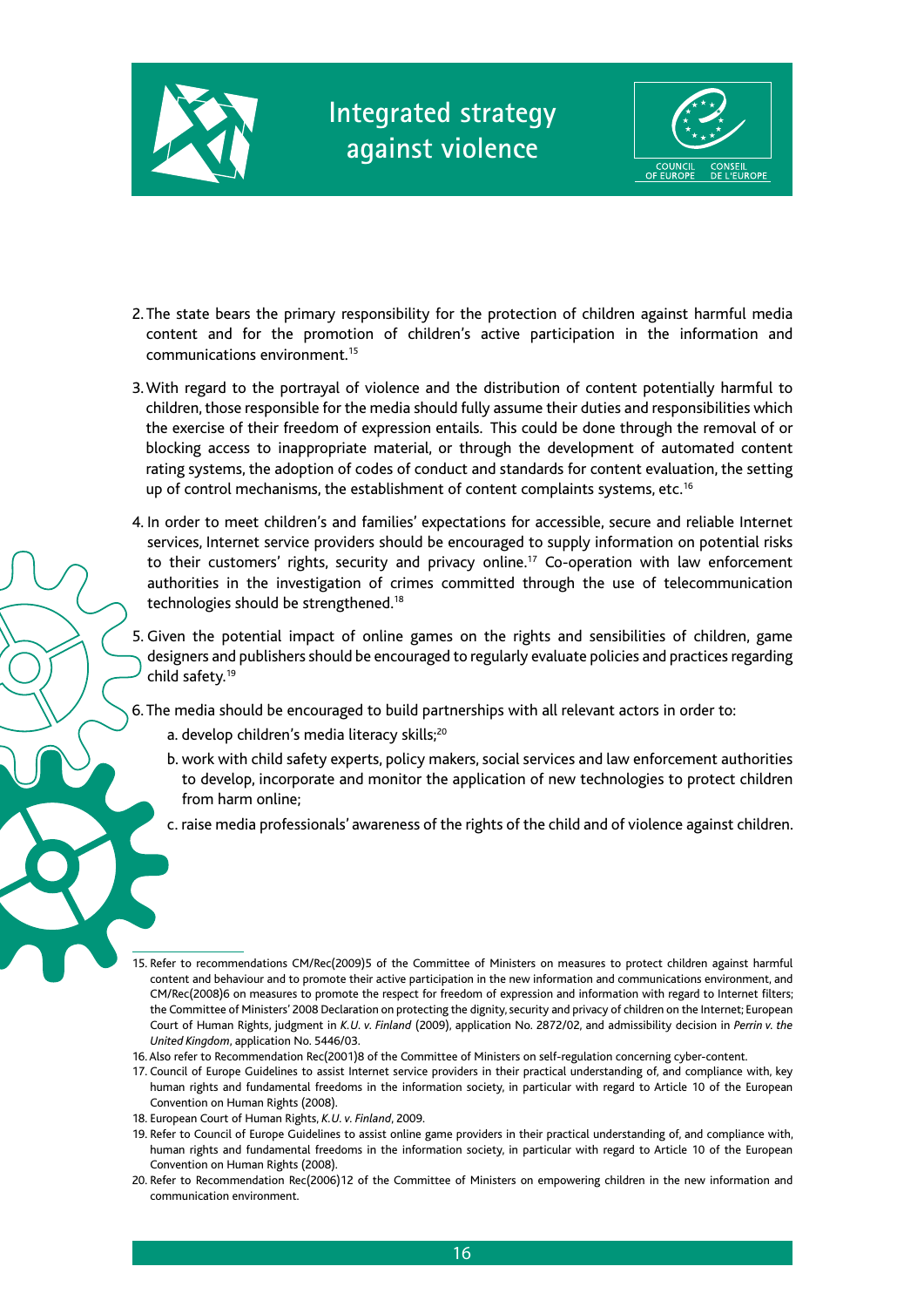



- 7. Parents and teachers have a special responsibility as far as children's access to and the use of the media at home and in school is concerned. They may assume this responsibility in various ways, including by conscious and selective use of the media, stimulation of children's critical attitudes, restriction of access to content that may adversely affect children's physical, emotional or psychological well-being, etc.
- 8. The establishment of the media by children and with children, for purposes including the elimination of violence, should be strongly encouraged and supported.

## **5. Frameworks**

### *5.1. Legal framework*

#### *Compliance with UNCRC and other international standards*

- 1. All member states of the Council of Europe are parties to the UNCRC and are bound to implement its provisions and to act in accordance with its principles. All reservations incompatible with the UNCRC's object and purpose should be withdrawn.
- 2. At global and regional levels numerous instruments have been adopted to safeguard the rights of the child and to protect children from various forms of violence.<sup>21</sup> Accession to these treaties should be strongly encouraged. Once ratified, they should be effectively implemented and monitored, and national laws, bylaws, policies, regulations, plans and programmes should be brought in line with them.

#### *Prevention*

The national legal framework should prioritise the prevention of violence and safeguard the rights of the child by taking action, such as:

- a. registering children immediately after birth, subject to national regulations and state obligations under the relevant international treaties in this field;<sup>22</sup>
- b. setting a minimum age of marriage that is not too low and that is applicable to both boys and girls;
- c. setting a minimum age for sexual consent;
- d. prohibiting employment into positions involving child supervision of persons convicted of violent, including sexual, offences against children;

<sup>21.</sup> The non-exhaustive list of relevant international treaties appears in Appendix 3. Appendix 4 presents the list of recommendations adopted by Council of Europe bodies (Committee of Ministers, Parliamentary Assembly and Congress of Local and Regional Authorities of the Council of Europe).

<sup>22.</sup> Refer to Article 7, UNCRC.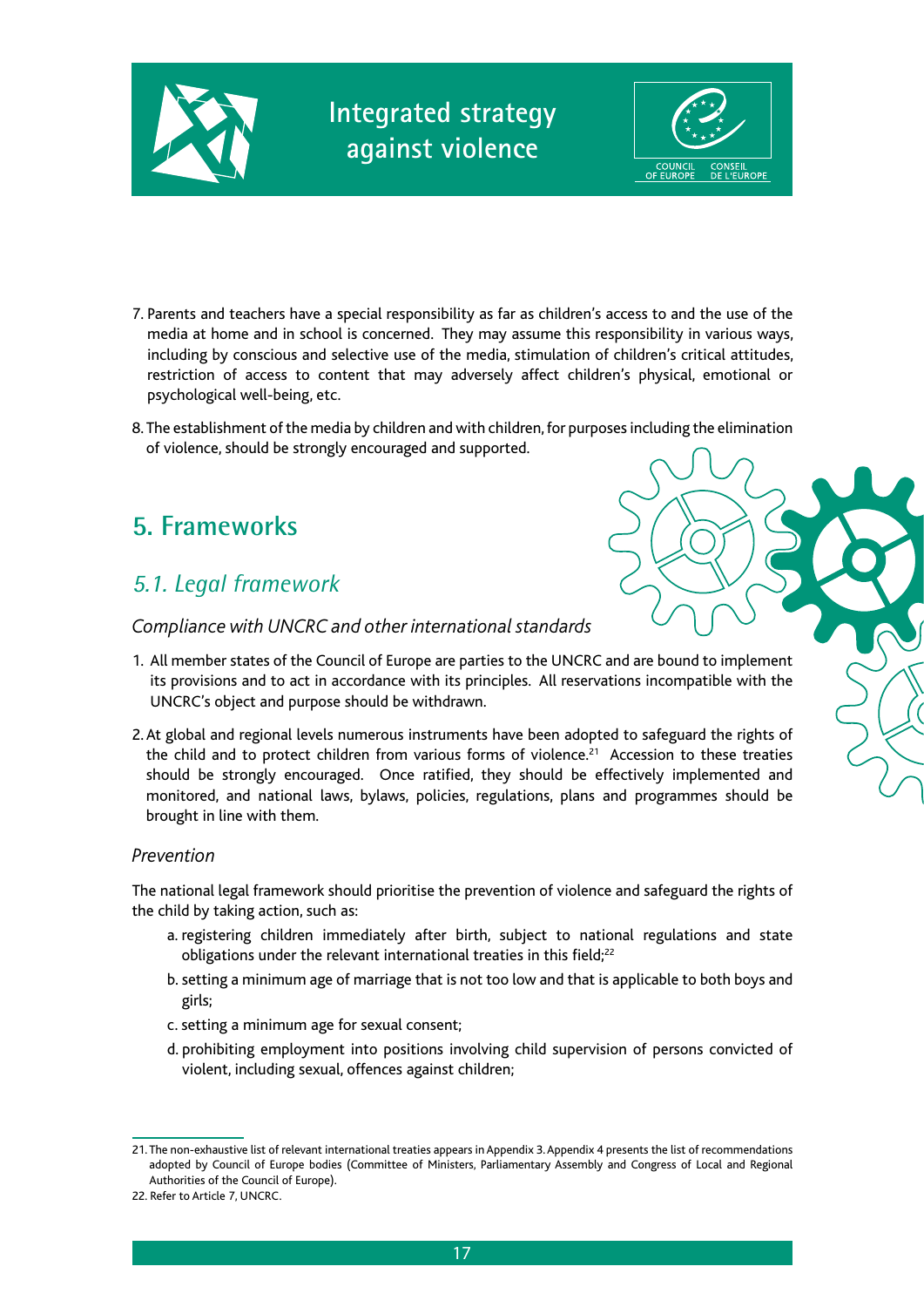



- e. developing intervention programmes and measures to evaluate and prevent the risk of violence against children from being committed;
- f. devising a system to vet fully those working with children, in any capacity, that ensures an appropriate balance between the child's right to protection from violence and the individual's right to a good name; $23$
- g. integrating in national laws an obligation to respect the right of the child to be heard and to attribute due weight to children's views.

#### *Prohibition of violence*

The state has an explicit obligation to secure children's right to protection from all forms of violence, however mild. Appropriate legislative, administrative, social and educational measures should be taken to prohibit all violence against children at all times and in all settings and to render protection to all children within the state's jurisdiction. Legal defences and authorisations for any form of violence, including for the purposes of correction, discipline or punishment, within or outside families, should be repealed.<sup>24</sup> Prohibition should imperatively cover:

- a. all forms of sexual violence and abuse, corruption of children and solicitation of children for sexual purposes;
- b. all forms of exploitation of children, including child prostitution, child pornography, sexual exploitation in travel and tourism, trafficking, sale of children, illegal adoption, forced labour or services, slavery and practices similar to it, removal of organs, for any purpose or in any form;25
- c. all forms of exploitation of children through the use of new technologies;
- d. all harmful traditional or customary practices, such as early or forced marriage, honour killing and female genital mutilation;
- e. exposure of children to violent or harmful content, irrespective of its origin and through any medium;
- f. all forms of violence in residential institutions;26
- g. all forms of violence in school;

<sup>23.</sup> Refer, for instance, to European Court of Human Rights, *White v. Sweden*, 2006, and *Leander v. Sweden*, 1987.

<sup>24.</sup> Refer to European Commission of Human Rights, admissibility decision in *Seven Individuals v. Sweden*, 1982, application No. 8811/79; European Court of Human Rights, *Tyrer v. the United Kingdom*, 1978; *Campbell and Cosans v. the United Kingdom*, 1982; A. v. the United Kingdom, 1998; admissibility decision in *Philip Williamson and Others v. the United Kingdom*, 2000, application No. 55211/00.

<sup>25.</sup> Also refer to the Council of Europe Convention on Action against Trafficking in Human Beings (CETS No. 197, 2005/2008), the Council of Europe Convention on the Protection of Children against Sexual Exploitation and Sexual Abuse (CETS No. 201), Articles 32, 34, 35, 36 of the UNCRC and the Palermo Protocol, as well as the International Labour Organisation Convention concerning the Minimum Age for Admission to Employment and Work (ILO C.138) and the Convention concerning the Prohibition and Immediate Action for the Elimination of Worst Forms of Child Labour (ILO C. 182).

<sup>26.</sup> Refer to Recommendation Rec(2005)5 of the Committee of Ministers on the rights of children living in residential institutions.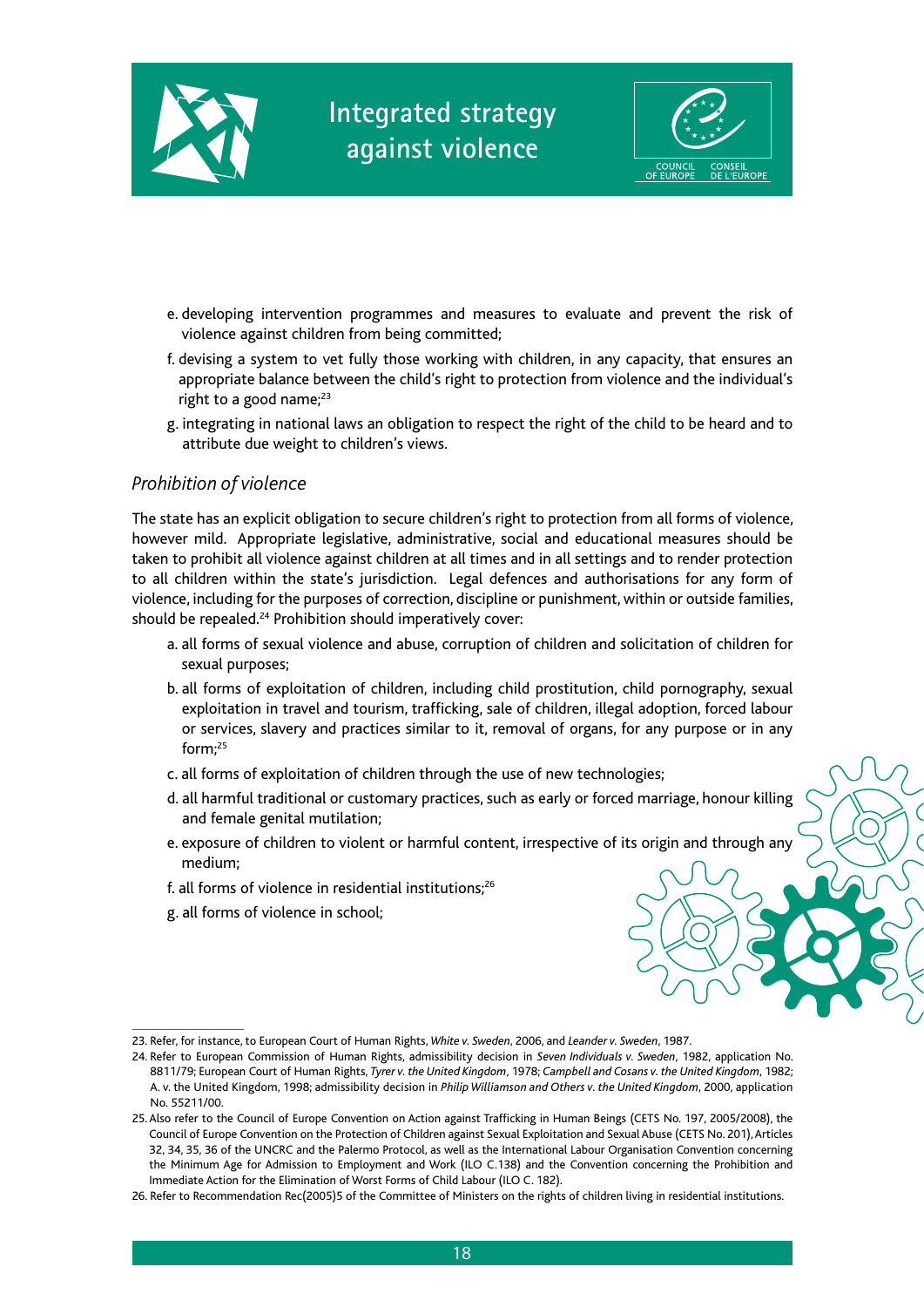



- h. all corporal punishment and all other cruel, inhuman or degrading treatment or punishment of children, both physical and psychological;<sup>27</sup>
- i. exposure of children to violence within the families and home.

#### *The role of corporate actors*

Necessary legislative or other measures should be taken to ensure that legal persons can be held liable for offences established pursuant to Article 26 of the Council of Europe Convention on the Protection of Children against Sexual Exploitation and Sexual Abuse (CETS No. 201).

#### *Sanctions and measures*

- 1. Violent, including sexual, offences against children should be punishable by effective, proportionate and dissuasive sanctions and measures, taking into account the seriousness of the offence.<sup>28</sup>
- 2. Those convicted of violent, including sexual, offences against children, as well as those subject to criminal proceedings should be provided with access to effective intervention programmes and measures with a view to preventing and minimising the risks of repeated offences.29
- 3. In accordance with the principles of social integration and education and of the prevention of reoffending, any justice system dealing with child perpetrators of violence should be integrated with wider social initiatives aimed at ensuring a holistic approach to and continuity of care of such children (principle of community involvement and continuous care).<sup>30</sup>
- 4. In accordance with its basic principles, the national legal system should provide for a possibility of not imposing penalties on child victims of violence for their involvement in unlawful activities, to the extent that they have been compelled to do so.

#### *Aggravating circumstances*

Resorting to violence against children should be taken into consideration as an aggravating circumstance in the determination of a sanction. Other circumstances to be taken into account, in so far as they do not already form part of the constituent elements of the offence, should include the abuse of a recognised position of trust, authority or influence over the child, of a relationship based on economic or any other form of dependence, and the involvement in a criminal organisation. $31$ 

<sup>27.</sup> See footnote 22. Also refer to European Committee of Social Rights, General observations regarding Articles 7 (paragraph 10) and 17, *Conclusions XV-2*, Vol. 1, General introduction, p. 26.

<sup>28.</sup> See, for example, Article 27, Council of Europe Convention on the Protection of Children against Sexual Exploitation and Sexual Abuse.

<sup>29.</sup> See, for example, op. cit., Articles 15, 16 and 17.

<sup>30.</sup> Refer to Recommendation CM/Rec(2008)11 of the Committee of Ministers on the European Rules for juvenile offenders subject to sanctions or measures.

<sup>31.</sup> Also, refer to Article 28 of the Council of Europe Convention on the Protection of Children against Sexual Exploitation and Sexual Abuse.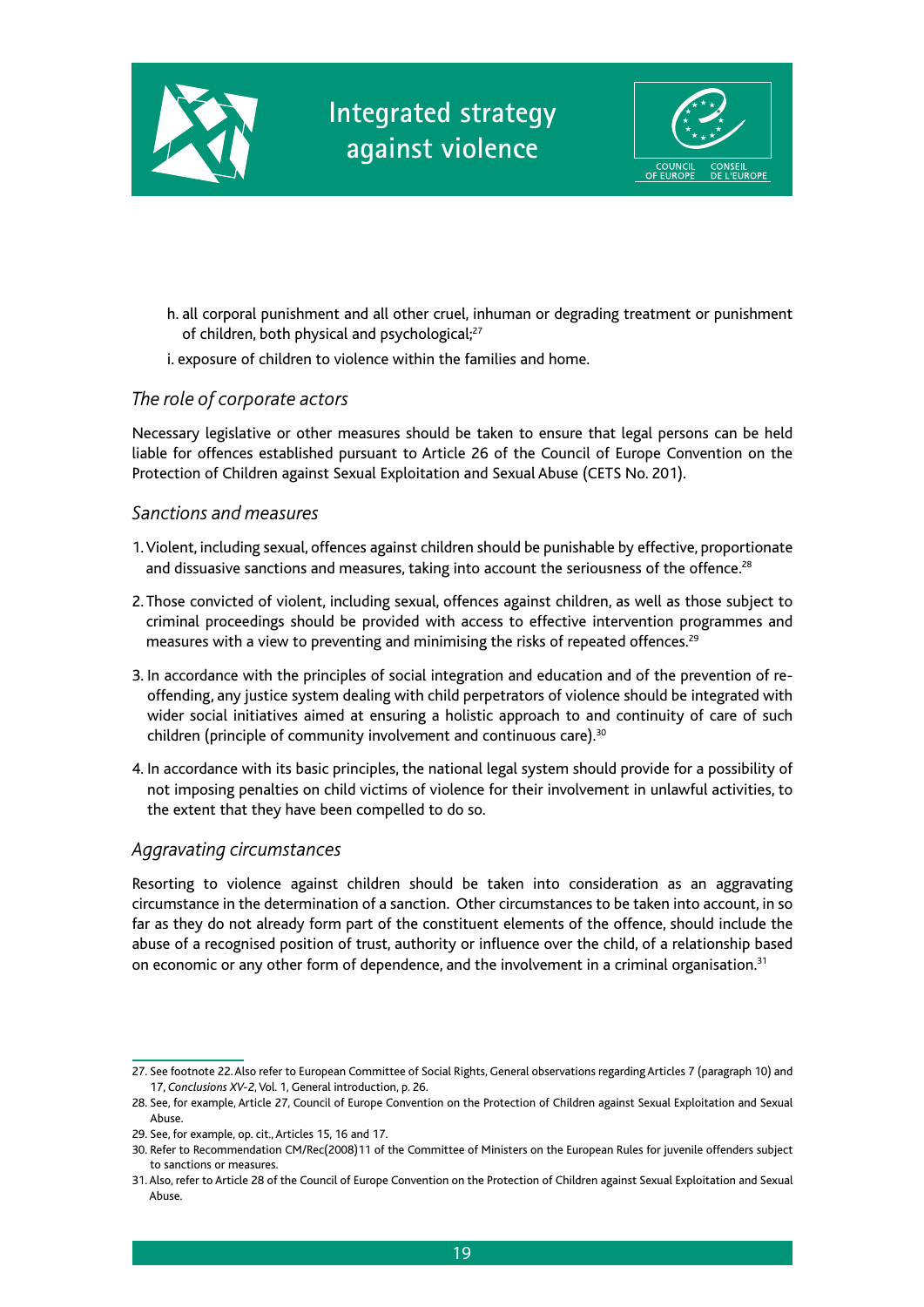



#### *Jurisdiction*

- 1. Necessary legislative or other measures should be taken to establish jurisdiction over violent, including sexual, offences against children who are the state's nationals or have their habitual residence on the state's territory.
- 2. Subject to international treaties' requirements, necessary legislative or other measures should be taken to establish national jurisdiction over violent, including sexual, offences against children committed abroad by the state's nationals and persons who have their habitual residence on the state's territory.32 To ensure effective extraterritorial legislation, prosecution of perpetrators and imposition of sanctions, the requirement of double criminality should be abolished and mutual legal assistance facilitated.

#### *Statute of limitation*

With regard to offences identified by Article 33 of the Council of Europe Convention on the Protection of Children against Sexual Exploitation and Sexual Abuse, the statute of limitation should continue for a period of time which is sufficient to allow the efficient starting of proceedings after the child victim has reached the age of majority and which is commensurate with the gravity of the crime in question.

#### *Enforcement*

Legislation safeguarding the rights of the child and protecting children from all forms of violence should be fully and appropriately enforced. To that effect, it should be supported by relevant institutions, including independent national institutions for the rights of the child and independent monitoring mechanisms, human and financial resources, and be accompanied by guidance to all relevant sectors and professionals.<sup>33</sup>

### *5.2. Policy framework*

#### *National child rights policy*

1. The existence of a national child rights policy is crucial for the realisation of the child's right to be protected from all forms of violence. Such a policy initiates, promotes and co-ordinates processes aimed at ensuring that the provisions and principles of the UNCRC permeate all aspects of government policy and all public actions affecting children.

<sup>32.</sup> Refer, op. cit., to Article 25.

<sup>33.</sup> See the case law of the European Court of Human Rights including *A. v. the United Kingdom*, 1998, and *Z and Others v. the United Kingdom*, 2001, which require states to ensure adequate legal protection of children from treatment that is inhuman and degrading contrary to Article 3 of the European Convention on Human Rights.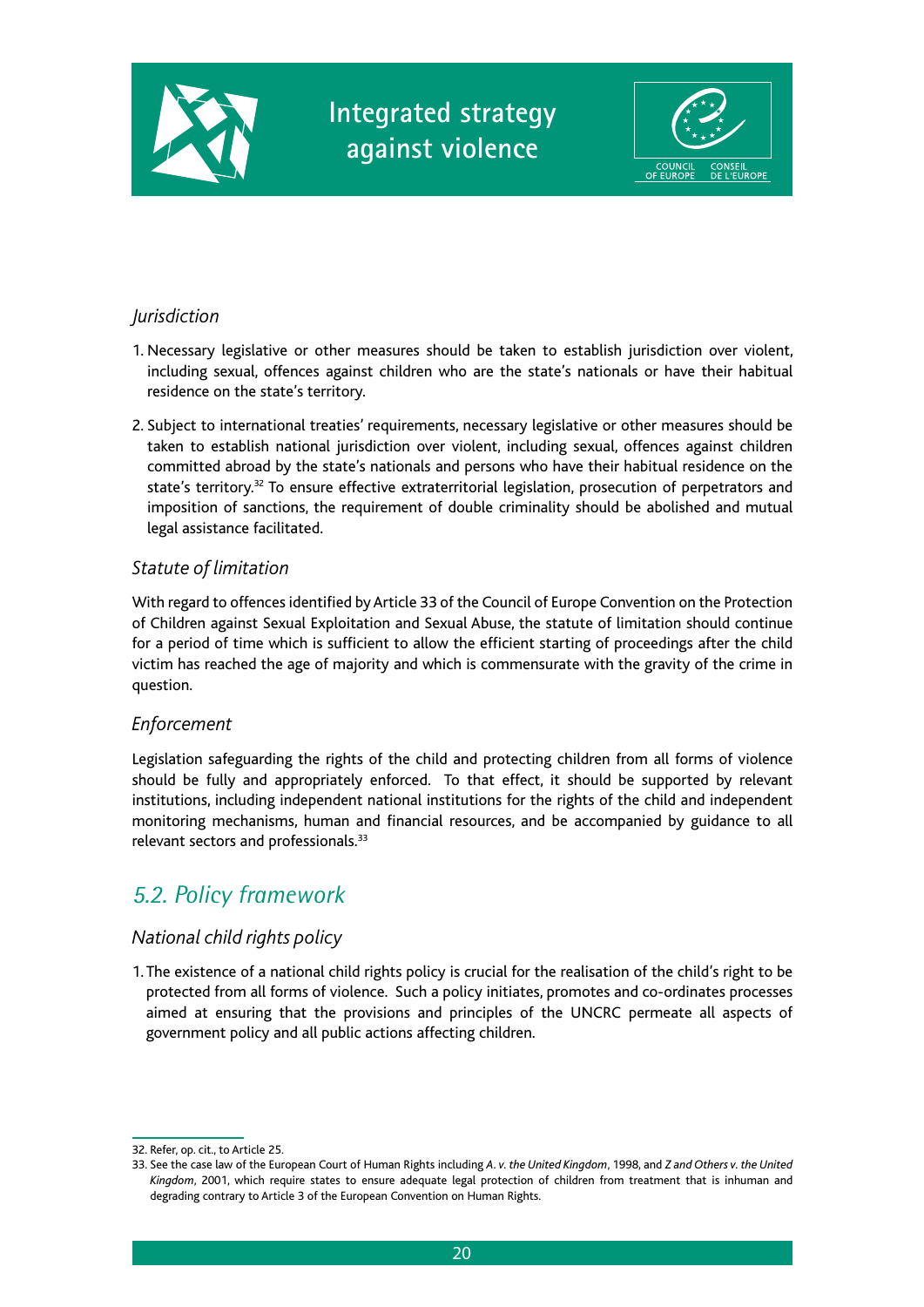



- 2. All national policies relevant to children's well-being (social policy, health care policy, educational policy, housing policy, etc.) should contribute to the promotion and protection of the rights of the child. Priority should be attached to policies aimed at reducing inequality, poverty and marginalisation; supporting families; addressing unemployment and income gaps; addressing social tolerance, beliefs and values that condone and sustain violence; improving social networks; facilitating social inclusion of migrants and their families. Policies and measures developed in related areas should be properly co-ordinated, and their outputs should be mutually reinforcing.
- 3. Policies, based on research, evidence, and children's own experiences, should be developed to prevent, detect and respond to violence against children. Particular attention should be paid to the protection of vulnerable groups, such as children with disabilities,<sup>34</sup> children in or having experienced state care,<sup>35</sup> children in foster care, abandoned children,<sup>36</sup> unaccompanied and separated children,<sup>37</sup> refugee and asylum seeking children,<sup>38</sup> children belonging to minorities, children working and/or living on the street, $39$  children living in extreme poverty and disadvantaged or segregated areas, $40$ children in armed conflicts and emergency situations,<sup>41</sup> children in detention or in conflict with the law,<sup>42</sup> etc.

#### *Children and families policies*

- 1. The overall goal of children and families policies should be:
	- a. to support families in their child-rearing responsibilities;
	- b. to prevent, as far as possible, the separation of children from their families;
	- c. to provide for family-like and community-based alternatives to placement of children in institutions that are in the children's best interests; and
	- d. in cases of separation and, when appropriate, to ensure ongoing contact between children and their parents and to support family reunification where that is in the best interests of the child.

<sup>34.</sup> Refer to Committee of Ministers' Recommendation Rec(2006)5, cited above, and to "Safeguarding adults and children with disabilities against abuse", Council of Europe, 2003.

<sup>35.</sup> Refer to Committee of Ministers' Recommendation Rec(2005)5, cited above.

<sup>36.</sup> Refer to Parliamentary Assembly Recommendation 1601 (2003) on "Improving the lot of abandoned children in institutions".

<sup>37.</sup> Refer to Recommendations CM/Rec(2008)4 on strengthening the integration of children of migrants and of immigrant background and CM/Rec(2007)9 on life projects for unaccompanied migrant minors.

<sup>38.</sup> Also refer to Parliamentary Assembly Recommendation 1703 (2005) on "Protection and assistance for separated children seeking asylum".

<sup>39.</sup> Refer to the Congress of Local and Regional Authorities of the Council of Europe's Recommendation 253 (2008) on "The social reintegration of children living and/or working on the streets".

<sup>40.</sup> Refer to "Youth and exclusion in disadvantaged urban areas: addressing the causes of violence" (Trends in social cohesion, No. 8, Council of Europe, 2004).

<sup>41.</sup> Refer to Parliamentary Assembly Recommendation 1561 (2002) on "Social measures for children of war in South-East Europe" and its Resolutions 1587 (2007) on "The situation of children living in post-conflict zones in the Balkans", 1215 (2000) on "The campaign against the enlistment of child soldiers and their participation in armed conflicts", and 1212 (2000) on "Rape in armed conflicts".

<sup>42.</sup> Committee of Ministers' Recommendation CM/Rec(2008)11, cited above.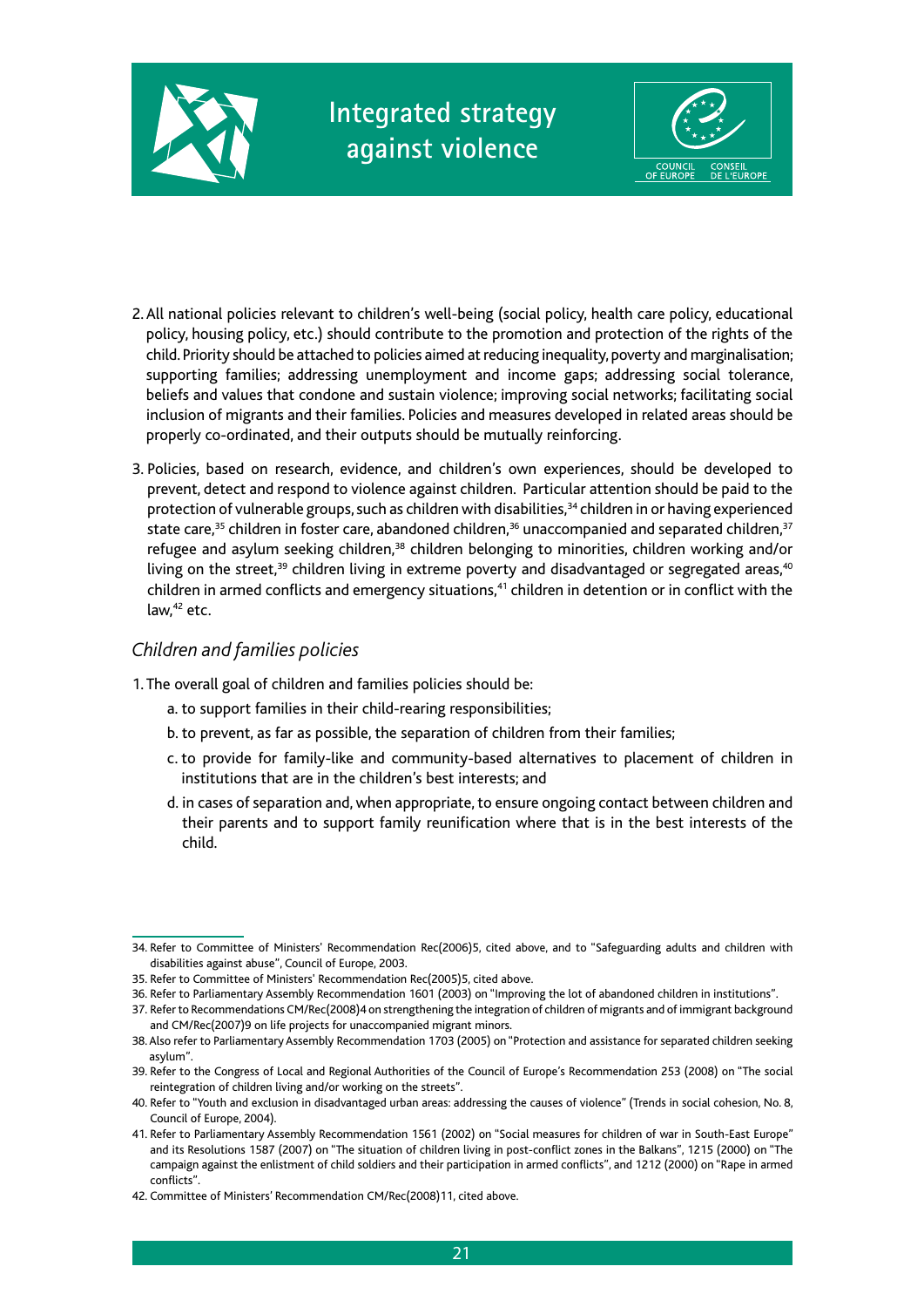



- 2. The promotion of positive and non-violent forms of child-rearing should be central to children and families policies. Positive parenting refers to parental behaviour that respects the rights of the child and children's best interests, nurtures, empowers, guides and recognises children as individuals in their own right. Positive parenting is not permissive but sets the boundaries that children need to help them develop their potential to the full.<sup>43</sup>
- 3. Institutionalised care should be used only in a child's best interests, as a matter of last resort, for the shortest possible period of time, and have as the primary objective the child's successful integration and/or re-integration in society.<sup>44</sup> Children can be placed in institutions only to meet needs that have been established as imperative on the basis of a multidisciplinary assessment.

## *5.3. Institutional framework*

- 1. The sustainable institutional framework required for the strategy's realisation should comprise the following key elements:
	- a. an agency at national level (where possible and in accordance with national regulations) entrusted with the primary responsibility for the protection of children from violence. This authority should play a key co-ordinating and monitoring function as far as the strategy's implementation is concerned and assume overall responsibility in cases of violence against children;
	- b. each public institution contributing to child protection should have a clearly defined role consistent with the strategy's broader goals. Institutions' mandates should have a clear obligation to collaborate with the co-ordinating agency and all other institutions and actors, including civil society. The different institutions' mandates and the job descriptions of their staff should be linked;
	- c. an independent human rights institution should be established in line with the Paris principles<sup>45</sup> to promote and protect the rights of the child (for example, an ombudsperson/commissioner specifically for the rights of the child, established through legislation, either independently or as a focal point within an existing human rights institution). This institution should be accorded such powers as are necessary to enable it to discharge its mandate effectively and independently, including the power to hear any person; obtain any information and/or document necessary for assessing situations falling within its competence; access facilities providing care for children at all times; propose initiatives and measures, including legislative measures; conduct awareness-raising campaigns; disseminate information on the rights of the child, to children in particular; and monitor governments' actions. The institution should be provided with an adequate infrastructure, funding (including specifically for the rights of the child, within broad-based institutions), staff and premises. It should be associated with the strategy's design, evaluation and follow-up;

<sup>43.</sup> Refer to Recommendation Rec(2006)19 of the Committee of Ministers on policy to support positive parenting.

<sup>44.</sup> Refer to Article 9, UNCRC, the draft UN Guidelines for the appropriate use and conditions of alternative care for children, and to Committee of Ministers' Recommendation Rec(2005)5, cited above.

<sup>45.</sup> UN General Assembly Resolution 48/134 of 20 December 1993.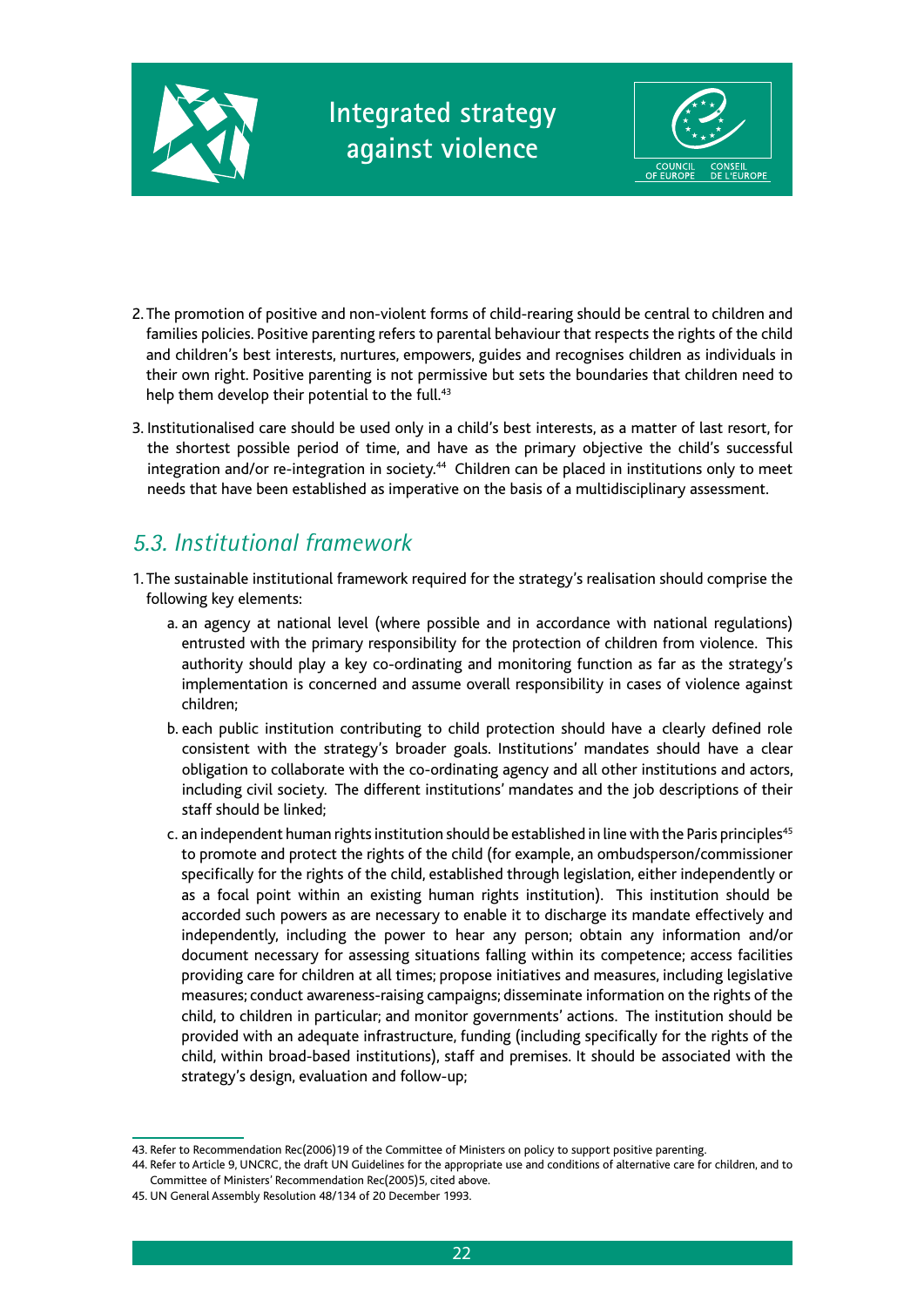



- d. a body, such as an observatory on the rights of the child, a national statistical office or a research institute dealing with children should co-ordinate the collection, analysis, management and dissemination of data on violence and promote research to inform the strategy's design and implementation;
- e. all institutions providing care and services for children should be accredited and registered with competent public authorities on the basis of relevant legislation and national minimum standards of care. Internal control and independent monitoring mechanisms should be put in place to ensure compliance with the standards;
- f. all institutions, services and facilities responsible for the care and protection of children should be encouraged to adopt codes of good conduct, incorporating the prohibition, prevention and rejection of all forms of violence against children, and be expected to adhere fully to these codes. Model job descriptions should be established for each professional category. They should contain an obligation to respect the rights of the child and to report violence to competent authorities;
- g. the necessary links should be established between institutions at national, regional and local levels, and effective partnerships should be built, based on the clear division of competencies fixed in respective partnership agreements;
- h. civil society should become an integral part of the institutional framework, and actors, such as human rights institutions, professional networks, children and children's organisations, should be invited to contribute to the strategy's design, implementation, evaluation and follow-up.

## **6. Child-friendly services and mechanisms**

### *6.1. General principles*

- 1. The prime objective of institutions, services and facilities responsible for the care, education and protection of children should be to ensure, to the maximum extent possible, children's survival, development and well-being.<sup>46</sup>
- 2. All children should have access to quality services adapted to their needs. The use of multidisciplinary models of services, comprising welfare, health, educational and psychological assistance and family guidance should be widely promoted. Such models should rely on strong intersectoral co-operation, appropriately qualified staff, an integrated curriculum, and a centralised implementation framework.
- 3. Services for the prevention of violence, the protection of children and the treatment of victims should be made available particularly at local level. Reliable procedures and mechanisms, including for the exchange of relevant information and best practice, should be put in place through interagency agreements and protocols.



46. Refer to Article 6, UNCRC.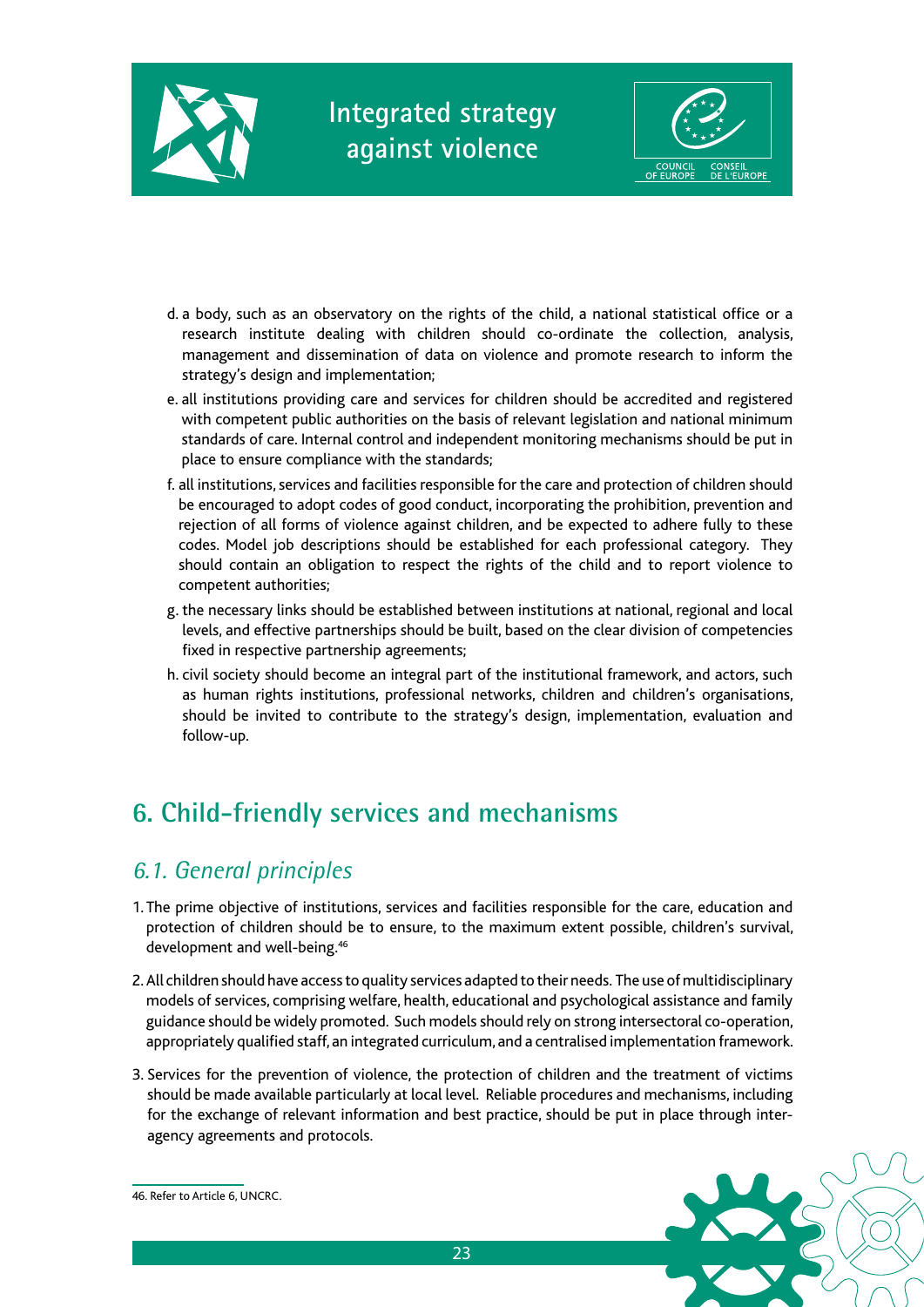



### *6.2. Child care standards*

- 1. Regulations should be established for all institutions, services and facilities responsible for the care, education and protection of children, setting standards aimed at the best interests and full development of the child.<sup>47</sup> Respect for these standards should be ensured through training of staff, internal control and regular independent monitoring. Any infringements of the rights of the child in such establishments should be sanctioned in conformity with appropriate and effective procedures.
- 2. Specific requirements should apply to the juvenile justice system and facilities providing institutionalised care to ensure that the rights of the child are fully protected, children enjoy a good quality of life and there are opportunities for them to participate in all activities normally enjoyed by their peers.<sup>48</sup>
- 3. A system should be put in place to vet fully those working in contact with children, in any capacity, that ensures an appropriate balance between the child's right to protection from violence and the individual's right to a good name.

### *6.3. Independent monitoring*

- 1. All institutions, services and facilities responsible for the care, education and protection of children should be subject to regular independent monitoring with a view to:
	- a. providing legal safeguards for both children and staff that are fully observed;
	- b. verifying the appropriateness and correctness of public expenditure;
	- c. supplying guidance on the execution of child welfare laws and regulations.
- 2. Monitoring should be performed by an independent body determined by law and staffed with specially trained personnel.

## *6.4. Reporting of violence*

1. Education on the rights of the child and the knowledge and understanding of authorities to whom violence can be reported are two essential conditions enabling wider reporting of violence by both children and adults. To be truly effective, the reporting mechanism should be child-friendly and part of a broader system comprising reporting, referral and support services. Such a system should respect the rights of the child and offer children (and, where appropriate, their families) the necessary protection, including the protection of their privacy, without undue delay.

<sup>47.</sup> Also refer to Article 3, UNCRC, the UN Guidelines for the appropriate use and conditions for alternative care, and to Committee of Ministers' Recommendation Rec(2002)8, cited above.

<sup>48.</sup> Also refer to Recommendations Rec(2003)20 of the Committee of Ministers concerning new ways of dealing with juvenile delinquency and the role of juvenile justice, and Rec(2005)5, cited above.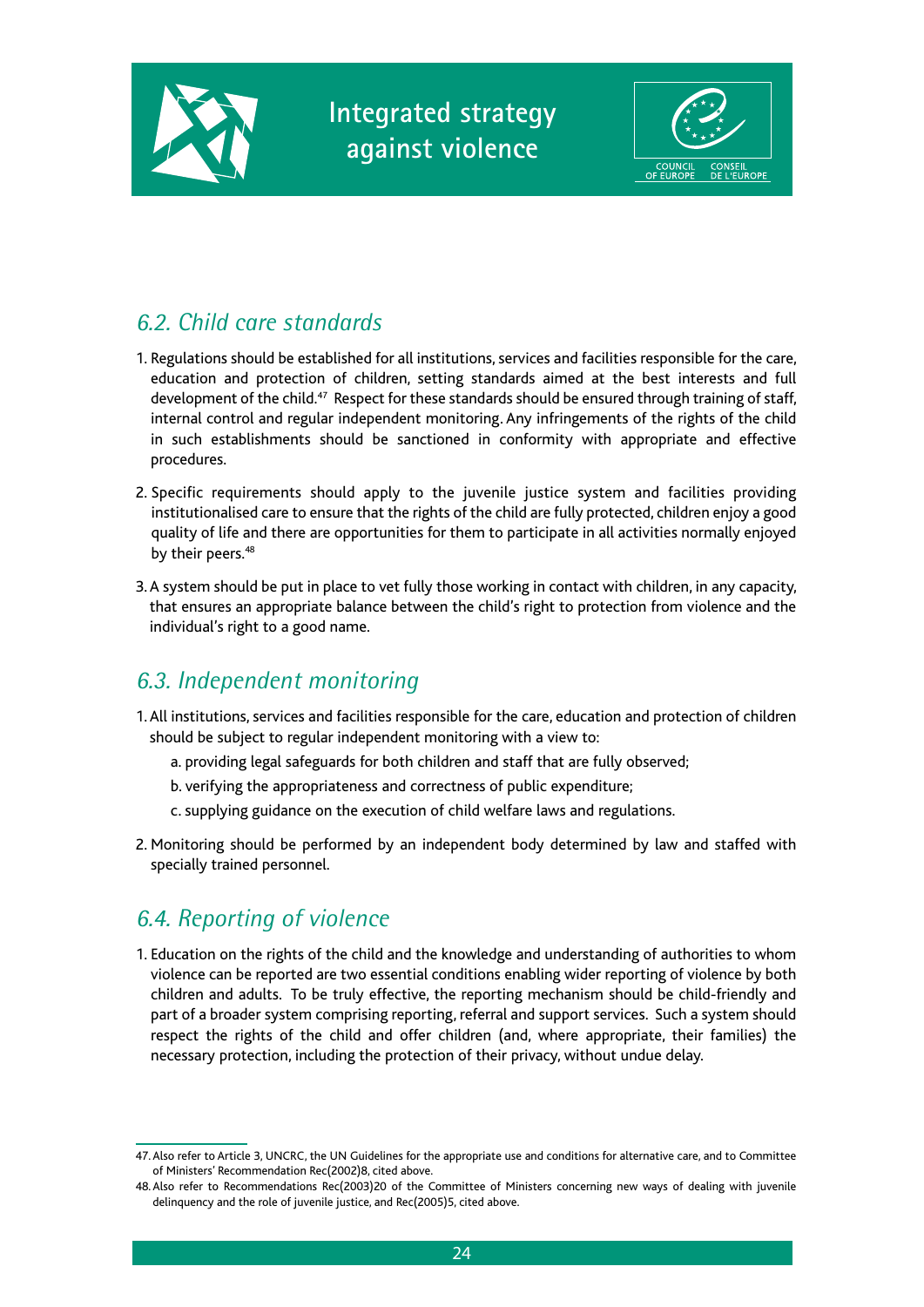



- 2. Reporting of violence should be mandatory for all professionals working for and with children, including those in organisations and private entities performing tasks on behalf of the state. Where mandatory reporting already exists, the extent to which various agencies fulfil their reporting obligations should be examined and kept under regular review.
- 3. To encourage wider reporting by professionals, legislative changes can be introduced in order to:
	- a. protect those who report or initiate complaints from liability in cases of reasonable mistakes in the assessment of the risk of violence;
	- b. remove a requirement to obtain parents' or carers' permission to file a complaint;
	- c. ensure that confidentiality norms do not hamper the reporting where the child consents, or is judged not to have the capacity to understand, and where professionals believe reporting or referring is in the child's best interests.
- 4. Children and their families should have access to information, including in a child-friendly format, on what acts and practices constitute violence, for instance bullying and mobbing in schools, and to whom and how these cases could be reported. A child should be able to file a report without the consent of her or his parent or guardian.
- 5. Every service, institution or facility responsible for the care, education and protection of children should have a well-publicised and easily accessible service, respectful of the child's privacy and be required to investigate allegations of violence promptly and fully. All children, including those in care in a legal establishment, as well as children with disabilities,<sup>49</sup> their parents and carers should be informed of such complaint mechanisms. The procedure should allow for effective access to support services while avoiding any stigmatisation of the child victim.
- 6. An independent, confidential, well-advertised, easy to memorise, toll-free telephone help line should be made available for children to seek confidential and professional counselling and to report violence.
- 7. Emergency response services should be established in every locality for child victims of violence, including victims of sexual exploitation, sexual abuse, harmful traditional practices and all forms of violence in the home and family. The services' contact details should be made known to children, families and others in contact with children.

### *6.5. Referral mechanisms*

1. Procedures for the referral of child victims of violence and the modalities for inter-agency cooperation should be clearly defined (that is, between social services, education, health, police, prosecution authorities, voluntary and private agencies). Such procedures should be adopted following an assessment of the specific circumstances of each particular victim, giving due weight to her or his views and, when it is in the child's best interests, also to her or his parents' or guardian's views.

<sup>49.</sup> Not only children with physical disabilities such as those with visual impairment, but also children with intellectual disabilities. For information on "easy to read" format suitable for persons with mental handicap, see http://www.osmhi.org/?page=139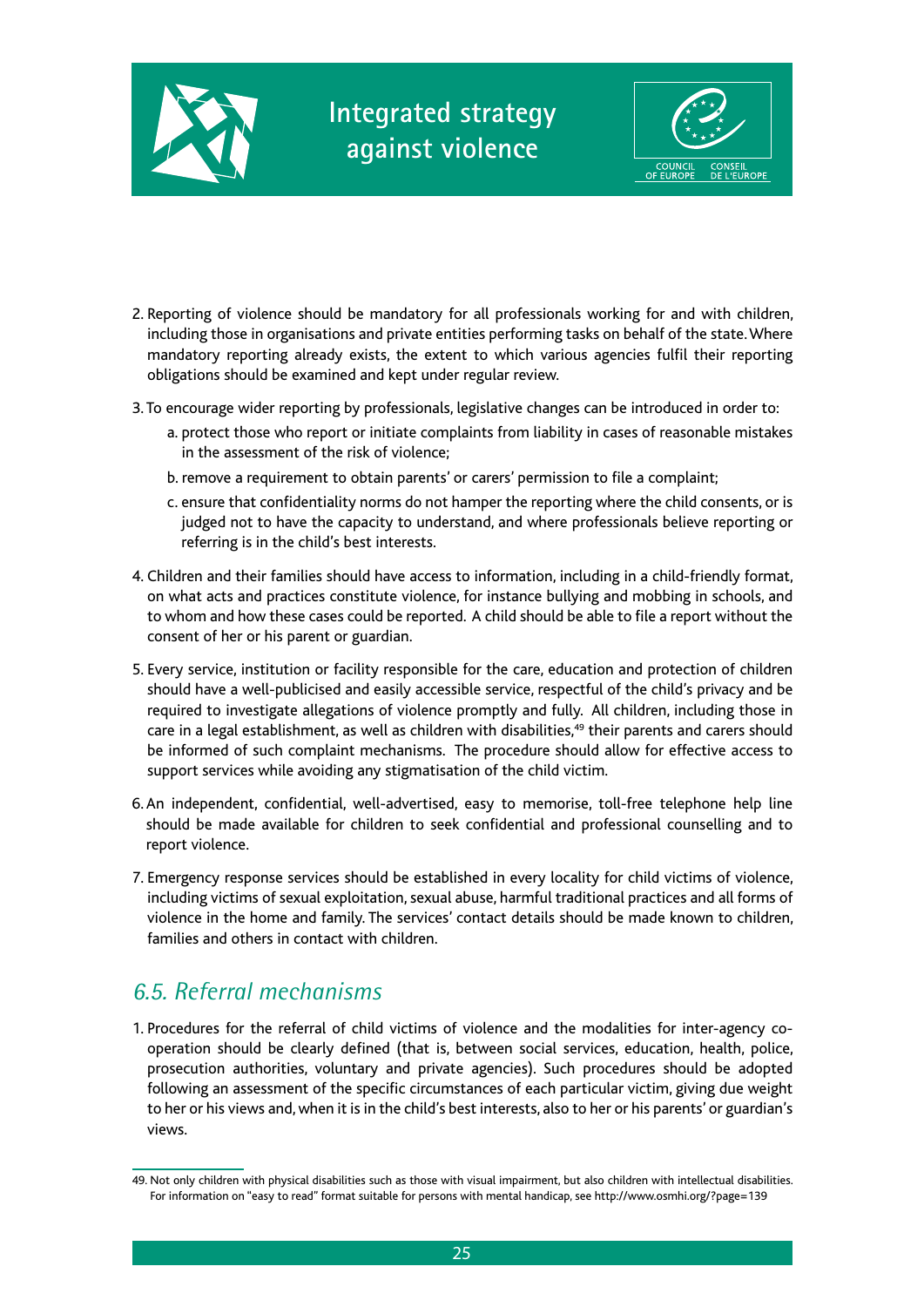



- 2. Children should be encouraged, including through the provision of independent advocacy and support services, to speak to the relevant authority about their experience of violence.
- 3.Child victims should be assessed without delay, and for victims of violence within the home and family, the protective capacity of the non-violent caregiver and the situation of other children living in the home should be established.

### *6.6. Recovery, rehabilitation and social reintegration*

- 1. The state should take all appropriate measures to promote physical and psychological recovery and rehabilitation of child victims and witnesses of violence<sup>50</sup> and, if need be, of their families. Such services should be provided without delay and in an environment which fosters the child's health, self-respect and dignity.
- 2. The implementation of recovery and reintegration measures for child perpetrators of violence should be based on the child's best interests, limited by the gravity of the offence committed (principle of proportionality) and take account of the age, physical and mental well-being, development, capacities and personal circumstances (principle of individualisation), as ascertained when necessary by psychological, psychiatric or social inquiry reports.<sup>51</sup>
- 3. The services responsible for the recovery, rehabilitation and social reintegration of child victims, witnesses or perpetrators of violence should follow a multidisciplinary and multi-agency approach, seeing the child in the wider context of family, community and her or his cultural background. A proper balance should be sought between mainstream and specialised services, as well as programmes addressing individual and relationship factors and those focusing on community and societal aspects.

### *6.7. The justice system52*

- 1. Judicial and extra-judicial proceedings should be pursued in the best interests and in full respect of the rights of the child, including the right to be protected from all forms of violence.
- 2. To protect the rights of the child and children's legitimate interests throughout the process, children should be granted access to mediation, free and independent legal services, and advocacy and support services. Efforts should be made to ensure that the remedies available are effective and that there is effective enforcement of judicial decisions and judgments.
- 3. Judicial and extra-judicial proceedings involving children should be expedited, treated as a priority and be completed without unjustified delay. To this end, stronger co-operation and co-ordination among all parties to the judicial process should be encouraged.

<sup>50.</sup> Refer to Article 39, UNCRC and to Committee of Ministers' Recommendation Rec(2003)20, cited above.

<sup>51.</sup> Refer to Recommendation CM/Rec(2008)11, cited above.

<sup>52.</sup> In 2009 the Group of Specialists on Child-Friendly Justice (CJ-S-CH) drafted Council of Europe Guidelines on child-friendly justice. The guidelines will be adopted as a Committee of Ministers' recommendation in 2010.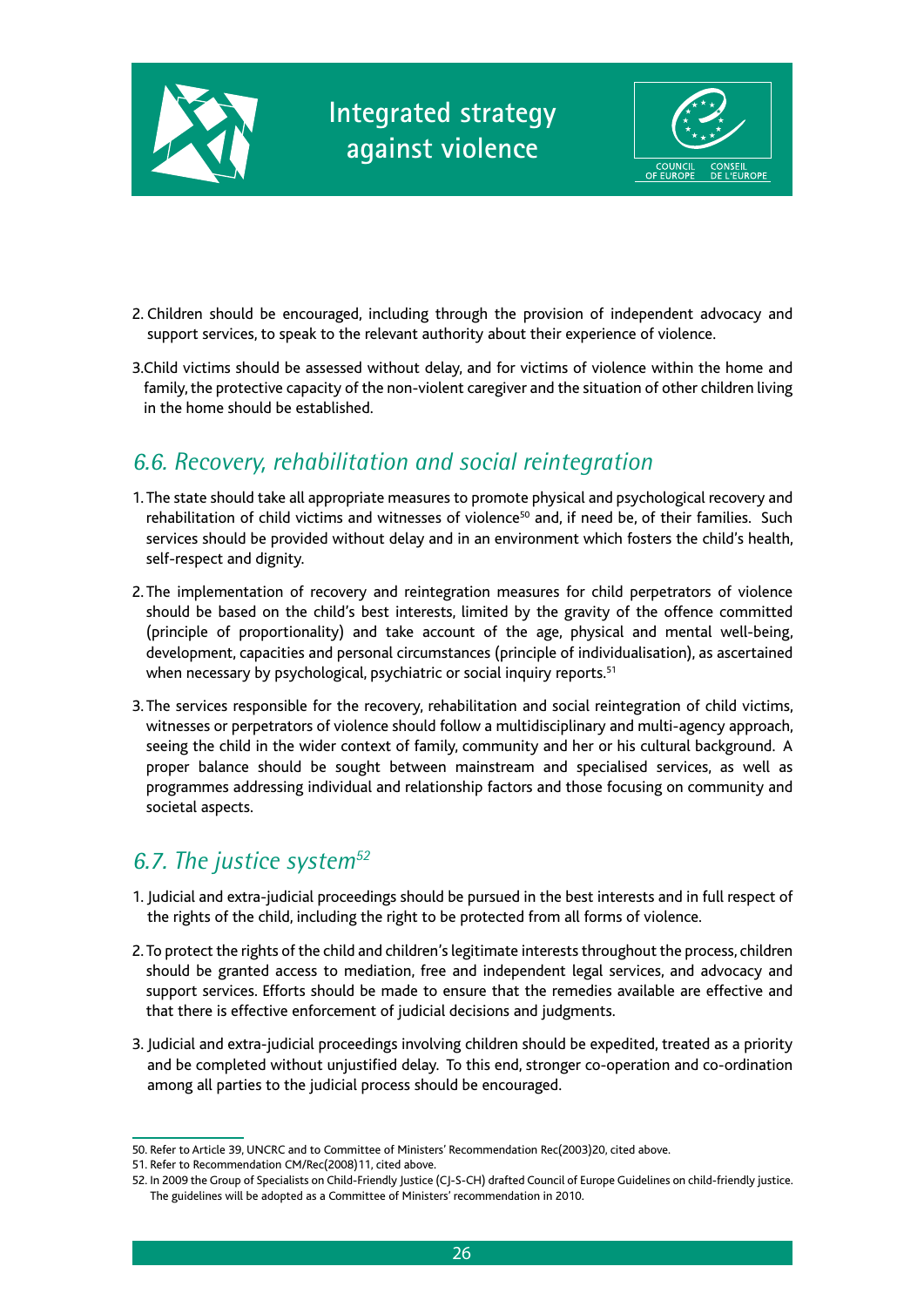



- 4. Judicial and extra-judicial proceedings should respect the child's right to be heard and to have her or his views given due weight. To allow their meaningful participation, children should be informed about their procedural rights in a manner which takes full account of their age and level of maturity and supported by an independent representative.
- 5. Special protection, procedures and facilities should be provided to ensure child victims and witnesses of violence are fully supported. In particular:
	- a. judicial proceedings should not aggravate the trauma experienced by the child. Where appropriate, the justice response should be followed swiftly by adequate support services;
	- b. the privacy of children and of their families should be protected throughout the process.<sup>53</sup> Where necessary, appropriate security measures should be taken to avoid intimidation, subjection to retaliation or repeat victimisation of child victims and witnesses of violence and of their families.
- 6. The age of criminal responsibility should be determined by law and be set suitably high, bearing in mind factors related to the child's development. For child perpetrators of violence, concepts of retribution and repression should give way to rehabilitation and restorative justice objectives, with due attention to effective public safety and appropriate human rights and legal safeguards for the child victims.<sup>54</sup>
- 7. Alternatives to institutionalised care for child perpetrators of violence should be established, such as help, guidance and supervision orders; counselling; probation; foster care; and educational and vocational training programmes. The overall objective of such measures should be to facilitate children's successful socialisation and reintegration in the family, the community and society.
- 8. Child perpetrators of violence should not be deprived of their liberty other than where it is necessary as a measure of last resort, used for the shortest period of time and takes place in specially designed premises. The conditions of the detention should be in conformity with the UNCRC and other relevant standards and take into account children's specific needs.<sup>55</sup> Children undergoing any form of detention should be detained separately from adults, unless this is considered to be contrary to their best interests.56



- 54. Refer to Recommendation CM/Rec(2008)11, cited above.
- 55. Refer to Committee of Ministers 'Recommendations Rec(2006)2 and CM/Rec(2008)11, both cited above.
- 56. Op. cit., refer also to the UN Rules for the Protection of Juveniles Deprived of their Liberty (Havana Rules), the UN Minimum Rules for Non-custodial measures (Tokyo Rules) and the UN Standard Minimum Rules for the Administration of Juvenile Justice (Beijing Rules).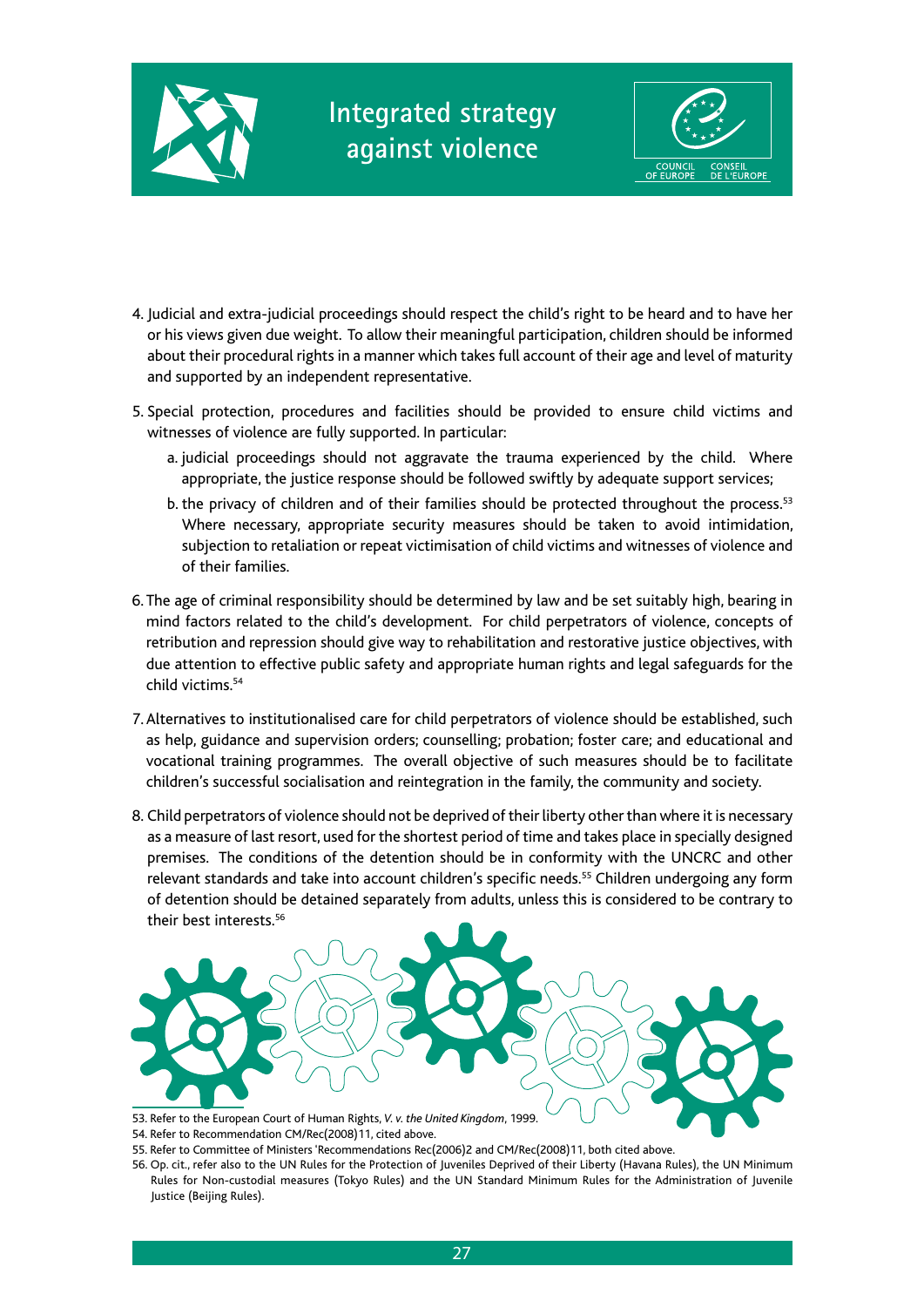



## **7. Research and data**

1. Identification of an effective strategy for the protection of children from violence depends on the availability and proper analysis of data at national, regional and local levels. The adoption of a national research agenda represents the most appropriate way of promoting an integrated and systematic approach to data collection, analysis, dissemination and research. This approach, inter alia, implies the following:

#### *Research*

- a. baseline study on violence against children as a prerequisite to any strategic planning process;
- b. ethical and regular research involving interviews with children and separately with their parents or carers, in conditions of confidentiality and trust, to establish as accurately as possible the actual experience of violence by children;
- c. longitudinal large-scale research on the root causes of violence and the inter-dependence of its various forms;
- d. development of a harmonised methodology with a common set of indicators, allowing for the identification of groups of children vulnerable to violence;
- e. ongoing research into the precise nature of risks to children via the Internet, and how these risks shift over time and are mitigated by interventions;
- f. research into protective factors, notably children's resilience mechanisms;
- g. surveys on adult and child perpetrators of violence to develop criteria and parameters for their assessment and treatment;
- h. research into what works to protect children from violence and to evaluate existing responses, including methodologies for the evaluation and assessment of violence prevention services and programmes and the development of quality criteria;
- i. surveys to quantify the social costs of violence against children.

#### *Statistical monitoring*

- a. regular statistical monitoring, on the basis of established methodology, of violence against children at national, regional and local levels in all settings. The data should be broken down by gender, age, form of violence, urban or rural household, families' characteristics, level of education and national, social and ethnic origin;
- b. collection of quantitative and qualitative data on the length and outcomes of judicial proceedings involving children, including protective measures provided for child victims of violence.

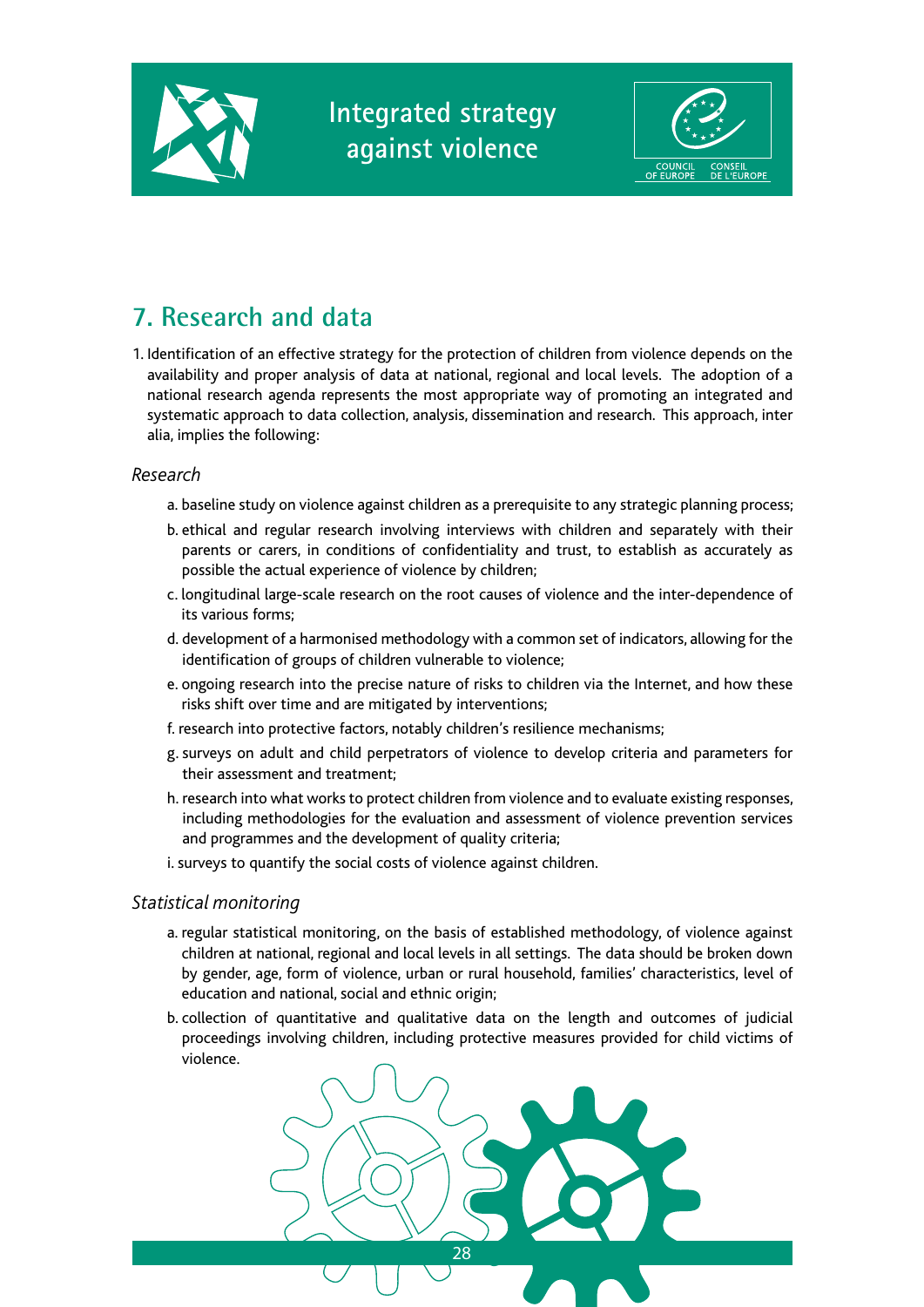



#### *Establishment of national databases57*

- a. on children's births and deaths, including the establishment of a child death (and serious injury) review mechanism;
- b. on children entering, leaving, or changing institutions, and all forms of alternative care and detention facilities, including the recording of all cases of violence against children in such institutions;
- c. on persons convicted of violent offences against children, including their genetic profile (DNA).58

#### *Co-ordination*

- a. the designation (where possible and in conformity with national circumstances) of a single authority, preferably an observatory on the rights of the child, a national statistical office or a research institute, to co ordinate and disseminate children-related data nationwide and exchange information internationally;
- b. active contribution by all agencies with a child protection role to data collection.
- 2. All institutions, services and facilities recruiting personnel to work for and with children should be afforded easy but appropriately controlled access to data on persons convicted of violent offences against children.
- 3. Personal data processing at national, regional and local levels should comply with internationally accepted standards and ethical safeguards<sup>59</sup>.
- 4. Internationally agreed uniform standards should be established to facilitate international comparability of data.

## **8. International co-operation**

- 1. Member states of the Council of Europe should co-operate with each other, in accordance with these guidelines and through application of relevant international and regional instruments and arrangements agreed on the basis of uniform or reciprocal legislation and internal laws, to the widest extent possible, for the purpose of:
	- a. preventing and combating all forms of violence against children;
	- b. protecting and assisting child victims and witnesses;
	- c. investigating or prosecuting criminal offences involving violence against children.

<sup>57.</sup> In accordance with data protection rules.

<sup>58.</sup> Refer to Article 37, the Council of Europe Convention on the Protection of Children against Sexual Exploitation and Sexual Abuse.

<sup>59.</sup> Refer to the Convention for the Protection of Individuals with regard to Automatic Processing of Personal Data (ETS No. 108) and the Additional Protocol to the Convention for the Protection of Individuals with regard to Automatic Processing of Personal Data, regarding Supervisory Authorities and Transborder Data Flows (ETS No. 181).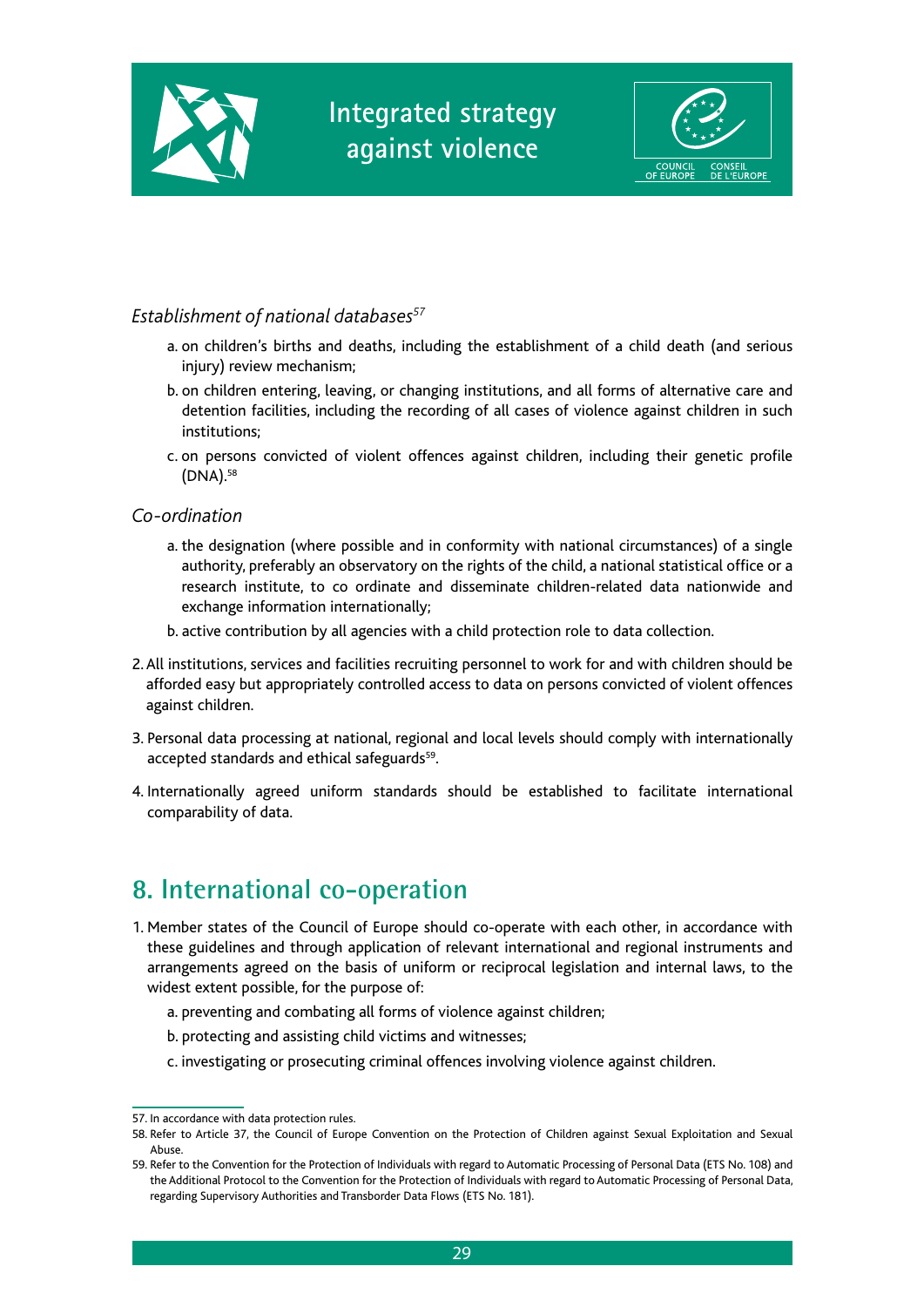



- 2. Member states should afford each other the widest measure of mutual assistance in proceedings on offences involving violence against children, such as child abductions, trafficking in children, sexual exploitation and sexual abuse of children.
- 3. To facilitate implementation of the guidelines, member states should strengthen, as appropriate, co-operation within relevant intergovernmental bodies, transnational networks and other international organisations.
- 4. Each member state should endeavour to integrate, where appropriate, prevention and eradication of all forms of violence against children into development assistance programmes provided for the benefit of third countries.

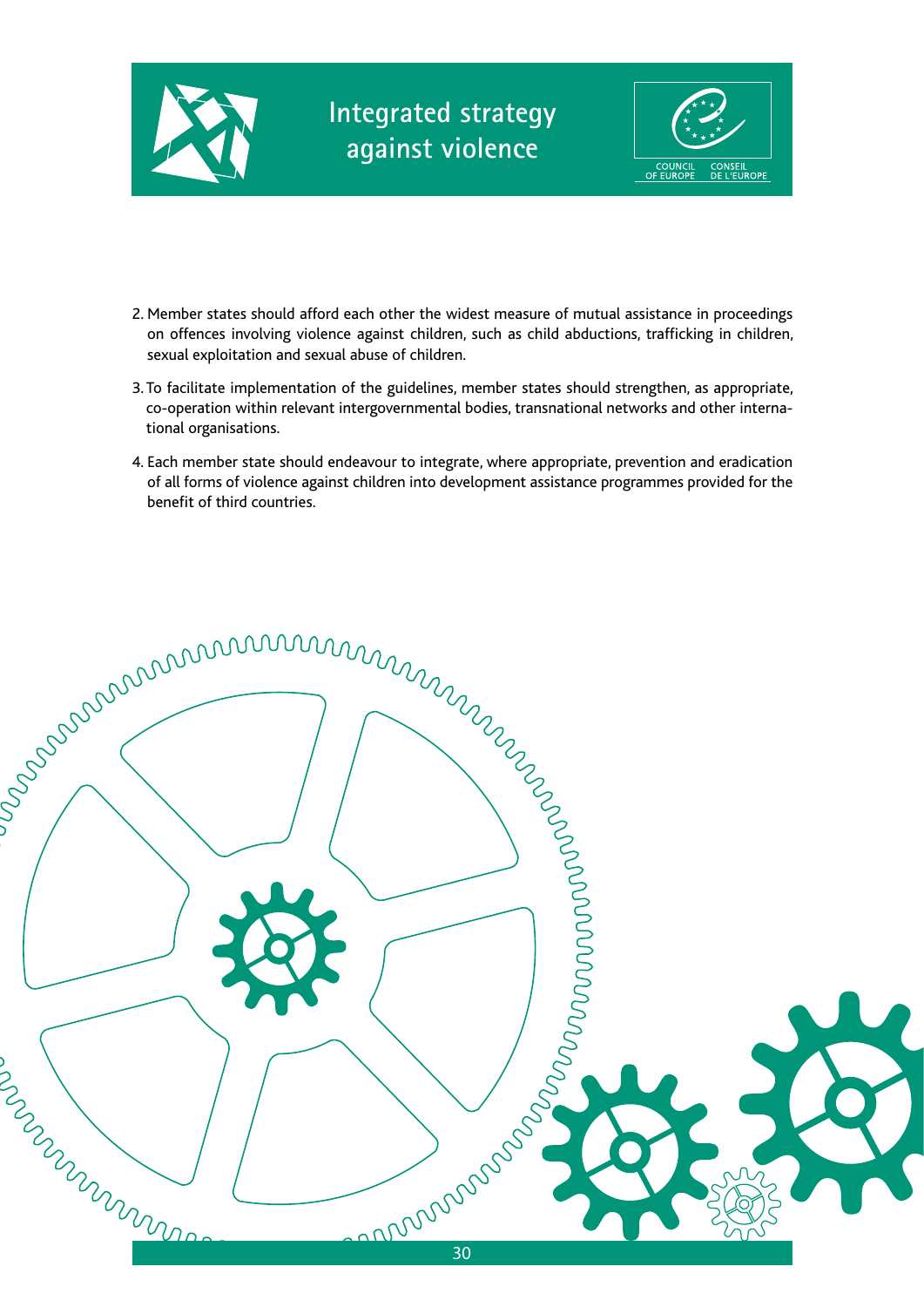



# **Appendix 2 to Recommendation CM/Rec(2009)10**

#### *Glossary of terms*

**Best interests of the child:** That the best interests of the child shall be a primary consideration in all actions concerning children is a concept contained in Article 3 of the UNCRC. It stands out as one of the UNCRC general principles, alongside Articles 2, 6 and 12, and acquires particular significance in situations where other more specific provisions of the convention do not apply. Article 3(1) emphasises that governments and public and private bodies must ascertain the impact on children of their actions, in order to ensure that the best interests of the child are a primary consideration, giving proper priority to children and building child-friendly societies. Article 3(2) outlines an active overall obligation for states to provide the necessary protection and care for the child's well-being in all circumstances, while respecting the rights and duties of parents. Article 3(3) requires that standards be established by "competent bodies" for all institutions, services and facilities for children, and that the state ensures that the standards are complied with ("Implementation Handbook for the Convention on the Rights of the Child" UNICEF, 2002).

**Bullying** is an act of repeated aggressive behavior in order to intentionally hurt another person, physically or mentally. Bullying is characterised by an individual behaving in a certain way to gain power over another person (Besag V., Bullies and Victims in Schools, 1989). Behaviour may include name calling, verbal or written abuse, exclusion from activities, exclusion from social situations, physical abuse, or coercion (Whitted K.S. and Dupper D.R., Best Practices for Preventing or Reducing Bullying in Schools. Children and Schools, Vol. 27, No. 3, July 2005). Bullies may behave in this way to be perceived as popular or tough or to get attention. They may bully out of jealousy or because they themselves are bullied (Crothers L.M. and Levinson E.M., Assessment of Bullying: A review of methods and instruments, Journal of Counselling and Development, 84(4), 2004).

**Child exploitation:** The term exploitation includes, at a minimum, the exploitation of the prostitution of others or other forms of sexual exploitation, forced labour or services, slavery or practices similar to slavery, servitude or the removal of organs (Article 3 of the Protocol to Prevent, Suppress and Punish Trafficking in Persons, especially Women and Children, Supplementing the United Nations Convention against Transnational Organised Crime).

**Child pornography** means any material that visually depicts a child engaged in real or simulated sexually explicit conduct or any depiction of a child's sexual organs for primarily sexual purposes. Offences related to child pornography include the following intentional conduct, when committed without right: a) producing child pornography; b) offering or making available child pornography; c) distributing or transmitting child pornography; d) procuring child pornography for oneself or for another person; e) possessing child pornography; and f) knowingly obtaining access, through information and communication technologies, to child pornography (Article 20, Council of Europe Convention on the Protection of Children against Sexual Exploitation and Sexual Abuse, CETS No. 201; also refer to Optional Protocol to the Convention on the Rights of the Child on the sale of children, child prostitution and child pornography).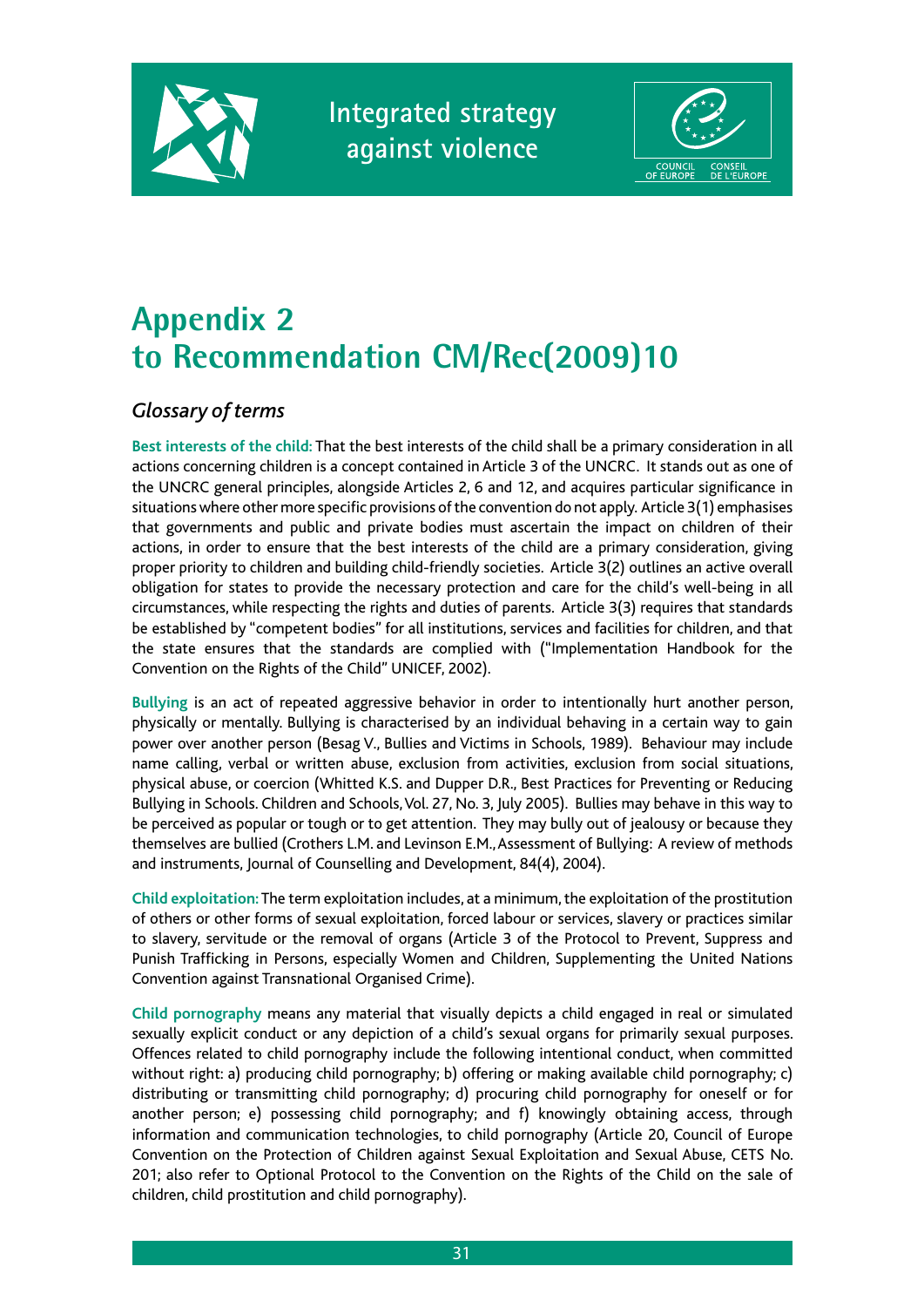



**Child prostitution** means the fact of using a child for sexual activities where money or any other form of remuneration or consideration is given or promised as payment, regardless of whether this payment, promise or consideration is made to the child or to a third person. Offences related to child prostitution include the following intentional conduct: a) recruiting a child into prostitution or causing a child to participate in prostitution; b) coercing a child into prostitution or profiting from or otherwise exploiting a child for such purposes; c) having recourse to child prostitution (Article 19, Council of Europe Convention on the Protection of Children against Sexual Exploitation and Sexual Abuse, CETS No. 201; also refer to the Optional Protocol to the Convention on the Rights of the Child on the sale of children, child prostitution and child pornography).

**Child trafficking** means the recruitment, transportation, transfer, harbouring or receipt of a child for the purpose of exploitation even if this does not involve any of the means set forth in subparagraph (a) of this article (the threat or use of force or other forms of coercion, of abduction, of fraud, of deception, of the abuse of power or of a position of vulnerability or of the giving or receiving of payments or benefits to achieve the consent of a person having control over another person). Article 3 of the Protocol to Prevent, Suppress and Punish Trafficking in Persons, especially Women and Children, Supplementing the United Nations Convention against Transnational Organised Crime. (See also the definition of trafficking below).

**Corporal punishment** is a form of violence, defined as any punishment in which physical force is used and intended to cause some degree of pain or discomfort, however light, to a child (for detailed definition, see Committee on the Rights of the Child, General Comment No. 8, paragraph 11).

**Corruption of children** means the intentional causing, for sexual purposes, of a child who has not reached the nationally prescribed legal age for sexual consent to witness sexual abuse or sexual activities, even without having to participate (Article 22, Council of Europe Convention on the Protection of Children against Sexual Exploitation and Sexual Abuse, CETS No. 201).

**Harmful traditional practices:** Every social grouping in the world has specific traditional cultural practices and beliefs, some of which are beneficial to all members, while others are harmful to a specific group, such as women. Harmful traditional practices include female genital mutilation; early marriage; female infanticide; honour killings; early pregnancy, etc. (See Factsheet No. 23, Harmful Traditional Practices Affecting the Health of Women and Children, www.ohchr.org/Documents/ Publications/FactSheet23en.pdf).

**Mobbing:** Mobbying is a group bullying. It is ganging up on someone using the tactics of rumor, innuendo, discrediting, isolating, intimidating, and above all, making it look as of the targeted person is responsible. As is typical of many abusive situations, the perpetrators maintain that the victim "deserved it" (Elliot G.P. School Mobbying and Emotional Abuse, www.selfgrowth.com/articles/ Elliott9.html).

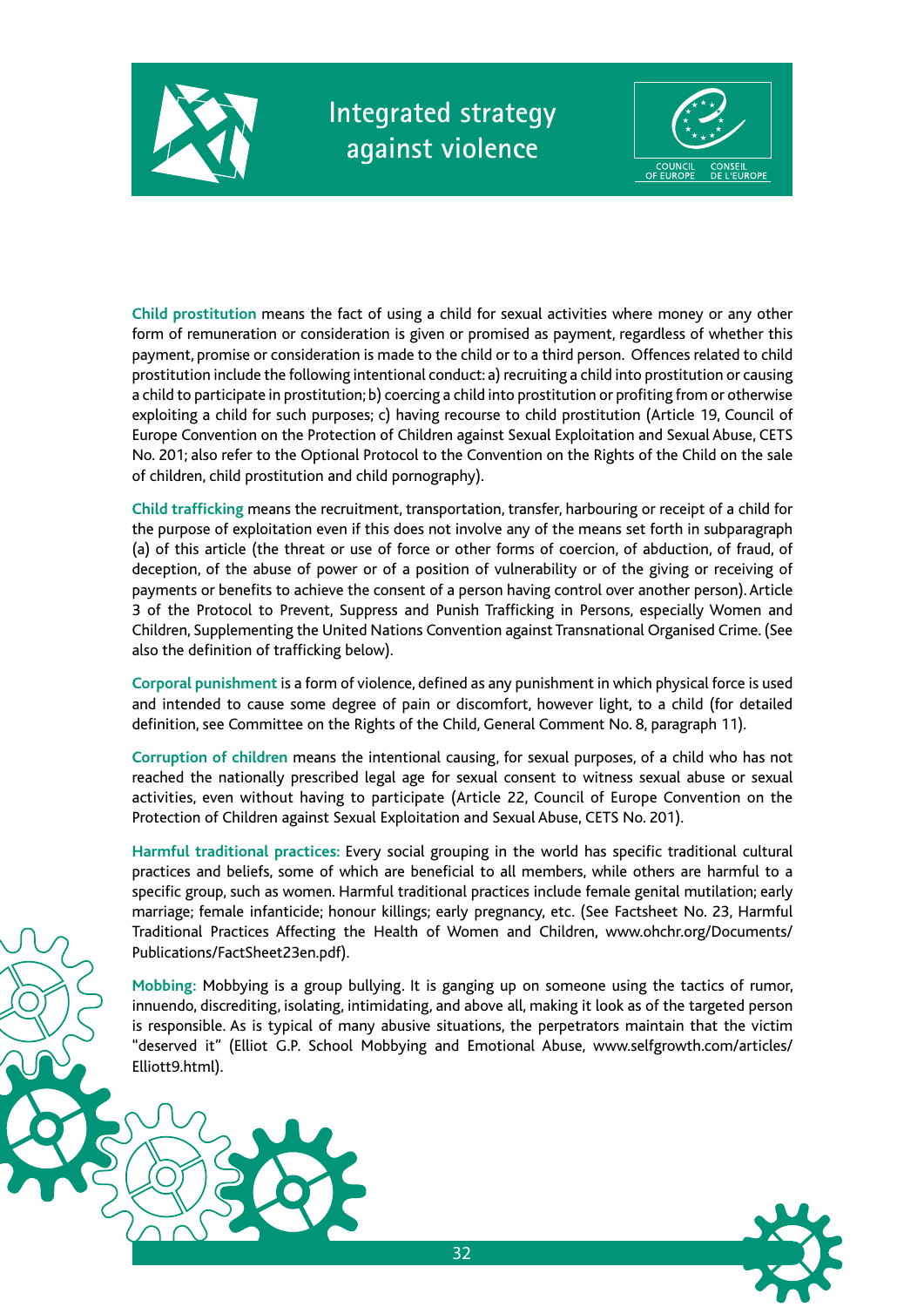



**Monitoring** is the authorities' activities to ensure that child welfare legislation is maintained. It consists of the following three distinct elements: a) the central authorities passing laws and regulations; b) the municipal level and childcare institutions delivering services; and c) an independent body monitoring performance at local level. Monitoring can be conducted as either announced or unannounced inspections or management system audits. The establishment of a standardised national monitoring regime facilitates the gathering of statistics on child welfare in a country and contributes to governmental decision making.

**Neglect** means the failure of parents or carers to meet a child's physical and emotional needs when they have the means, knowledge and access to necessary services; or failure to protect her or him from exposure to danger (World Report on Violence against Children, World Health Oranisation, Geneva, 2002).

**Participation of a child in a pornographic performance:** Offences related to the participation of a child in pornographic performance include the following intentional conduct: a) recruiting a child to participate in pornographic performances or causing a child to participate in such performances; b) coercing a child to participate in pornographic performances or profiting from or otherwise exploiting a child for such purposes; c) knowingly attending pornographic performances involving the participation of children (Article 21, Council of Europe Convention on the Protection of Children against Sexual Exploitation and Sexual Abuse, CETS No. 201).

**Psychological violence** refers to insults, name-calling, ignoring, isolation, rejection, threats, manipulation, emotional indifference, and belittlement, witnessing domestic violence, and other behaviour that can be detrimental to a child's psychological development and well-being (UN Secretary General's World Report on Violence against Children).

**Sex tourism** means trips organised from within the tourist sector, or from outside this sector but using its structures and networks, with the primary purpose of effecting a commercial sexual relationship between the tourist and residents at the destination (World Tourism Organisation (UNWTO), Statement on the Prevention of Organised Sex Tourism, 1995).

**Sexual abuse:** Offences related to sexual abuse of children include the following intentional conduct: a) engaging in sexual activities with a child who, according to the relevant provisions of national law, has not reached the legal age for sexual activities (this does not apply to consensual sexual activities between minors), and b) engaging in sexual activities with a child where use is made of coercion, force or threats; or abuse is made of a recognised position of trust, authority or influence over the child, including within the family; or abuse is made of a particularly vulnerable situation of the child, notably because of a mental or physical disability or a situation of dependence (Article 18, Council of Europe Convention on the Protection of Children against Sexual Exploitation and Sexual Abuse, CETS No. 201).

**Sale of children** means any act or transaction whereby a child is transferred by any person or group of persons to another for remuneration or any other consideration (Article 2 of the Optional Protocol to the Convention on the Rights of the Child on the sale of children, child prostitution and child pornography).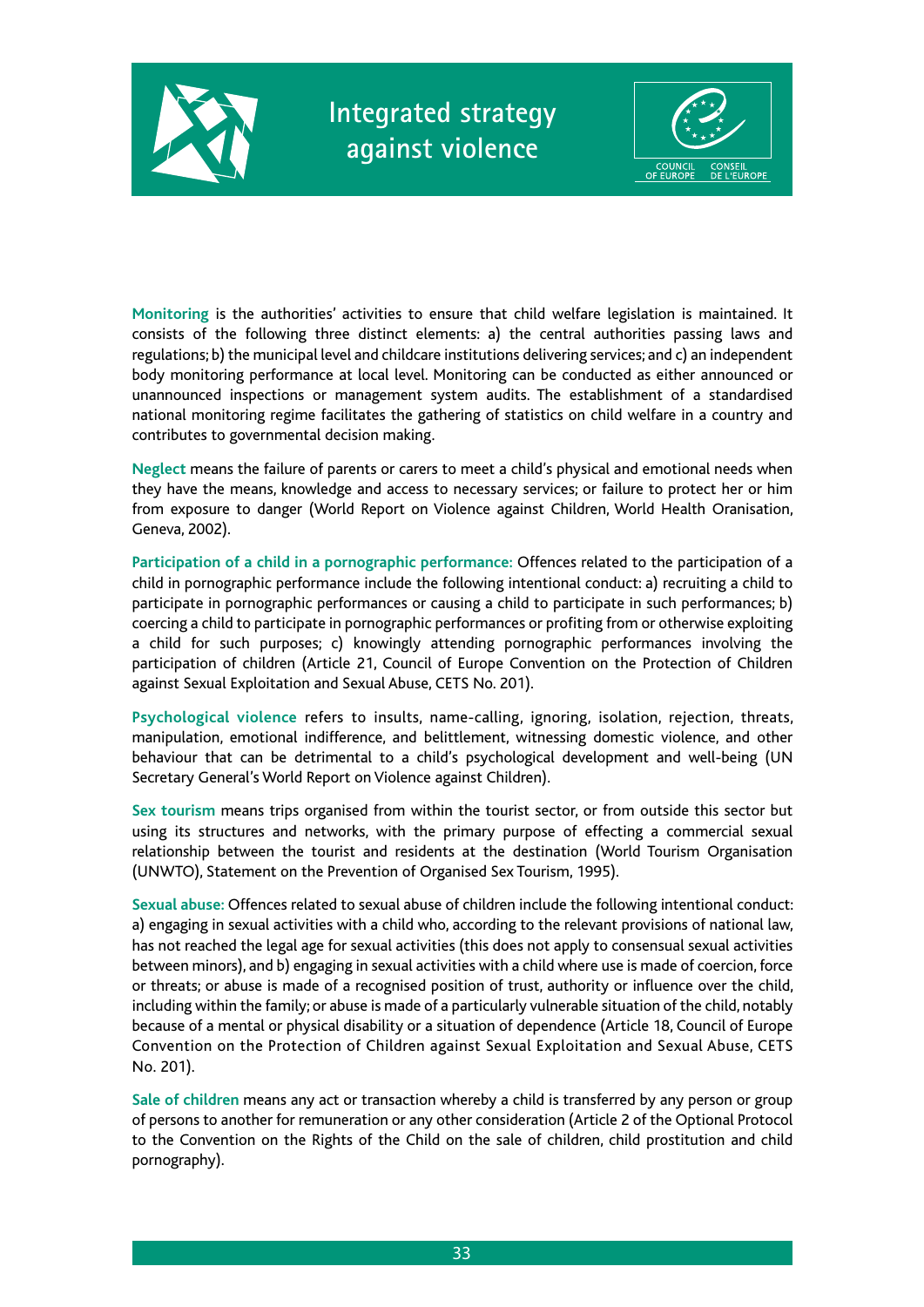



**Solicitation of children for sexual purposes:** Offences related to solicitation of children for sexual purposes include the intentional proposal, through information and communication technologies, of an adult to meet a child who has not reached the nationally prescribed legal age for sexual activities for the purpose of engaging in sexual activities with the child or producing child pornography and where this proposal has been followed by material acts leading to such a meeting (Article 23 of the Council of Europe Convention on the Protection of Children against Sexual Exploitation and Sexual Abuse, CETS No. 201).

**Trafficking in human beings** means the recruitment, transportation, transfer, harbouring or receipt of persons, by means of the threat or use of force or other forms of coercion, of abduction, of fraud, of deception, of the abuse of power or of a position of vulnerability or the giving or receiving of payments or benefits to achieve the consent of a person having control over another person, for the purpose of exploitation. "Exploitation" shall include, at a minimum, the exploitation of the prostitution of others or other forms of sexual exploitation, forced labour or services, slavery or practices similar to slavery, servitude or removal or organs. The consent of a victim of "trafficking in human beings" to the intended exploitation is irrelevant where any of the means cited above have been used. The recruitment, transportation, transfer, harbouring or receipt of a child for the purpose of exploitation shall be considered "trafficking in human beings" even if this does not involve any of the means set forth above (Article 4, Council of Europe Convention on Action against Trafficking in Human Beings, CETS No. 197).

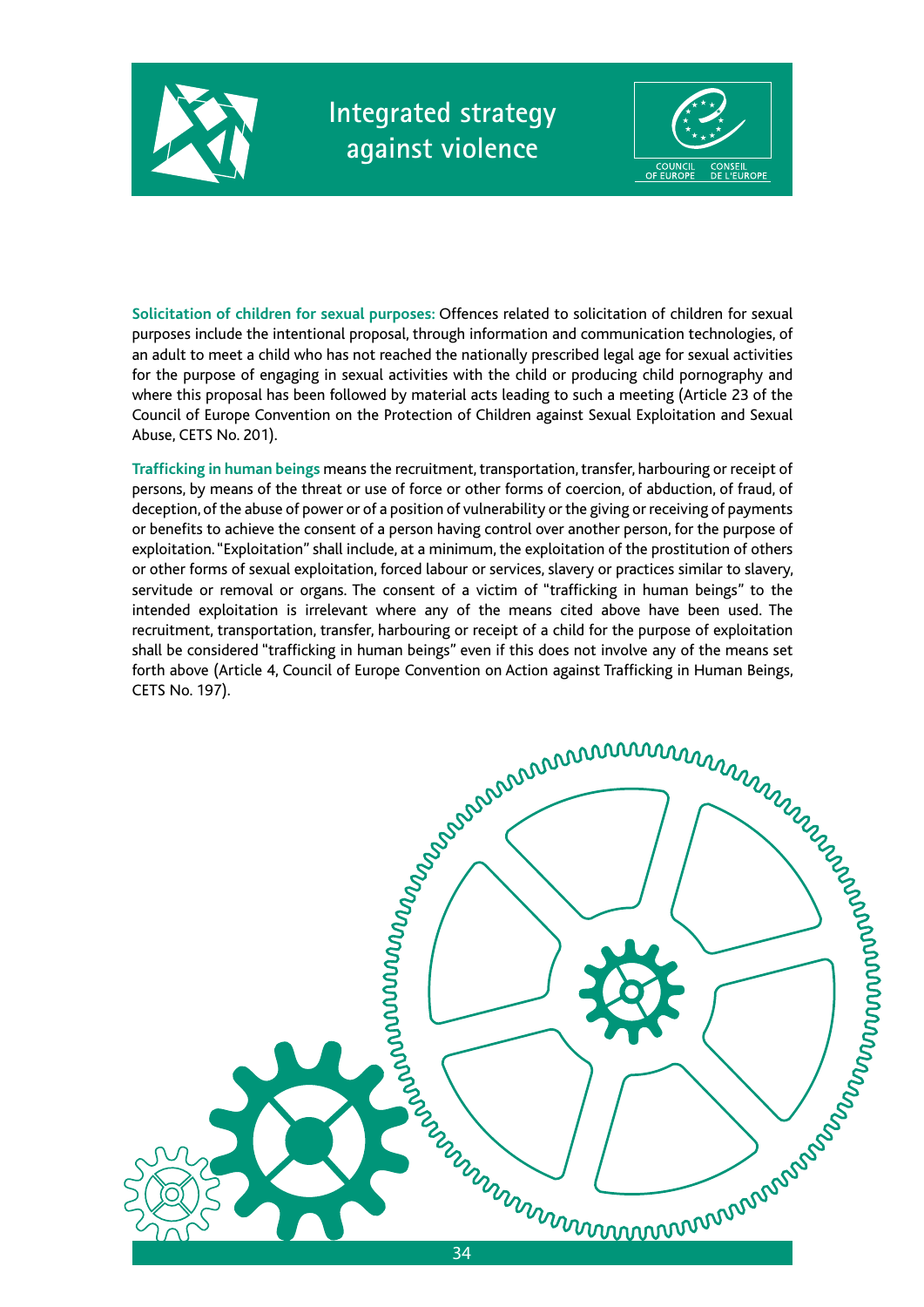

**Integrated strategy against violence**





# **Appendix 3 to Recommendation CM/Rec(2009)10**

*International texts aimed at safeguarding the rights of the child and protecting children from violence*



## **United Nations treaties**

- Convention on the Rights of the Child, GA Res. 44/25, annex, 44 UN GAOR Supp. (No. 49) at 167, UN Doc. A/44/49 (1989), entered into force 2 September 1990
- Optional Protocol to the Convention on the Rights of the Child on the involvement of children in armed conflict, GA Res. 54/263, Annex I, 54 UN GAOR Supp. (No. 49) at 7, UN Doc. A/54/49, Vol. III (2000), entered into force 12 February 2002
- Optional Protocol to the Convention on the Rights of the Child on the sale of children, child prostitution and child pornography, GA Res. 54/263, Annex II, 54 UN GAOR Supp. (No. 49) at 6, UN Doc. A/54/49, Vol. III (2000), entered into force 18 January 2002
- International Covenant on Civil and Political Rights, Adopted and opened for signature, ratification and accession by General Assembly resolution 2200A (XXI) of 16 December 1966, entry into force 23 March 1976, in accordance with Article 49
- International Covenant on Social and Economic Rights, Adopted and opened for signature, ratification and accession by General Assembly resolution 2200A (XXI) of 16 December 1966, entry into force 3 January 1976, in accordance with Article 27
- Convention against Torture and Other Cruel, Inhuman or Degrading Treatment or Punishment, adopted and opened for signature, ratification and accession by General Assembly resolution 39/46 of 10 December 1984, entry into force 26 June 1987, in accordance with Article 27.1
- International Convention on the Elimination of All Forms of Racial Discrimination, Adopted by General Assembly resolution 2106 of 21 December 1965, entry into force 4 January 1969, in accordance with Article 19
- International Convention on the Protection of the Rights of all Migrant Workers and Members of their Families, adopted by General Assembly Resolution 45/158 of 18 December 1990
- Convention on the Elimination of All Forms of Discrimination against Women, New York, 18 December 1979. Adopted by the United Nations General Assembly. Entered into force as an international treaty on 3 September 1981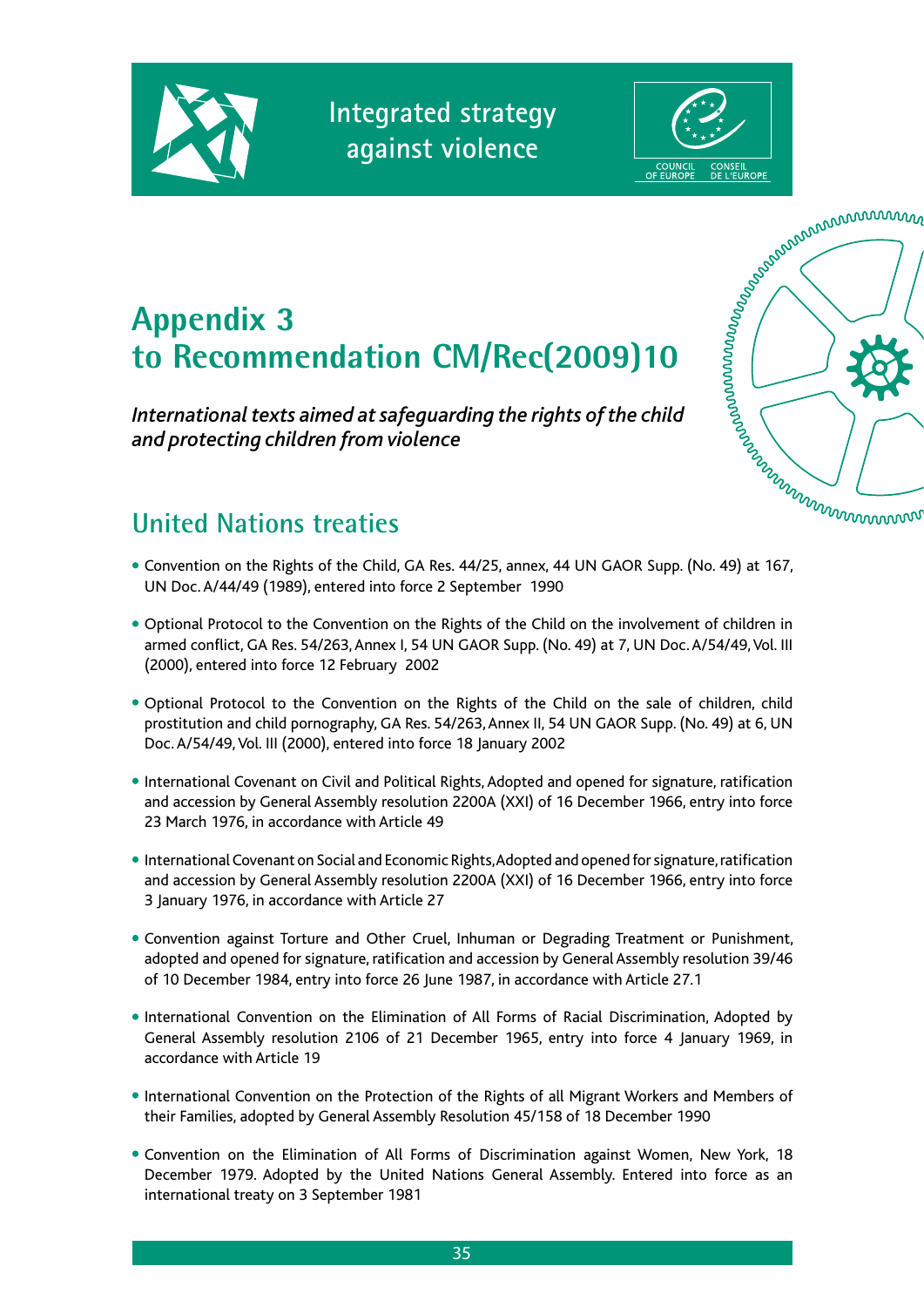



- Convention on the Rights of Persons with Disabilities, Adopted by General Assembly Resolution 61/106 of 13 December 2006; entered into force May 2008
- Convention concerning the Prohibition and Immediate Action for the Elimination of the Worst Forms of Child Labour (ILO No. 182), 38 ILM 1207 (1999), entered into force 19 November 2000
- Convention concerning the Minimum Age for Admission to Employment and Work (ILO 138), adopted on 26 June 1973; entered into force 19 June 1976
- Protocol to Prevent, Suppress and Punish Trafficking in Persons, especially women and children, supplementing the United Nations Convention against Transnational Organized Crime, Adopted and opened for signature, ratification and accession by General Assembly Resolution 55/25 of 15 November 2000.

## **Council of Europe treaties**

- Convention for the Protection of Human Rights and Fundamental Freedoms (ETS No. 5, 1950/1953)
- European Social Charter (ETS No. 35, 1961/1965)
- European Social Charter (revised) (ETS No. 163, 1996/1999)
- European Convention for the Prevention of Torture and Inhuman or Degrading Treatment or Punishment (ETS No. 126, 1987/1989)
- Council of Europe Convention on the Protection of Children against Sexual Exploitation and Sexual Abuse (CETS No. 201: 2007/…)
- Council of Europe Convention on Action against Trafficking in Human Beings (CETS No. 197, 2005/2008)
- Convention on Contact concerning Children (ETS No. 192, 2003/2005)
- Convention on Cybercrime (ETS No. 185, 2001/2004)
- Additional Protocol to the Convention for the Protection of Individuals with regard to Automatic Processing of Personal Data, regarding supervisory authorities and transborder data flows (ETS No. 181, 2001/2004)
- European Convention on the Exercise of Children's Rights (ETS No. 160, 1996/2000)
- Convention for the Protection of Individuals with regard to Automatic Processing of Personal Data (ETS No. 108, 1981/1985)
- European Convention on Recognition and Enforcement of Decisions concerning Custody of Children and on Restoration of Custody of Children (ETS No. 105, 1980/1983)
- European Convention on the Adoption of Children (ETS No. 58, 1967/1968)
- European Convention on the Adoption of Children (revised) (CETS No. 202, 2008/…).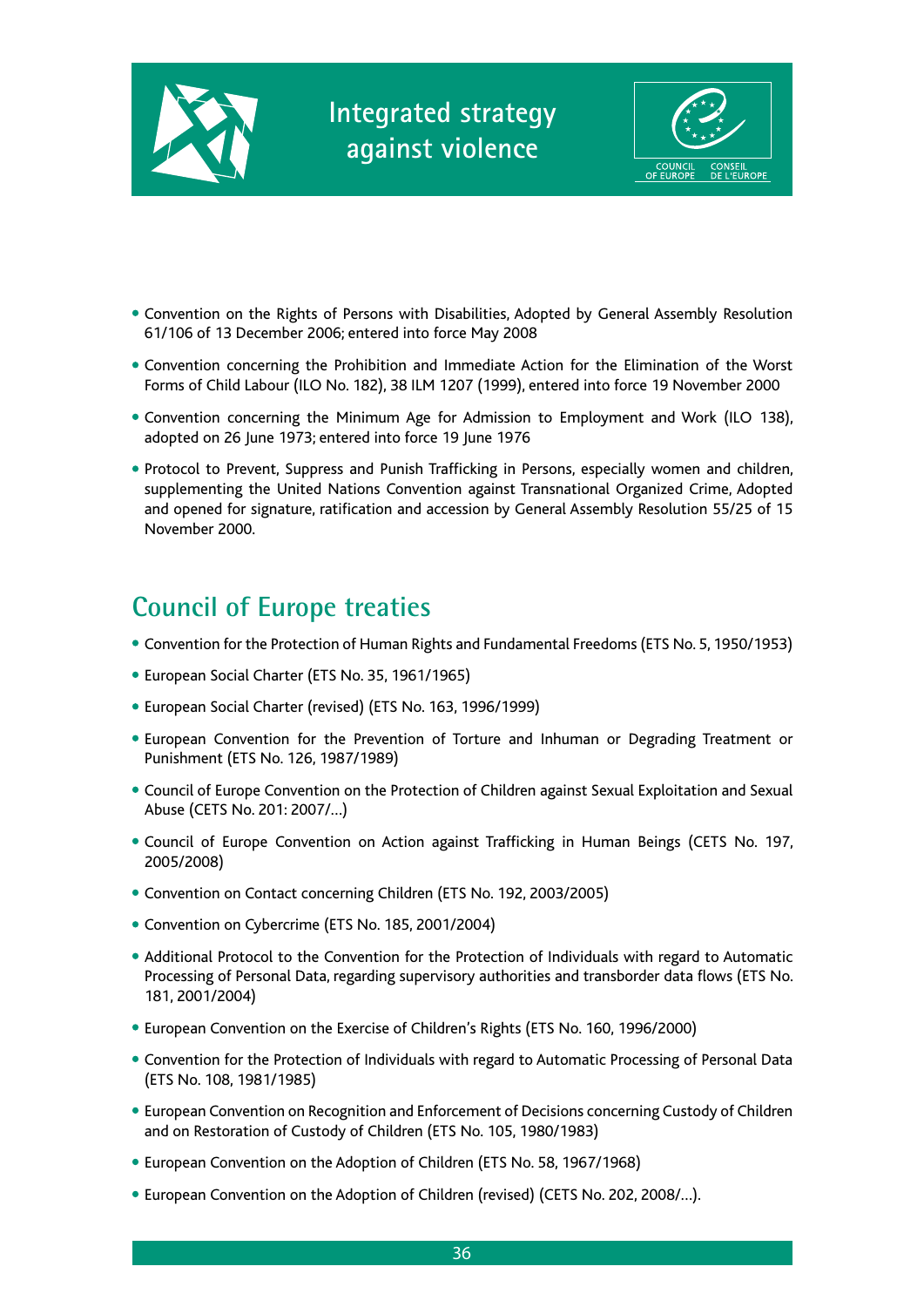



## **Hague Conference on Private International Law**

- Hague Convention on the Civil Aspects of International Child Abduction (concluded on 25 October 1980, entered into force on 1 December 1983)
- Hague Convention on Jurisdiction, Applicable Law, Recognition, Enforcement and Co-operation in Respect of Parental Responsibility and Measures for the Protection of Children (concluded on 19 October 1996, entered into force on 1 January 2002)
- Hague Convention on the Protection of Children and Co-operation in Respect of Inter-country Adoption (concluded on 29 May 1993, entered into force on 1 May 1995)
- Hague Convention on the law applicable to maintenance obligations towards children (concluded on 24 October 1956, entered into force on 1 January 1962)
- Hague Convention concerning the recognition and enforcement of decisions relating to maintenance obligations towards children (concluded on 15 April 1958, entered into force on 1 January 1962).

## **Council of Europe Committee of Ministers' recommendations**

- Recommendation CM/Rec(2009)5 on measures to protect children against harmful content and behaviour and to promote their active participation in the new information and communications environment
- Recommendation CM/Rec(2008)11 on the European Rules for juvenile offenders subject to sanctions or measures
- Recommendation CM/Rec(2008)6 on measures to promote the respect for freedom of expression and information with regard to Internet filters
- Recommendation CM/Rec(2008)4 on strengthening the integration of children of migrants and of immigrant background
- Recommendation CM/Rec(2007)13 on gender mainstreaming in education
- Recommendation CM/Rec(2007)9 on life projects for unaccompanied migrant minors
- Recommendation Rec(2006)19 on policy to support positive parenting
- Recommendation Rec(2006)12 on empowering children in the new information and communications environment
- Recommendation Rec(2006)5 on the Council of Europe Action Plan to promote the rights and full participation of people with disabilities in society: improving the quality of life of people with disabilities in Europe 2006-2015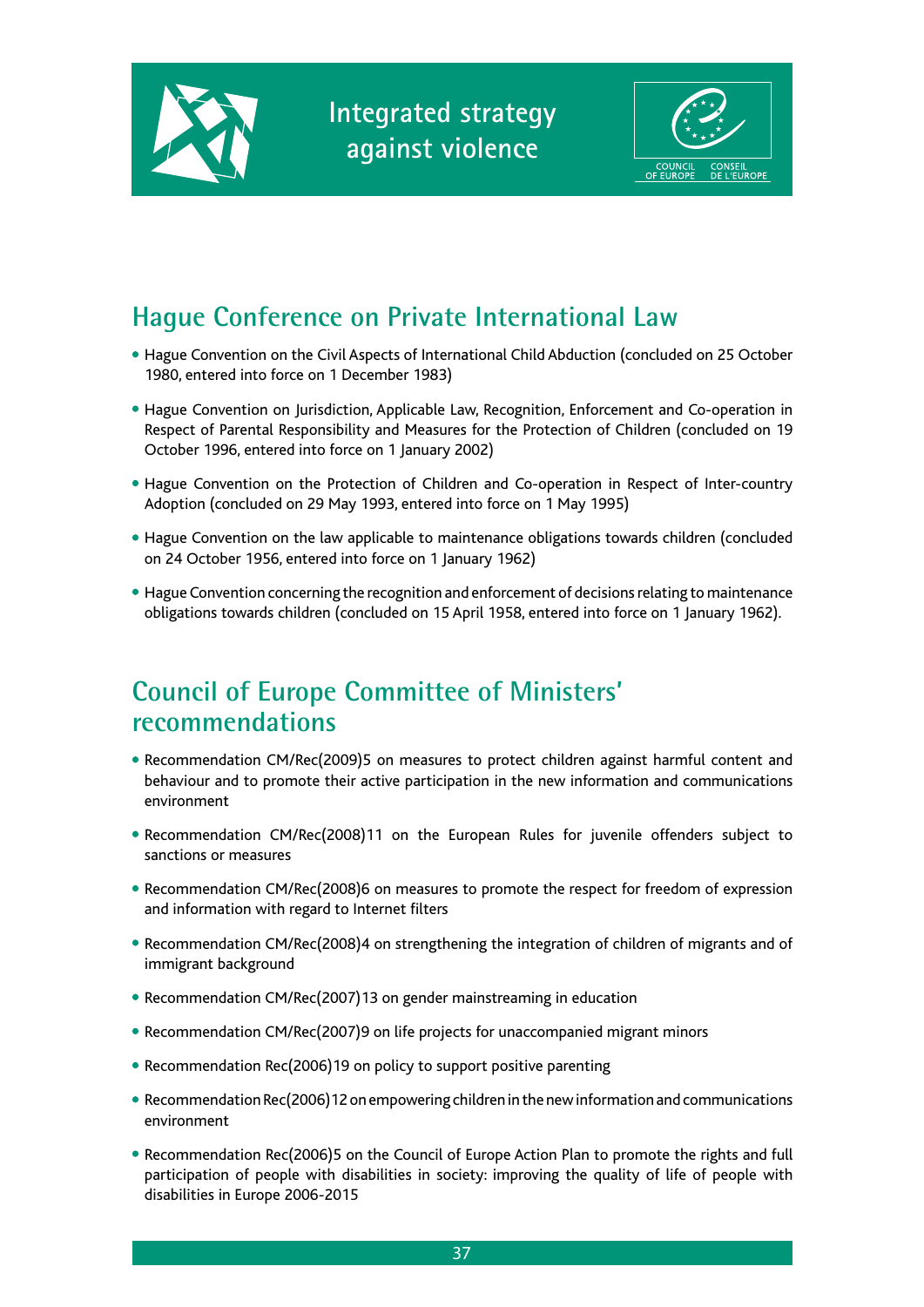



- Recommendation Rec(2006)2 on the European Prison Rules
- Recommendation Rec(2006)1 on the role of national youth councils in youth policy development
- Recommendation Rec(2005)5 on the rights of children living in residential institutions
- Recommendation Rec(2004)13 on the participation of young people in local and regional life
- Recommendation Rec(2003)20 concerning new ways of dealing with juvenile delinquency and the role of juvenile justice
- Recommendation Rec(2002)12 on education for democratic citizenship
- Recommendation Rec(2002)8 on child day-care
- Recommendation Rec(2002)5 on the protection of women against violence
- Recommendation Rec(2001)16 on the protection of children against sexual exploitation
- Recommendation Rec(2001)10 on the European Code of Police Ethics
- Recommendation Rec(2001)8 on self-regulation concerning cyber content
- Recommendation Rec(2000)11 on action against trafficking in human beings for the purpose of sexual exploitation
- Recommendation No. R (98) 8 on children's participation in family and social life
- Recommendation No. R (97) 19 on the portrayal of violence in the electronic media
- Recommendation No. R (97) 13 concerning intimidation of witnesses and the rights of the defence
- Recommendation No. R (94) 14 on coherent and integrated family policies
- Recommendation No. R (93) 2 on the medico-social aspects of child abuse
- Recommendation No. R (91) 11 concerning sexual exploitation, pornography and prostitution of and trafficking in, children and young adults
- Recommendation No. R (91) 9 on emergency measures in family matters
- Recommendation No. R (90) 2 on social measures concerning violence within the family
- Recommendation No. R (87) 6 on foster families
- Recommendation No. R (85) 4 on violence in the family
- Recommendation No. R (79) 17 concerning the protection of children against ill-treatment

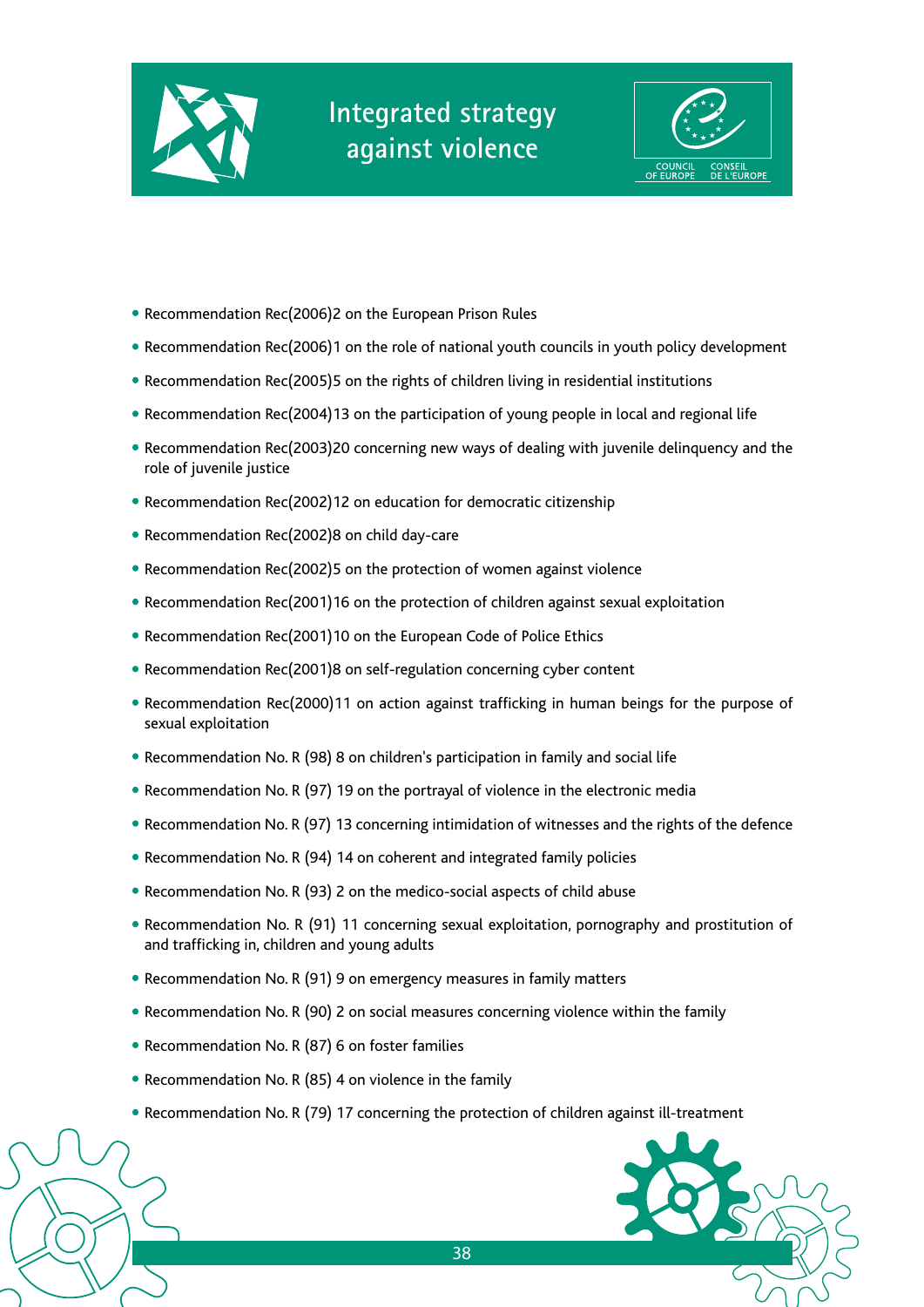



## **Council of Europe Committee of Ministers' resolution**

• Resolution ResAP(2005)1 on safeguarding adults and children with disabilities against abuse

## **Council of Europe Parliamentary Assembly's recommendations (1987-2009)**

- Recommendation 1861 (2009) on feminicides
- Recommendation 1854 (2009) on access to rights for people with disabilities and their full and active participation in society
- Recommendation 1849 (2008) for the promotion of a culture of democracy and human rights through teacher education
- Recommendation 1828 (2008) on disappearance of newborn babies for illegal adoption in Europe
- Recommendation 1815 (2007) on prostitution which stance to take?
- Recommendation 1778 (2007) on child victims: stamping out all forms of violence, exploitation and abuse
- Recommendation 1703 (2005) on protection and assistance for separated children seeking asylum
- Recommendation 1698 (2005) on the rights of children in institutions: follow-up to Recommendation 1601 (2003) of the Parliamentary Assembly
- Recommendation 1666 (2004) on a Europe-wide ban on corporal punishment of children
- Recommendation 1596 (2003) on the situation of young migrants in Europe
- Recommendation 1632 (2003) on teenagers in distress: a social and health-based approach to youth malaise
- Recommendation 1601 (2003) on improving the lot of abandoned children in institutions
- Recommendation 1561 (2002) on social measures for children of war in South-East Europe
- Recommendation 1555 (2002) on the image of women in the media
- Recommendation 1551 (2002) on building a 21st century society with and for children: follow-up to the European strategy for children (Recommendation 1286 (1996))
- Recommendation 1545 (2002) on the campaign against trafficking in women
- Recommendation 1532 (2001) on a dynamic social policy for children and adolescents in towns and cities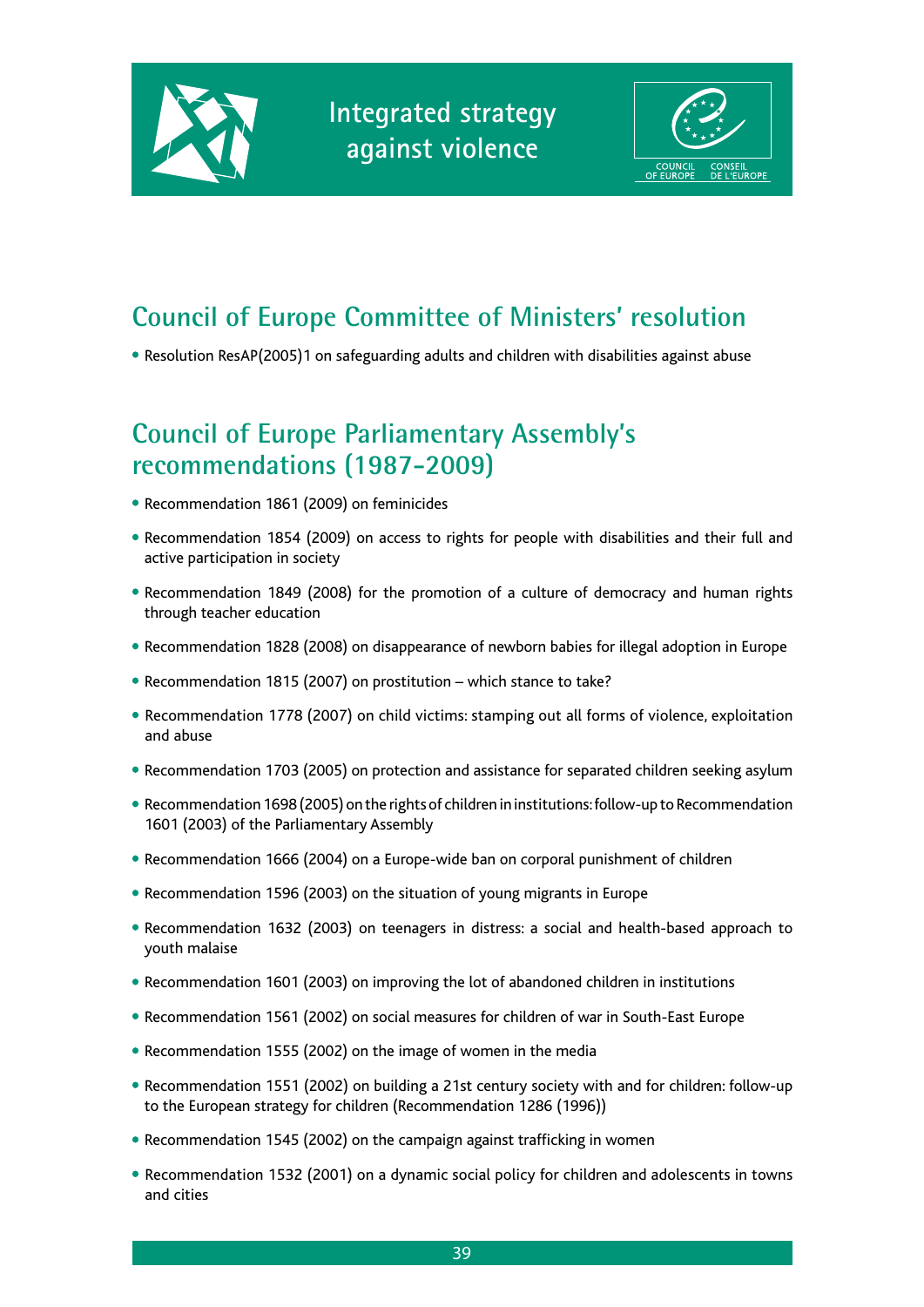



- Recommendation 1526 (2001) on a campaign against trafficking in minors to put a stop to the east European route: the example of Moldova
- Recommendation 1523 (2001) on domestic slavery
- Recommendation 1501 (2001) on parents' and teachers' responsibilities in children's education
- Recommendation 1466 (2000) on media education
- Recommendation 1460 (2000) on setting up a European ombudsman for children
- Recommendation 1459 (2000): Action plan for the children of Kosovo
- Recommendation 1449 (2000) on clandestine migration from the south of the Mediterranean into Europe
- Recommendation 1443 (2000) on international adoption: respecting children's rights
- Recommendation 1398 (1999) on the situation of children in Albania
- Recommendation 1371 (1998) on abuse and neglect of children
- Recommendation 1336 (1997) on combating child labour exploitation as a matter of priority
- Recommendation 1286 (1996) on a European strategy for children
- Recommendation 1121 (1990) on the rights of children
- Recommendation 1065 (1987) on the traffic in children and other forms of child exploitation

## **Council of Europe Parliamentary Assembly's resolutions (1996-2009)**

- Resolution 1654 (2009) on feminicides
- Resolution 1624 (2008) on preventing the first form of violence against children: abandonment at birth
- Resolution 1587 (2007) on the situation of children living in post-conflict zones in the Balkans
- Resolution 1579 (2007) on prostitution which stance to take?
- Resolution 1530 (2007) on child victims: stamping out all forms of violence, exploitation and abuse
- Resolution 1337 (2003) on migration connected with trafficking in women and prostitution
- Resolution 1307 (2002) on sexual exploitation of children: zero tolerance
- Resolution 1291 (2002) on international abduction of children by one of the parents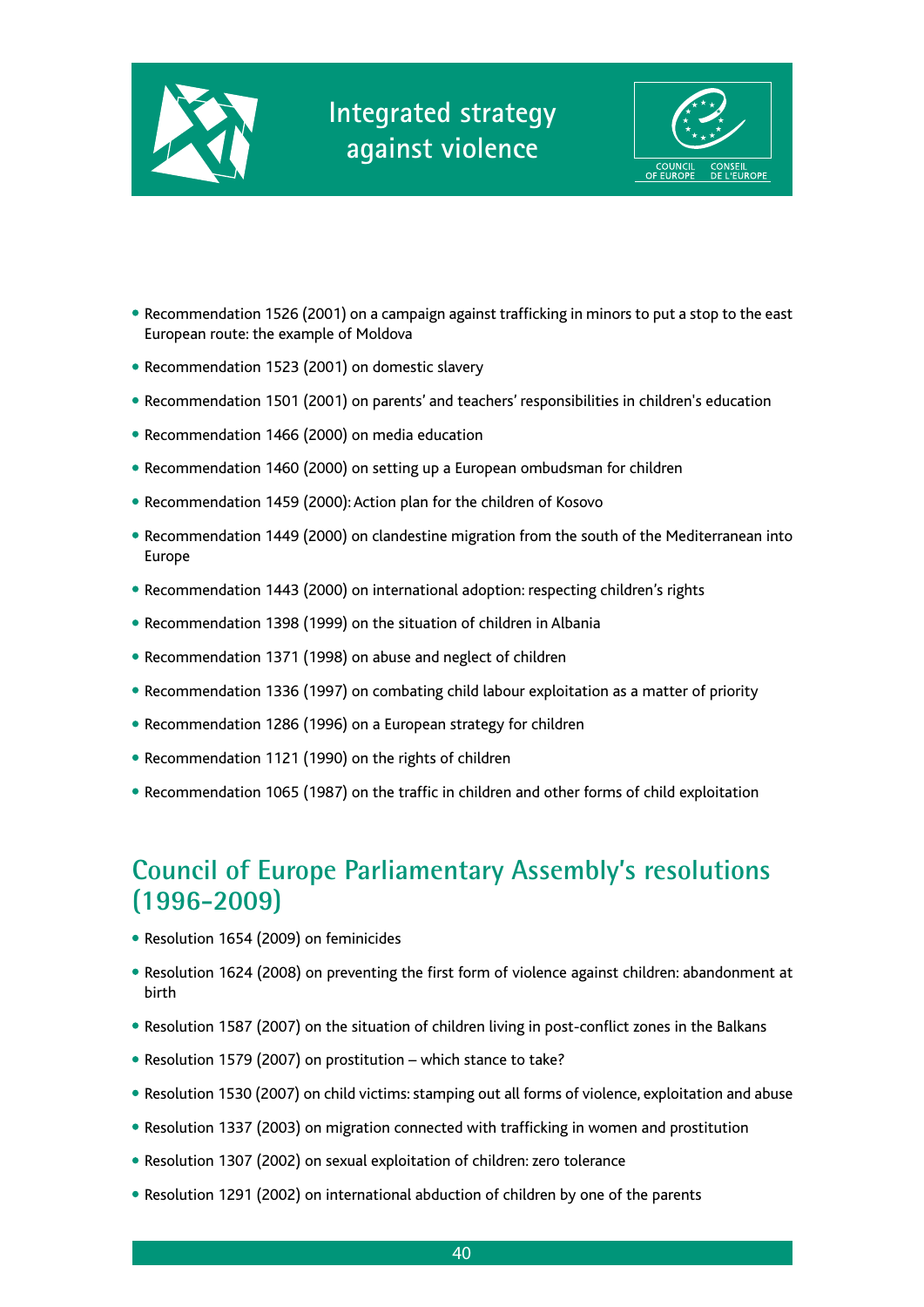



- Resolution 1247 (2001) on female genital mutilation
- Resolution 1215 (2000) on the campaign against the enlistment of child soldiers and their participation in armed conflict
- Resolution 1212 (2000) on rape in armed conflicts
- Resolution 1099 (1996) on the sexual exploitation of children

## **Recommendations from the Congress of Local and Regional Authorities of the Council of Europe**

- Recommendation 253 (2008) on the social reintegration of children living and/or working on the streets
- Recommendation 242 (2008) on the integration and participation of young people at local and regional level
- Recommendation 241 (2008) "Child in the city"
- Recommendation 135 (2003) on local partnership for preventing and combating violence at school
- Recommendation 53 (1999) on policies for deprived children/adolescents and families

## **Other Council of Europe documents**

- Council of Europe Guidelines to assist Internet service providers in their practical understanding of, and compliance with, key human rights and fundamental freedoms in the information society (2008)
- Council of Europe Guidelines to assist online game providers in their practical understanding of, and compliance with, human rights and fundamental freedoms in the information society (2008)
- Declaration of the Council of Europe Committee of Ministers on protecting the dignity, security and privacy of children on the Internet (6 February 2008)
- Recommendations and guidelines to promote community living for children with disabilities and deinstitutionalisation as well as to help families to take care of their disabled child at home, Council of Europe (2008)
- Brown H. Safeguarding adults and children with disabilities against abuse, Council of Europe Publishing, Strasbourg (2003), ISBN 92-871-4919-4.

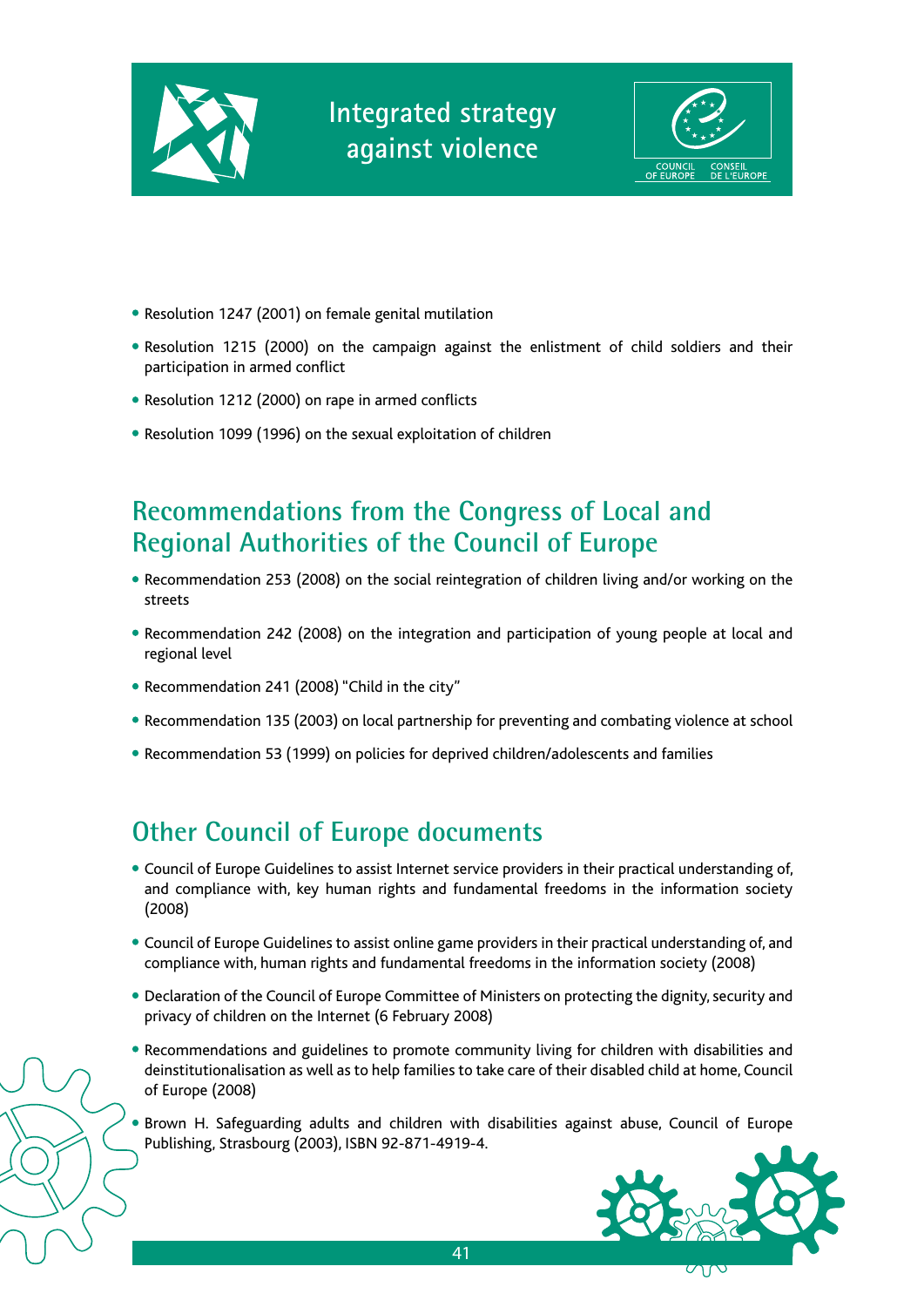



# **Appendix 4 to Recommendation CM/Rec(2009)10**

*Other actions and publications*

# **International Declarations/Agendas for Action/Guidelines**

- The Rio de Janeiro Pact to Prevent and Stop Sexual Exploitation of Children and Adolescents, 3rd World Congress Against Sexual Exploitation of Children and Adolescents, Rio de Janeiro, 25 28 November 2008
- "Violence against Children", United Nations Secretary-General's study, 29 August 2006
- "Stop Violence against children. Act now!", report from the regional consultation for the United Nations Study on Violence against Children, 5-7 July 2005 Ljubljana, Slovenia
- The Yokohama Global Commitment adopted at the 2nd World Congress Against Commercial Sexual Exploitation of Children, Yokohama, Japan,17-20 December 2001
- Declaration and Agenda for Action adopted at the 1st World Congress against Commercial Sexual Exploitation of Children, Stockholm, Sweden, 27-31 August 1996
- Warsaw Declaration and Action Plan adopted at the Third Summit of Heads of State and Government of the Council of Europe, Warsaw, 16-17 May 2005
- Final Declaration and Action Plan adopted at the Second Summit of Heads of State and Government of the Council of Europe, Strasbourg, 10-11 October 1997
- Commitment and Action Plan adopted by the participants from Europe and Central Asia at the conference on "Protection of children against sexual exploitation", Budapest, 20-21 November 2001
- United Nations Rules for the Protection of Juveniles Deprived of their Liberty, 1990
- United Nations Standard Minimum Rules for Non-custodial Measures (Tokyo Rules, 1990)
- United Nations Standard Minimum Rules for the Administration of Juvenile Justice (Beijing Rules, 1985)
- "A World Fit for Children", UN General Assembly outcome document adopted on 10 May 2002.

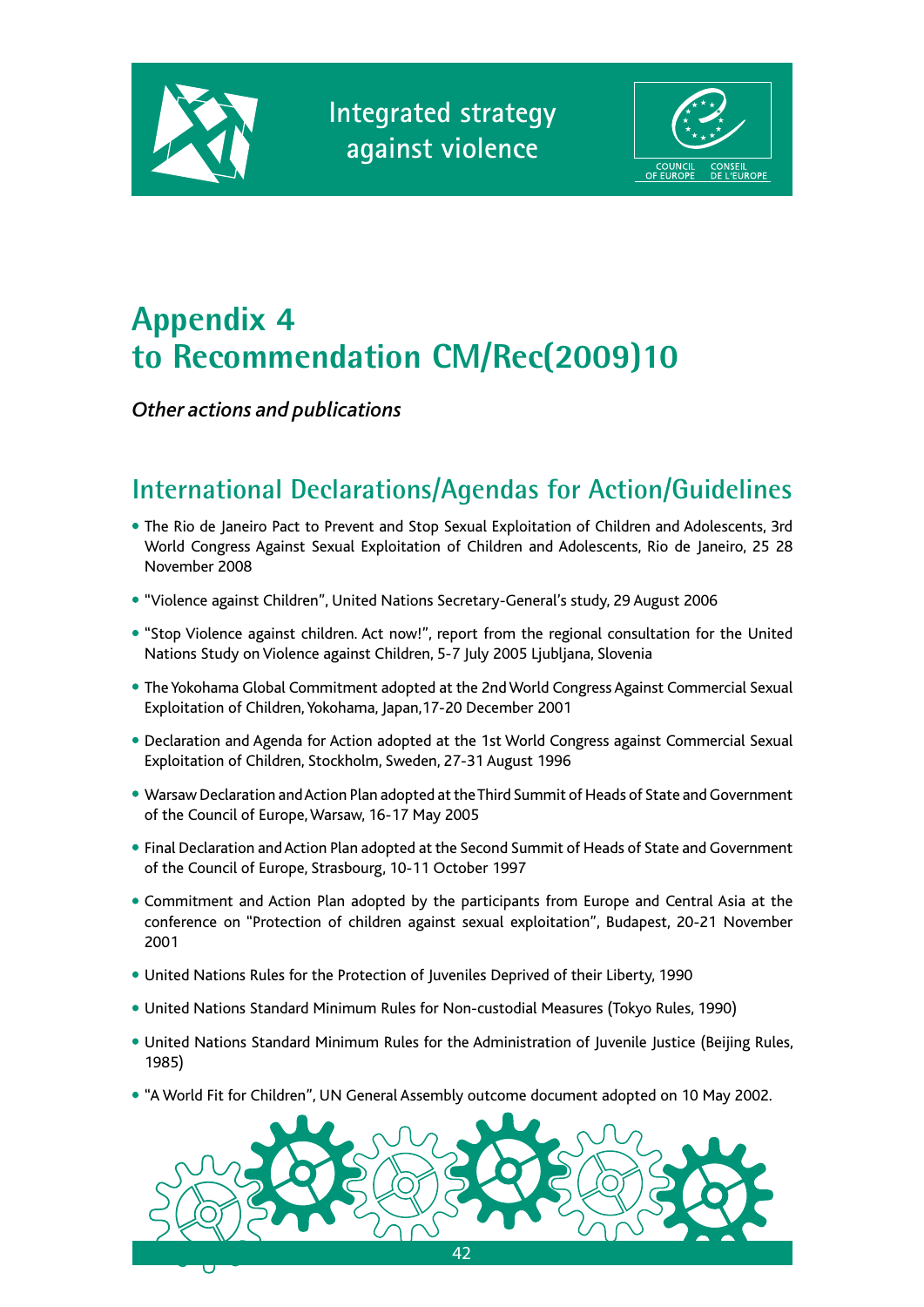



## **Other publications**

- Besag V., Bullies and Victims in Schools, 1989
- Crothers L.M. and Levinson E.M., Assessment of Bullying: A review of methods and instruments, Journal of Counselling and Development, 84(4), 2004
- Whitted K.S. and Dupper D.R., Best Practices for Preventing or Reducing Bullying in Schools. Children and Schools, Vol. 27, No. 3, July 2005.